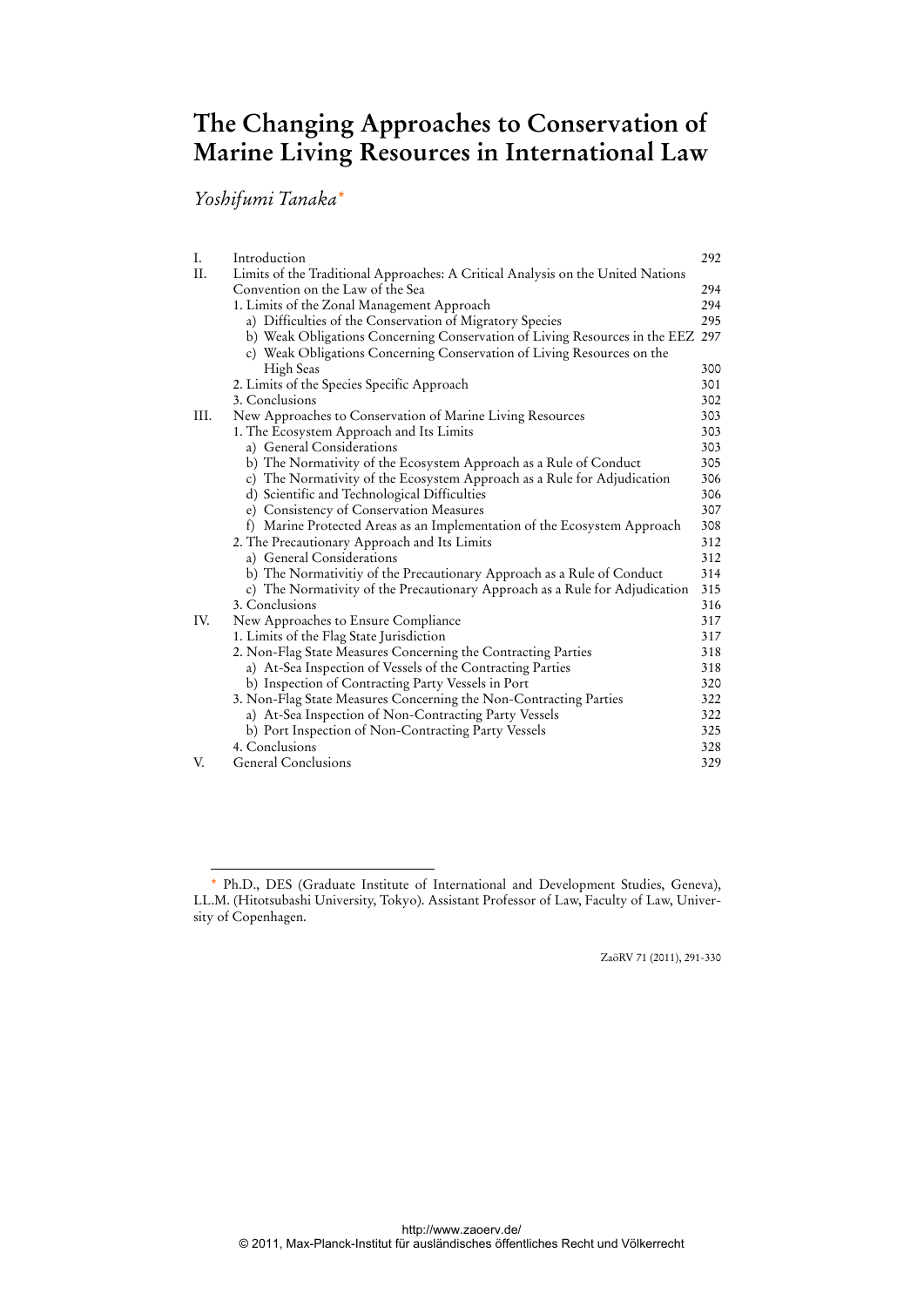### **Abstract**

It is highly important to pursue proper conservation policies in order to prevent the depletion of marine living resources. However, it became apparent that the traditional approaches of the United Nations Convention, namely, the zonal management approach and the species specific approach, are inadequate to conserve living resources in the oceans. In response to the limitations of the traditional approaches, new approaches, such as the ecosystem and precautionary approaches and non-flag State measures, are increasingly enshrined in various international instruments on this subject. The question is, however, whether and to what extent these new approaches can contribute to overcome the weaknesses of the traditional approaches. Thus this article will seek to examine the limitations of the traditional approaches and explore the possibilities of new approaches in international law governing conservation of marine living resources.

## **I. Introduction**

Considering that marine living resources are an important source of protein in a situation of food shortage at the global level,<sup>1</sup> sustainable use of these resources is crucial in the international community. Without proper conservation of marine living resources, the long-term sustainable use of these resources cannot be enjoyed effectively. Thus, conservation becomes a key aspect of sustainable use of marine living resources.<sup>2</sup> However, it is open to serious question whether these resources are properly managed. Indeed, the Food and Agriculture Organization (FAO) highlighted that fish

ZaöRV 71 (2011)

<sup>1</sup> At the Seventh Meeting of the United Nations Open-ended Informal Consultative Process on Oceans and the Law of the Sea, many delegates stressed that as the global population grew and income levels increased, the role of fisheries in the world's food supply had been assuming an ever-increasing importance. United Nations General Assembly, Report on the Work of the United Nations Open-ended Informal Consultative Process on Oceans and the Law of the Sea at Its Seventh Meeting, A/61/156, 17.7.2006, 14, para. 47.

<sup>2</sup> The concept of "conservation" includes rational use and does not directly mean a moratorium or prohibition of exploitation of marine living resources. In fact, Art. 2 of the 1958 Geneva Convention on Fishing and Conservation of the Living Resources of the High Seas defines conservation as: "the aggregate of the measures rendering possible the optimum sustainable yield from those resources so as to secure a maximum supply of food and other marine products". See also Art. II (2) of the 1980 Convention on the Conservation of Antarctic Marine Living Resources.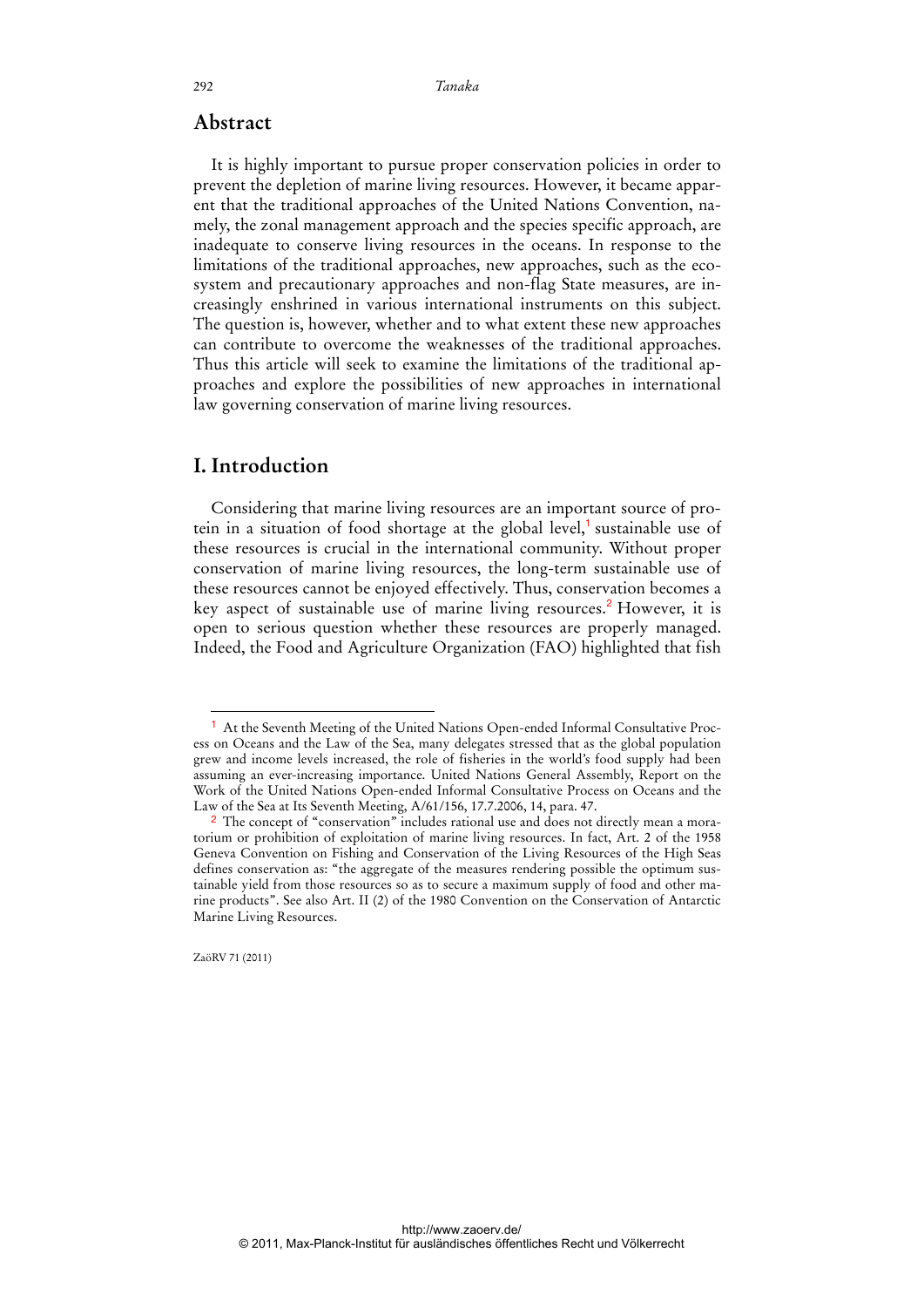stocks are overfished in many parts of the world.<sup>3</sup> Thus in Resolution 58/240 the United Nations General Assembly reiterated "*its deep concern* at the situation of many of the world's fisheries caused principally by overcapacity, overfishing and illegal, unregulated and unreported fishing, as well as, in many areas, pollution".

While the failure of conservation of marine living resources may be due to a lack of will on the part of States to take appropriate conservation measures, it is arguable that the existing rules of international law contain some limitations on this subject. Thus there is a need to re-examine the validity of the traditional approaches to conservation of marine living resources in the law. On the basis of the critical analysis on the traditional approaches, we must explore approaches which may enhance the efficacy of conservation of these resources. In this regard, it is notable that new approaches are developing at the substantive and compliance level. At the substantive level, the ecosystem and precautionary approaches merit particular attention. At the compliance level, non-flag State measures deserve serious consideration. The question is whether and to what extent those new approaches can contribute to settle the problems which cannot be easily resolved under the traditional approaches.

Against that background, this contribution will seek to examine the limitations of the traditional approaches and explore the possibilities of new approaches to conservation of marine living resources in international law. Parts II. and III. will address substantive rules on this subject. Part II. will examine limits of the zonal management approach and the species specific approach under the 1982 United Nations Convention on the Law of the Sea (hereafter the LOSC).<sup>5</sup> Part III. will analyze the ecosystem and precautionary approaches. Principal focus will be on the normativity of these approaches as a rule of conduct and a rule for adjudication. The distinction between a rule of conduct and a rule for adjudication was originally made

<sup>&</sup>lt;sup>3</sup> The areas showing the highest proportions of fully-exploited stocks are the North-East Atlantic, the Western Indian Ocean and the North-West Pacific. FAO, The Status of World Fisheries and Aquaculture, 2008, 7.

Emphasis original. UN General Assembly Resolution, Oceans and the Law of the Sea, A/RES/58/240, 23.12.2003, para. 12 of Preamble. According to a Report of the UN Secretary General, many scientists considered that if current levels of exploitation were maintained, not only would the commercial extinction of fish stocks soon become a reality, but the long-term biological sustainability of many fish stocks would also be threatened. United Nations, Report of the Secretary-General, Oceans and the Law of the Sea, A/59/62, 4.3.2004, 53, para. 206.

<sup>5</sup> 1833 UNTS, 3. Entered into force 16.11.1994.

ZaöRV 71 (2011)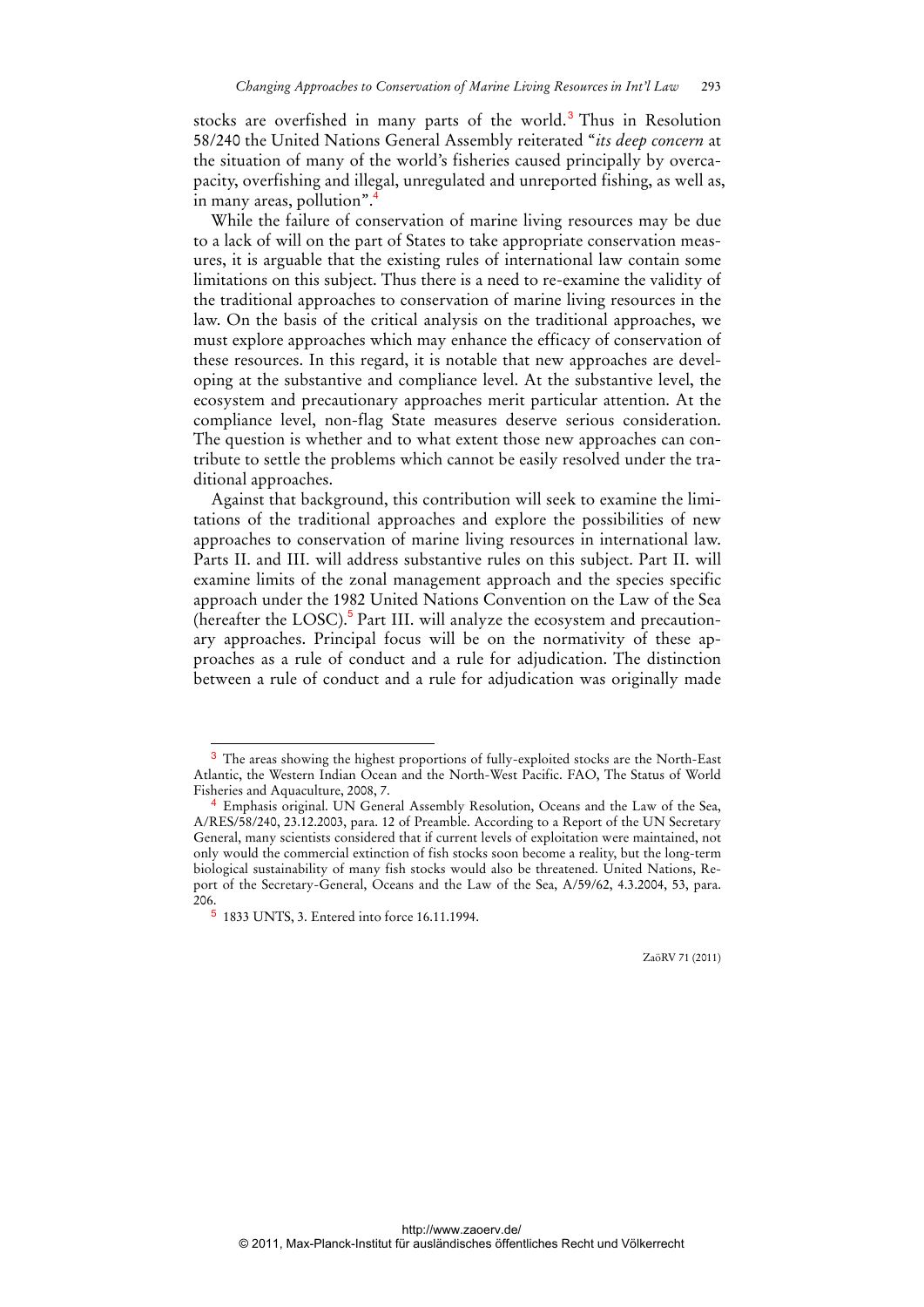by *Eugen Ehrlich*.<sup>6</sup> This distinction seems to be useful in examining the normativity of rules of international law, including the law of the sea. There is little doubt that the implementation of substantive rules cannot be ensured without effective compliance mechanisms. Thus, Part IV will address mechanisms for ensuring effective compliance with substantive rules concerning the conservation of marine living resources. This Part will focus mainly on the validity of non-flag State measures as a new means of ensuring compliance with relevant rules of international law.

Because of the space of the article and the complexity of the subject, detailed examination of each and every issue with regard to conservation of marine living resources is beyond the scope of this contribution.<sup>7</sup> Instead, this contribution will focus on fundamental approaches to conservation of these resources in a broad perspective.

## **II. Limits of the Traditional Approaches: A Critical Analysis on the United Nations Convention on the Law of the Sea**

The LOSC, in its Preamble, explicitly recognizes its aim of promoting the conservation of marine living resources. It may be said that the Convention established a basic framework for conservation of marine living resources in international law. The framework is based on two approaches, namely, the zonal management approach and the species specific approach.

## **1. Limits of the Zonal Management Approach**

In international law of the sea, the ocean is divided into multiple jurisdictional spaces, such as internal waters, territorial seas, contiguous zones, exclusive economic zones (EEZ), archipelagic waters, continental shelf, high seas and the Area. In principle, the law of the sea regulates human activities

ZaöRV 71 (2011)

 $\overline{a}$ 

http://www.zaoerv.de/ © 2011, Max-Planck-Institut für ausländisches öffentliches Recht und Völkerrecht

<sup>6</sup> *E. Ehrlich* (translated by *W. L. Moll*), Fundamental Principles of the Sociology of Law, 1936, 41 and 122 et seq.

<sup>&</sup>lt;sup>7</sup> Recently the present writer made a detailed examination with regard to conservation of marine living resources and biological diversity focusing on the interaction between the zonal and integrated management approaches. See *Y. Tanaka*, A Dual Approach to Ocean Governance: The Cases of Zonal and Integrated Management in International Law of the Sea, 2008. The argument of this contribution is based partly on this book with some modifications and updates.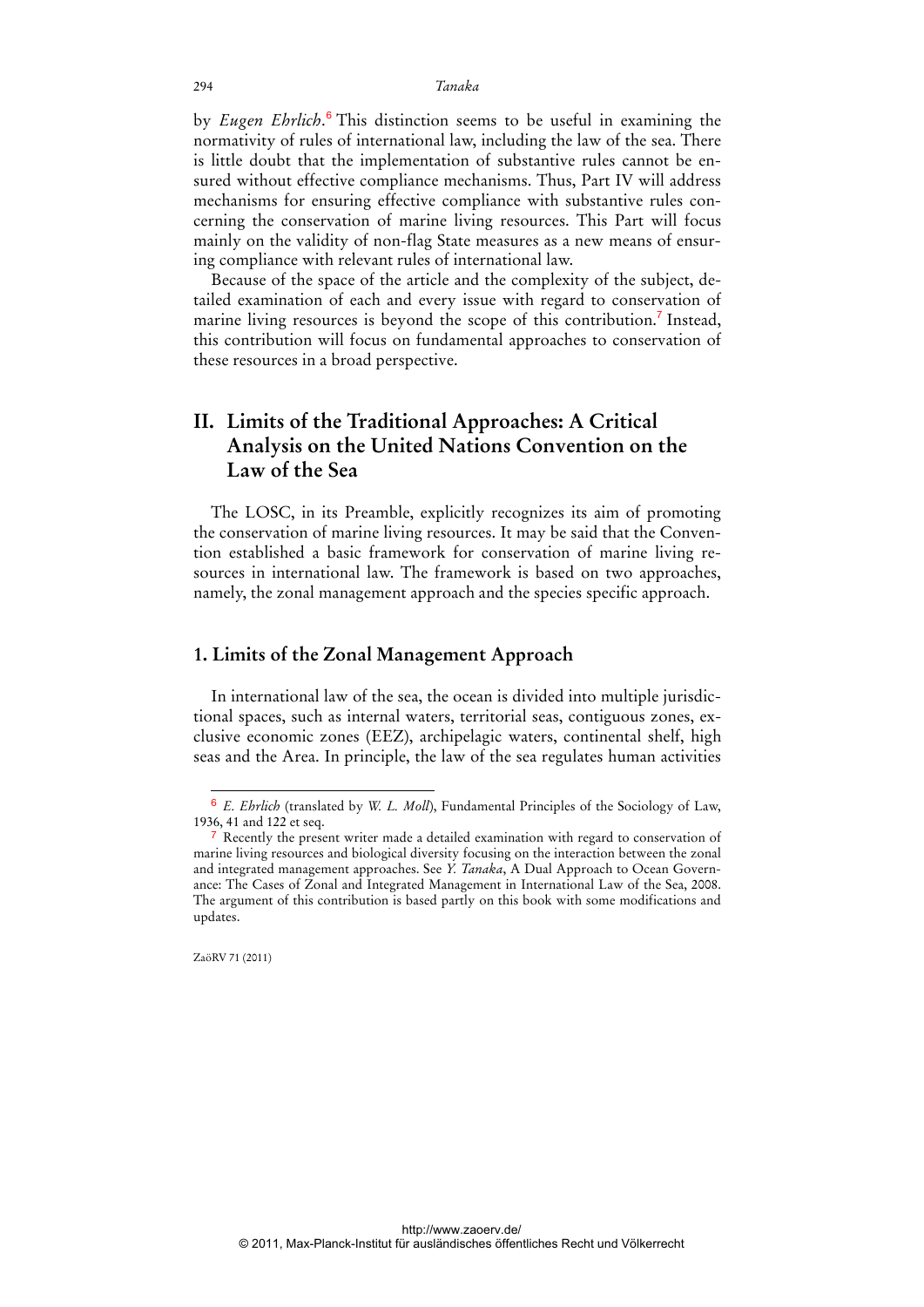in the ocean according to the legal category of marine spaces. This is sometimes referred to as the zonal management approach. Under this approach, different rules apply to conservation of marine living resources according to each jurisdictional zone. There is no doubt that the law of the sea is essentially dominated by the zonal management approach. With regard to conservation of marine living resources, however, this approach comprises at least three limits.

#### **a) Difficulties of the Conservation of Migratory Species**

An essential limitation associated with the zonal management approach involves the divergence of the law and nature. The spatial ambit of coastal State jurisdiction over marine spaces in law of the sea is, in essence, defined on the basis of distance from the coast, irrespective of the nature of the ocean and the natural resources within it.<sup>8</sup> By using the distance criterion, the ecological interactions between marine species as well as the ecological conditions of the physical surroundings are to be ignored. As a consequence, the spatial scope of man-made jurisdictional zones does not always correspond to "ecologically defined space" which comprises the area where marine ecosystems extend.<sup>9</sup> In this sense, the zonal management approach does not sufficiently consider the intricate relationship of marine ecosystems and the environment that supports them.

In particular, the divergence between the law and nature raises a considerable difficulty with regard to conservation of straddling and highly migratory fish species. Due to their nature, these species do not respect manmade boundaries. Hence, a clear-cut distinction between marine spaces under the coastal State's jurisdiction and marine spaces beyond such a jurisdiction is not always suitable for the conservation of those species.<sup>10</sup> It must be

 $\overline{a}$ 

<sup>8</sup> See Arts. 3, 33, 57, 76 (1) of the LOSC. However, internal waters and archipelagic waters constitute exceptions. The former are located on the landward side of the baseline of the territorial sea (Art. 8), and the latter consist of the waters enclosed in the archipelagic baselines drawn in accordance with Art. 47 (Art. 49).

<sup>9</sup> *L. Juda*, Considerations in Developing a Functional Approach to the Governance of Large Marine Ecosystems, ODILA 30 (1999), 93. See also *L. Juda*, Changing Perspectives on the Oceans: Implications for International Fisheries and Oceans Governance, in: D. D. Caron/H. N. Scheiber (eds.), Bringing New Law to Ocean Waters, 2004, 20.

<sup>10</sup> *T. Scovazzi*, The Evolution of International Law of the Sea: New Issues, New Challenges, RdC 286 (2000), 131. *D. Freestone*, The Conservation of Marine Ecosystems under International Law, in: C. Redgwell/M. J. Bowman (eds.), International Law and the Conservation of Biological Diversity, 1996, 94 and 102; *E. A. Kirk*, Maritime Zones and the Ecosystem Approach: A Mismatch?, RECIEL 8 (1999), 68 et seq.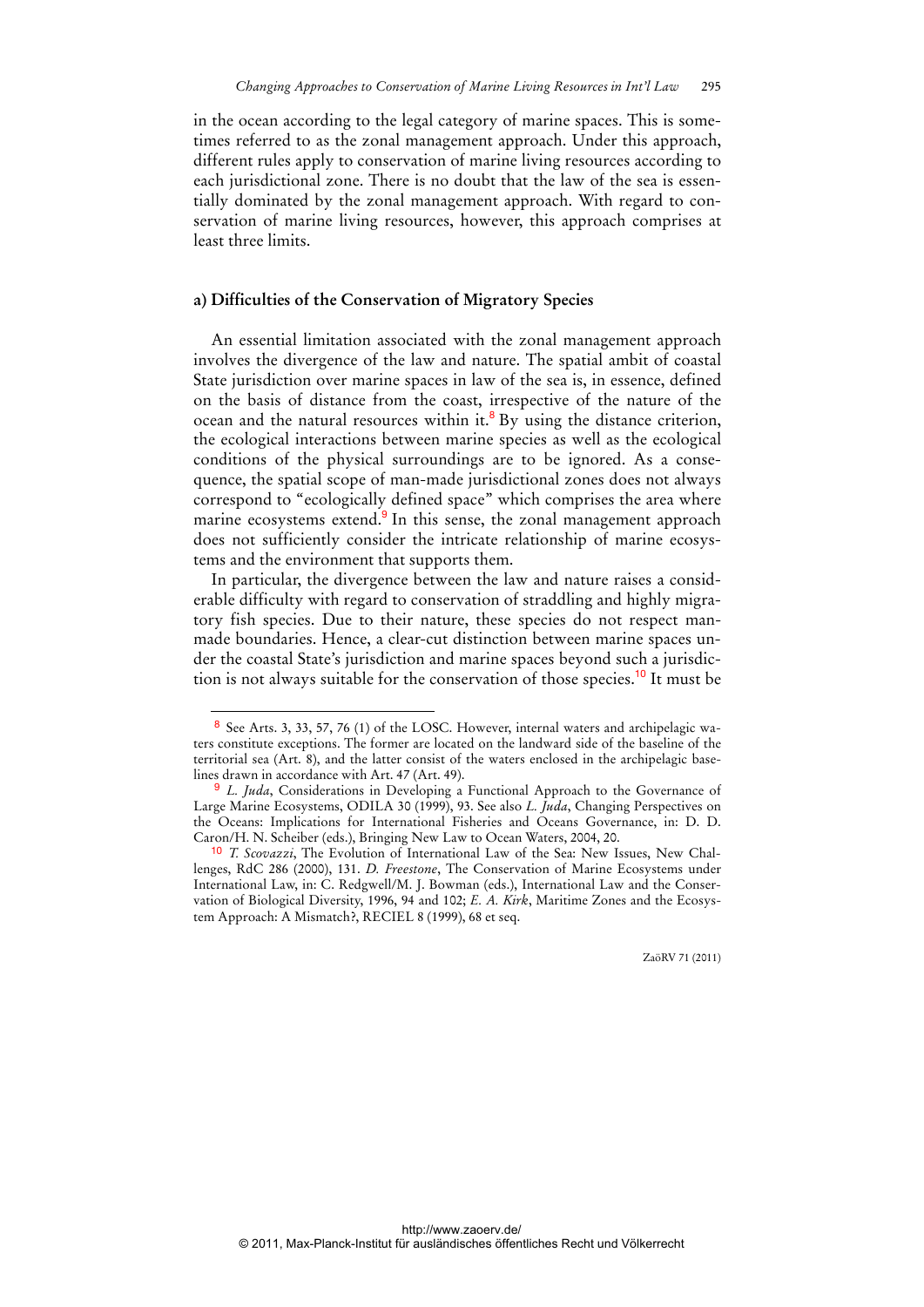recalled that the essential question respecting conservation of migratory species was already raised in the 1893 *Bering Sea Fur-Seals* case between Great Britain and the United States.<sup>11</sup> In this case, the United States extended its national jurisdiction beyond the ordinary three-mile limit in order to protect fur-seals frequenting the islands of the United Sates in Bering Sea, while Great Britain advocated the strict application of the freedom of the high seas. While the Arbitral Tribunal rejected the claim of the United States on this matter, the Tribunal determined regulations applicable to both Parties, including the prohibition of the hunting of fur-seals within a zone of sixty miles around the Pribilov Islands.<sup>12</sup> In so doing, the Arbitral Tribunal attempted to reconcile the interest of the distant-water fishing States and the need for conservation of marine species. The *Bering Sea Fur-Seals* dispute seemed to clearly demonstrate the difficulty of the conservation of marine species migrating between marine spaces under and beyond national jurisdiction.

It appears that the situation was not improved very much in the LOSC. The Convention contains two provisions – Arts 63 and 64 – with regard to conservation of straddling and highly migratory fish species. In this regard, an essential question is how it is possible to ensure consistency of conservation measures between States. Nonetheless, Art. 63 provides no substantive guidance with regard to compatibility of measures between the EEZs of the neighboring States or between the EEZ and the high seas.<sup>13</sup> The same applies to Art. 64 concerning highly migratory fish stocks. Furthermore, another question raised is how it is possible to allocate straddling and highly migratory fish stocks between vessels fishing for such stocks in the EEZ and vessels fishing for those stocks on the high seas.<sup>14</sup> However, Arts 63 and 64 contain no substantive guidance on this matter. Overall, it may be concluded that Arts 63 and 64 are too general to be very useful.

<sup>11</sup> For the documents relating to the *Bering Fur-Seal* Arbitration, see *Fur-Seal* Arbitration, Proceedings of the Tribunal of Arbitration convened at Paris under the Treaty between the United States of America and Great Britain, concluded at Washington, 29.2.1882, for the Determination of Questions between the Two Governments Concerning the Jurisdictional Rights of the United States in the Waters of the Bering Sea, 16 Vols, 1895. The Award, together with summary of facts and arguments in some detail, is reproduced in *J. B. Moore*, History and Digest of the International Arbitrations to Which the United States Has Been a Party, Vol. I, 1898, 755 et seq.; *C. A. R. Robb* (ed.), International Environmental Law Reports, Vol. 1, 1999, 43 et seq.

<sup>12</sup> *J. B. Moore* (note 11), 949.

<sup>13</sup> *P. G. G. Davies/C. Redgwell*, The International Legal Regulation of Straddling Fish Stocks, BYIL 67 (1996), 239.

<sup>&</sup>lt;sup>14</sup> *R. Churchill/V. Lowe*, Law of the Sea,  $3^{rd}$  ed., 1999, 305.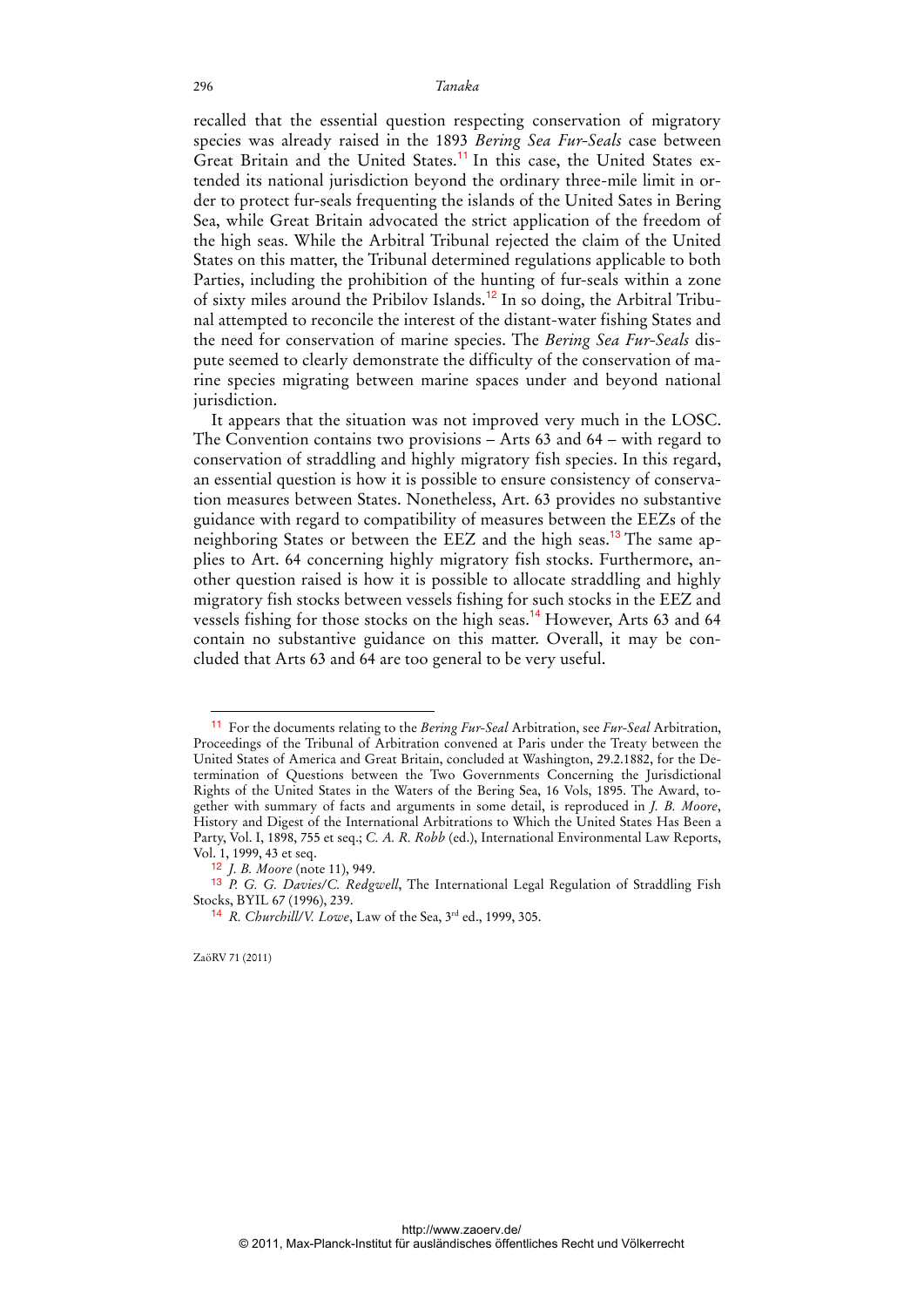Later, the obligation to co-operate in the conservation of straddling and highly migratory species was reinforced by the 1995 United Nations Fish Stocks Agreement (hereafter the 1995 Fish Stocks Agreement).<sup>15</sup> Art. 8 (3) of the Agreement provides that where a regional fisheries management organization or arrangement has competence to establish conservation and management measures for particular straddling fish stocks or highly migratory fish stocks, States fishing for the stocks on the high seas and relevant coastal States shall give effect to their duty to cooperate by becoming a member of such organization or a participant in such arrangement, or by agreeing to apply such conservation and management measures. Art. 8 (4) further provides that: "Only those States which are members of such an organization or participants in such an arrangement, or which agree to apply the conservation and management measures established by such organization or arrangement shall have access to the fishery resources to which those measures apply." This scheme is innovative in the sense that it can contribute to institutionalize fishing activities on the high seas, while the scheme is applicable only to the Contracting Parties to the Agreement.

### **b) Weak Obligations Concerning Conservation of Living Resources in the EEZ**

It is estimated that approximately 90 % of all commercially exploitable fish stocks are caught within 200 miles of the coast.<sup>16</sup> Accordingly, conservation of living resources in the EEZ is particularly important. In this regard, Art. 61 (2) of the LOSC places an explicit obligation upon the coastal State to ensure through proper conservation and management measures that the maintenance of the living resources in the EEZ is not endangered by overexploitation, taking into account the best scientific evidence available. As explained elsewhere,<sup>17</sup> the mechanism of the conservation of marine living resources in the EEZ is based on two key concepts, namely, the concept of allowable catch and that of maximum sustainable yield (MSY).

 $\overline{a}$ 

<sup>15</sup> The full title of the Agreement is Agreement for the Implementation of the Provisions of the United Nations Convention on the Law of the Sea of 10 December 1982 Relating to the Conservation and Management of Straddling Fish Stocks and Highly Migratory Fish Stocks. Entered into force 11.12.2001. For the text of the Agreement, 2167 UNTS, 3. As of November 2010, 78 States are Parties to the 1995 Fish Stocks Agreement.

<sup>16</sup> *R. Churchill/V. Lowe* (note 14), 162; *P. G. G. Davies/C. Redgwell* (note 13), 200; *P. Malanczuk*, Akehurst's Modern Introduction to International Law, 7<sup>th</sup> revised ed., 1997, 183. 17 *Y. Tanaka* (note 7), 52 et seq.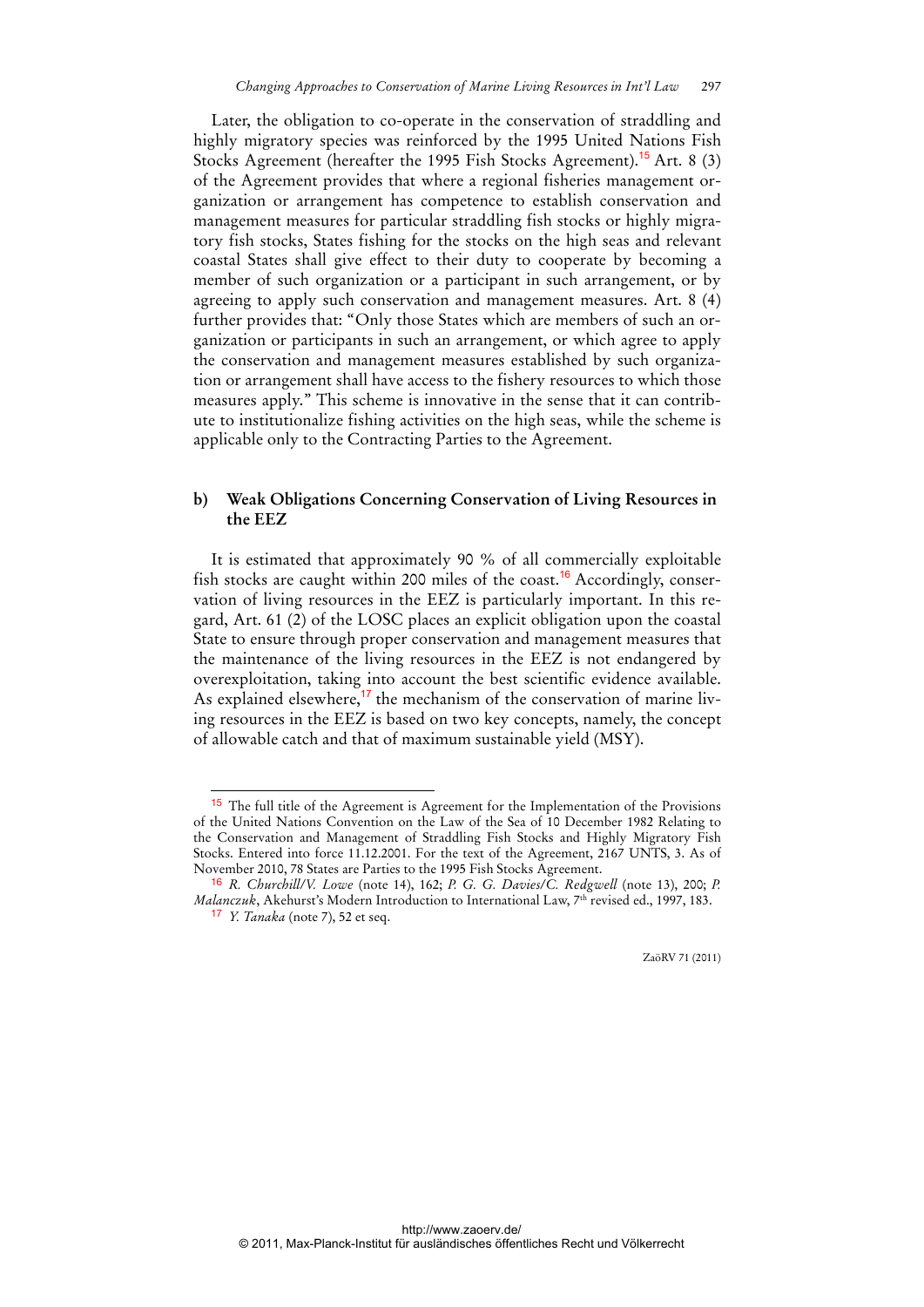With regard to allowable catch, Art. 61 (1) provides that: "The coastal State shall determine the allowable catch of the living resources in its exclusive economic zone." Under Art. 62 (2), the coastal State is obliged to determine its capacity to harvest the living resources of the EEZ; where the coastal State does not have the capacity to harvest the entire allowable catch, it shall give other States access to the surplus of the allowable catch. It may be said that other consequential decisions concerning access to the fish in the EEZ depend on the amount of the allowable catch determined by the coastal States.<sup>18</sup>

The concept of MSY aims at taking the greatest quantity of fish from a self-generating stock year after year without affecting significantly its renewability.<sup>19</sup> In this regard, Art. 61 (3) requires that conservation measures in the EEZ shall be "designed to maintain or restore populations of harvested species at levels which can produce the maximum sustainable yield as qualified by relevant environmental and economic factors, including the economic needs of coastal fishing communities and the special requirements of developing States, and taking into account fishing patterns, the interdependence of stocks and any generally recommended international minimum standards, whether subregional, regional or global". However, it appears that the mechanism on the basis of the allowable catch and MSY presents considerable difficulties.

The first obstacle involves the determination of the allowable catch. The LOSC seems to presuppose that the marine living resources considered are only affected by the coastal State's harvest. In reality, however, a population of fish may occur both in the waters of the coastal State and in other areas, and, consequently, harvesting can also take place in those other areas. In this case, it appears necessary that the coastal State's determination of the allowable catch within its zone must take due account of the harvesting that takes place beyond the limits of its jurisdiction, be it within the zones of another State or on the high seas.<sup>20</sup> Nonetheless, the LOSC contains no mechanism to do so. Furthermore, reliable scientific data is a prerequisite in order to determine the allowable catch. Yet the collection and analysis of relevant

<sup>18</sup> *W. T. Burke*, The New International Law of Fisheries: UNCLOS 1982 and Beyond, 1994, 44.

<sup>19</sup> *P. Birnie/A. Boyle/C. Redgwell*, International Law and the Environment, 2009, 591; *D. R. Rothwell/T. Stephens*, The International Law of the Sea, 2010, 295; *R. Churchill/V. Lowe* (note 14), 282. Concerning the concept of MSY in some detail, see *G. L. Kesteven*, MSY Revisited: A Realistic Approach to Fisheries Management and Administration, Mar. Pol'y 21 (1997), 73 et seq.

<sup>20</sup> *C. A. Fleischer*, Fisheries and Biological Resources, in: R.-J. Dupuy/D. Vignes (eds.), A Handbook on the New Law of the Sea, Vol. 2, 1991, 1073.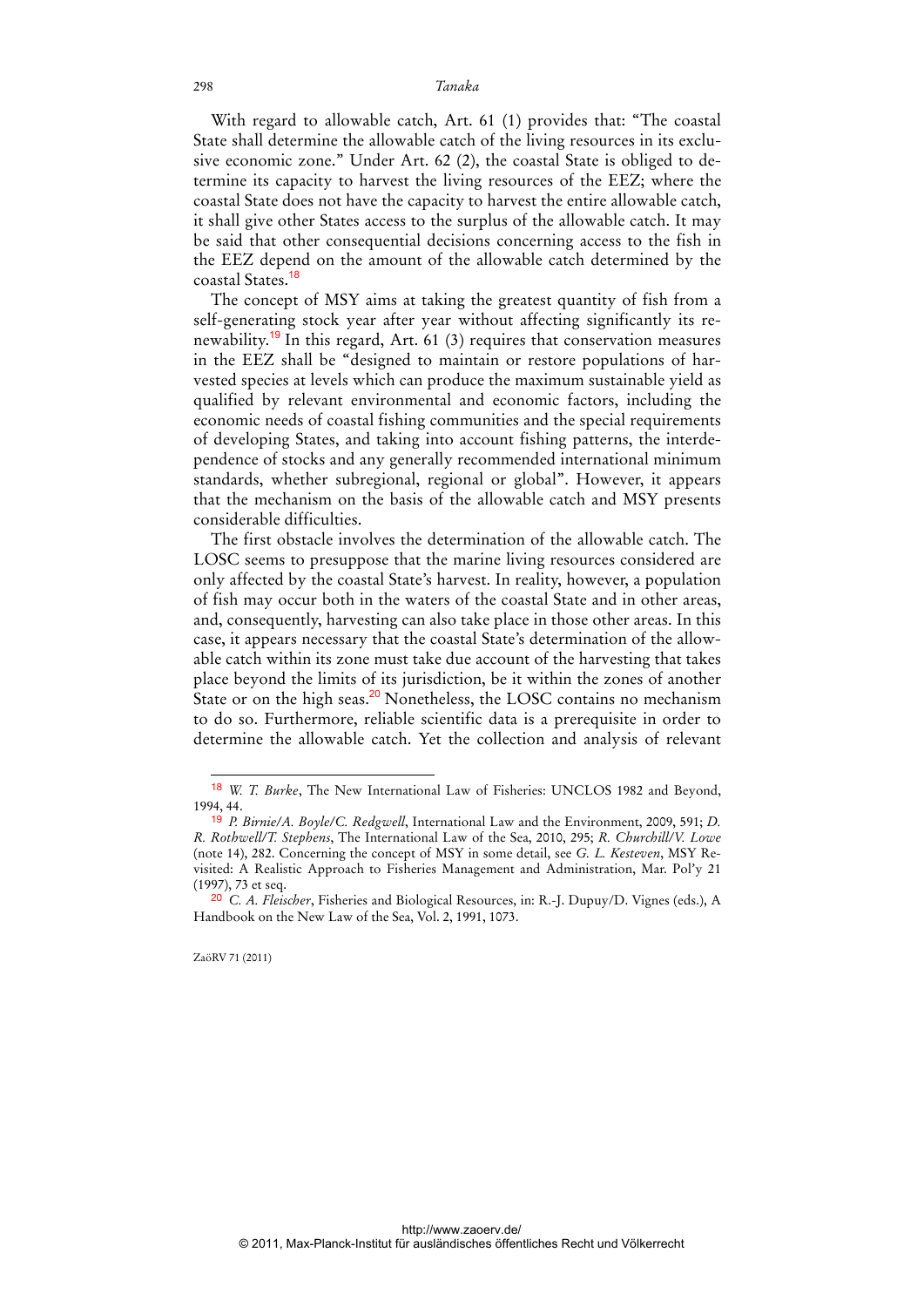data are frequently inadequate, and costly, particularly for developing States.<sup>21</sup> Thus, it appears difficult for the coastal State, in particular, developing coastal States, to fulfill this obligation properly.

The second obstacle relates to a broad discretion of the coastal State in setting the allowable catch. Apart from the single qualification not to endanger living resources by overexploitation, the coastal State may in fact set the allowable catch as it wishes. $^{22}$  Thus, there is a concern that the coastal State emerges with a zero surplus and thereby evades its duty to allocate surpluses in its EEZ by manipulating the allowable catch.<sup>23</sup> The coastal State's capacity to harvest living resources would seem not to depend only on the capital and technology of its own national economy. If this is the case, theoretically at least, the coastal State may always have the capacity to harvest the entire allowable catch, by introducing foreign capital and technology.<sup>24</sup>

Third, some scientists have challenged the validity of the concept of MSY because it fails to take into account not only economic objectives but also the ecological relationships of species, the quality status of that habitat, the limits of the given area's biomass, and factors disturbing the environment, etc. $^{25}$  In light of the inter-relationship of marine species, it is debatable whether ascertaining the MSY for a particular stock in isolation can serve for the conservation of marine living resources.<sup>26</sup> A concern is also voiced that its determination is rarely, if ever, correct and the administrative measures taken with a view to its adoption have been and generally still are inadequate and inappropriate.<sup>27</sup>

Fourth, under Art. 297 (3) (a), any disputes relating to a State's sovereign rights with respect to the living resources in the EEZ or their exercise, including its discretionary powers for determining the allowable catch, its harvesting capacity, the allocation of surpluses to other States and the terms and conditions established in its conservation and management laws and regulations are exempted from the compulsory settlement procedure em-

 $\overline{a}$ 

26 *R. Churchill/V. Lowe* (note 14), 282.

<sup>21</sup> *R. Churchill/V. Lowe* (note 14), 283; *W. T. Burke* (note 18), 45.

<sup>22</sup> *W. T. Burke* (note 18), 47 et seq.

<sup>&</sup>lt;sup>23</sup> Yet such manipulations would be contrary to the obligation of optimum utilization as well as the obligation not to abuse rights by virtue of Art. 300 of the LOSC. *L. Caflisch*, Fisheries in the Exclusive Economic Zone: An Overview, in: U. Leanza (ed.), The International Legal Regime of the Mediterranean Sea, 1987, 161.

<sup>24</sup> *S. Oda*, Fisheries under the United Nations Convention on the Law of the Sea, AJIL 77 (1983), 744.

<sup>25</sup> *P. Birnie/A. Boyle/C. Redgwell* (note 19), 591; *R. Rothwell/T. Stephens* (note 19), 295 et seq.; *R. Churchill/V. Lowe* (note 14), 282.

<sup>27</sup> *G. L. Kesteven* (note 19), 73.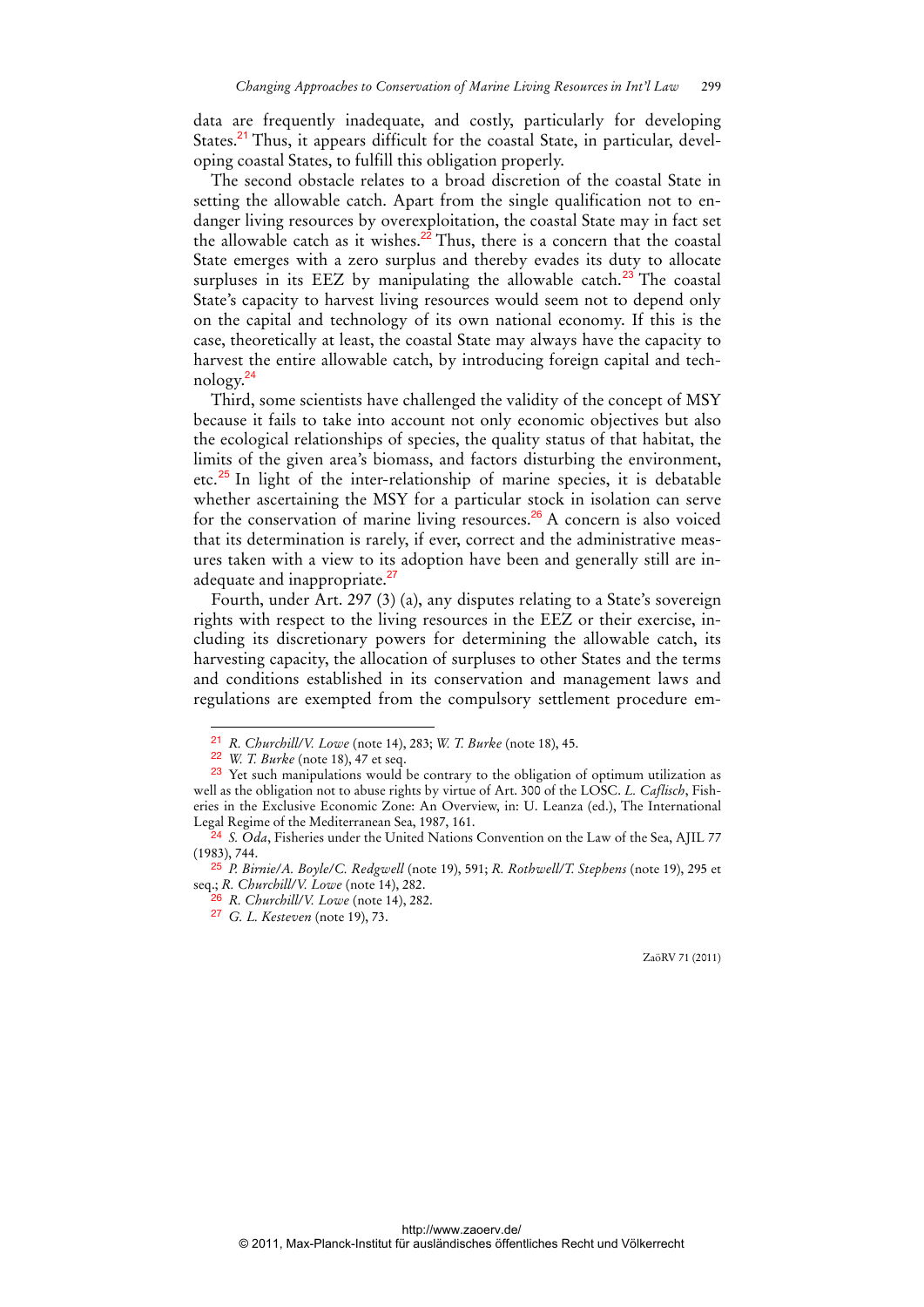bodied in Part XV of the LOSC. A dispute concerning a coastal State's obligation to ensure conservation of living resources in the EEZ is to be submitted to conciliation under Annex V. However, in no case shall the conciliation commission substitute its discretion for that of the coastal State under Art. 297 (3) (c). In any case, the report of the conciliation commission is not binding. In summary, there is no review process by a third party capable of examining the validity of the conservation measures of the coastal State in its EEZ.<sup>2</sup>

### **c) Weak Obligations Concerning Conservation of Living Resources on the High Seas**

It is beyond serious argument that the obligation to co-operate is a prerequisite in the conservation of living resources on the high sea. Thus, Section 2, Part VII, of the LOSC provides obligations in international cooperation in order to conserve living resources on the high seas in some detail. Art. 117 requires "all States" to take, or to co-operate with other States in taking such measures for their respective nationals as may be necessary for the conservation of the living resources of the high seas. Art. 118 imposes upon States to co-operate with each other in the "conservation and management" of living resources in the areas of the high seas. Art. 118 further requires States to co-operate as appropriate to establish subregional or regional fisheries organizations to this end. Arguably participation in regional fisheries bodies is one method of fulfilling the obligation to cooperate in conservation of the living resources on the high seas.<sup>29</sup>

On the other hand, these provisions contain no specific guidance describing how the co-operation shall be performed, and how it is possible to judge whether or not such an obligation was breached. In fact, Art. 118 does not explicitly require States to pursue negotiations until an agreement is reached, nor does it specify the consequence of a failure in these negotiations.30 Even if some States reach agreement with respect to the conservation of living resources on the high seas, there is a concern that the accord

<sup>28</sup> *R. Barnes*, The Convention on the Law of the Sea: An Effective Framework for Domestic Fisheries Conservation?, in: D. Freestone/R. Barnes/D. Ong (eds.), The Law of the Sea: Progress and Prospects, 2006, 245 et seq.

<sup>29</sup> United Nations Division for Ocean Affairs and the Law of the Sea (UNDOALOS), The Law of the Sea: the Regime for High-Seas Fisheries, Status and Prospects, 1992, 26, para. 78.

<sup>30</sup> UNDOALOS (note 29), 26, para. 77. See also *P. G. G. Davies/C. Redgwell* (note 13), 229.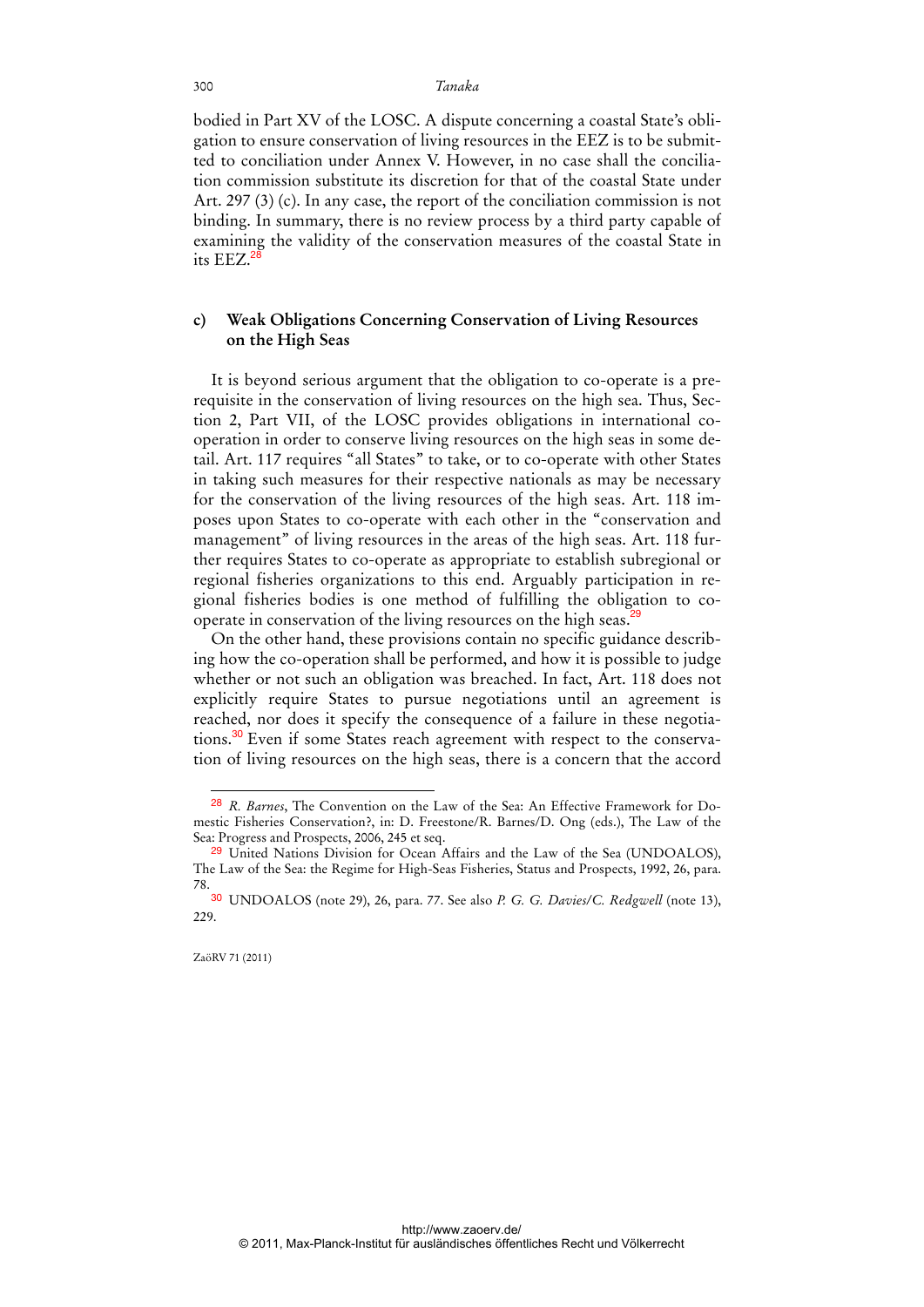may be at the mercy of new entrants. In this respect, a study of the United Nations argued that: "Even though outsiders are not parties to the specific instrument or to the subregional or regional commission that established the moratorium, nevertheless their obligations of cooperation and conservation under the 1982 Convention would compel them to comply unless they could establish that the moratorium was a measure that could not be justified under article 119 of the LOSC." <sup>31</sup> However, it may be debatable whether the LOSC imposes such a strong obligation upon a newcomer State. Overall it may be concluded that the obligation to co-operate in Arts. 117 and 118 remains weak. $32$ 

### **2. Limits of the Species Specific Approach**

Another basic approach to conservation of marine living resources involves the species specific approach. Under this approach, conservation measures are to be determined according to specific categories of marine species. Following the species specific approach, the LOSC provides different rules applicable to conservation of each species, such as shared fish stocks (Art. 63 (1)), straddling fish stocks (Art. 63 (2)), highly migratory species (Art. 64), marine mammals (Arts. 65 and 120), anadromous stocks (Art. 66), catadromous species (Art. 67) and sedentary species (Art. 68). For the purpose of this study, it will be unnecessary to examine these provisions in some detail. Instead, consideration must be given to essential limitations of the species specific approach. Two points merit highlighting in particular.

First, rules of the LOSC do not cover all species that need particular conservation measures. For instance, deep-sea species are highly vulnerable to fishing activities due to their exceptional longevity, slow growth, delayed maturity and low productivity.<sup>33</sup> Hence, arguably these species will need particular conservation measures. However, the LOSC contains no specific provision on this matter.<sup>34</sup>

 $\overline{a}$ 

<sup>31</sup> UNDOALOS (note 29), 29.

<sup>32</sup> *S. Oda*, International Control of Sea Resources, 1989, xxii.

<sup>33</sup> *J. A. Koslow*/*G. W. Boehlert*/*J. D. M. Gordon*/*R. L. Haedrich*/*P. Lorance*/*N. Parin*, Continental Slope and Deep-Sea Fisheries: Implications for a Fragile Ecosystem, ICES Journal of Marine Science 57 (2000), 550; *L. A. Kimball*, Deep-Sea Fisheries on the High Seas: The Management Impasse, IJMCL 19 (2004), 261 et seq.

<sup>34</sup> In 2008, International Guidelines for the Management of Deep-Sea Fisheries in the High Seas were adopted at the request of the Committee on Fisheries of the FAO. The Guidelines seek to provide tools to facilitate the efforts of States and regional fisheries management organizations towards sustainable use of marine living resources exploited by deep-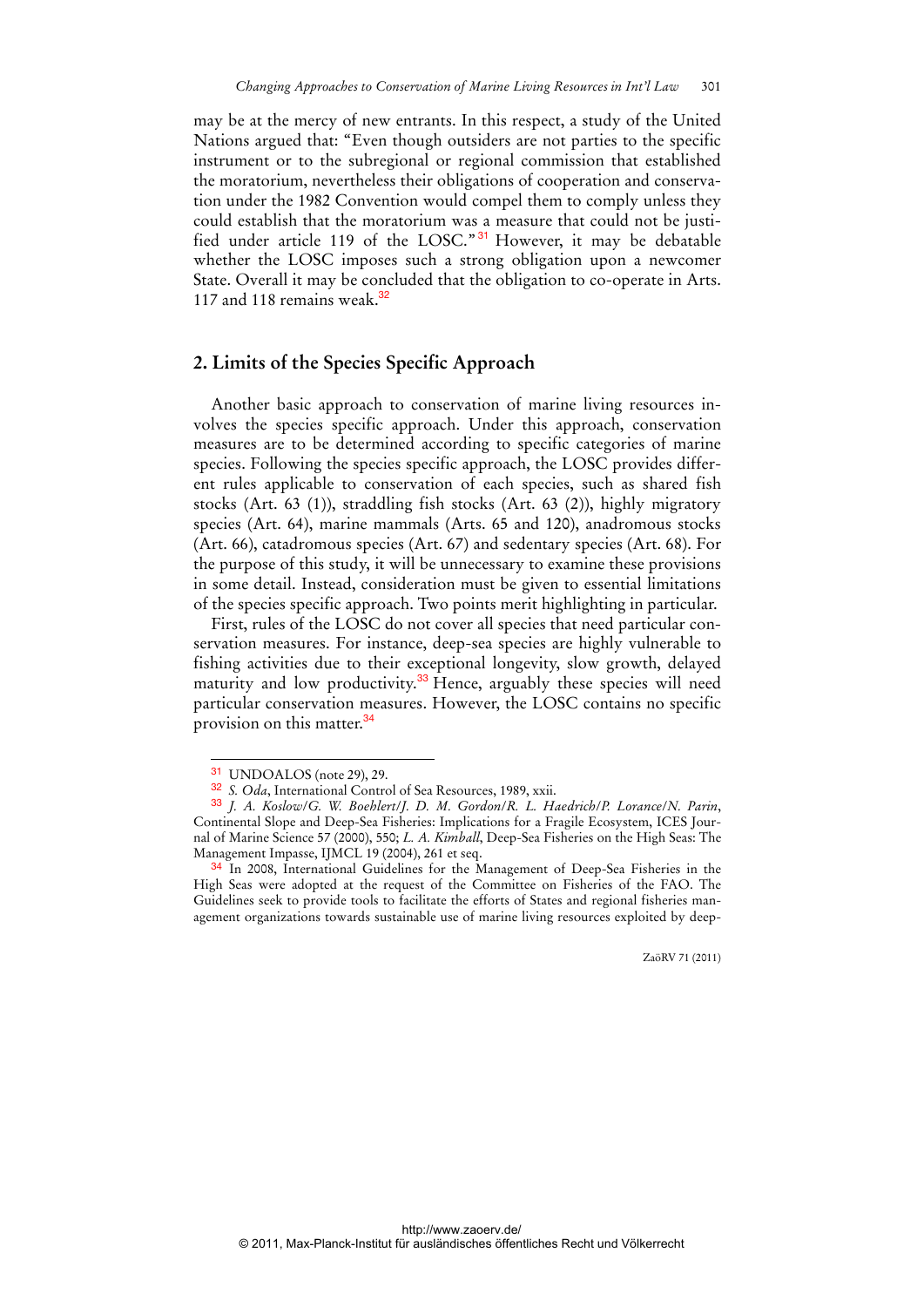Second, a more fundamental limitation of the species specific approach involves a lack of ecological consideration. This approach focuses essentially on each individual species, and, thus, ignores the intricate relationship of marine species and marine ecosystems. Given that most marine species are inter-related through the food web or habitats, however, it makes little sense to conserve each stock in isolation. Attention must also be paid to adverse effects of fishing on marine ecosystems. Indeed, overfishing can contribute to overall degradation of marine ecosystems in a certain region. For instance, overfishing of top predators can destabilize the food web, and result in restructuring of marine ecosystems.<sup>35</sup> Thus, further consideration must be given to the inter-linkage between conservation of marine living resources and that of marine ecosystems.

### **3. Conclusions**

The above considerations lead to the following conclusions:

(i) Under the zonal management and species specific approaches, little consideration was given to the marine ecosystems and the ecological conditions that support them.

(ii) The obligations to conserve living resources in the EEZ remain weak due to large discretion of the coastal State and the lack of review process by a third party.

(iii) The LOSC merely provides obligations to co-operate in conservation on the high seas. However, these obligations are so general that a more institutional mechanism is needed with a view to ensuring co-operation between States.

(iv) Overall, the traditional approaches are inadequate to effectively conserve marine living resources, and a more conservation-oriented approach must be explored.

-

sea fisheries, the prevention of significant adverse impacts on deep-sea vulnerable marine ecosystems and the protection of marine biodiversity that these ecosystems contain, para. 6. The document is available at: http://www.southpacificrfmo.org/assets/6th-Meeting-October-2008-Canberra/DW-Subgroup-VI/SPRFMO6-SWG-INF01-FAO-Deepwater-Guidelines-Final-Sep20.pdf

<sup>35</sup> *S. Parsons*, Ecosystem Considerations in Fisheries Management: Theory and Practice, IJMCL 20 (2005), 383 et seq.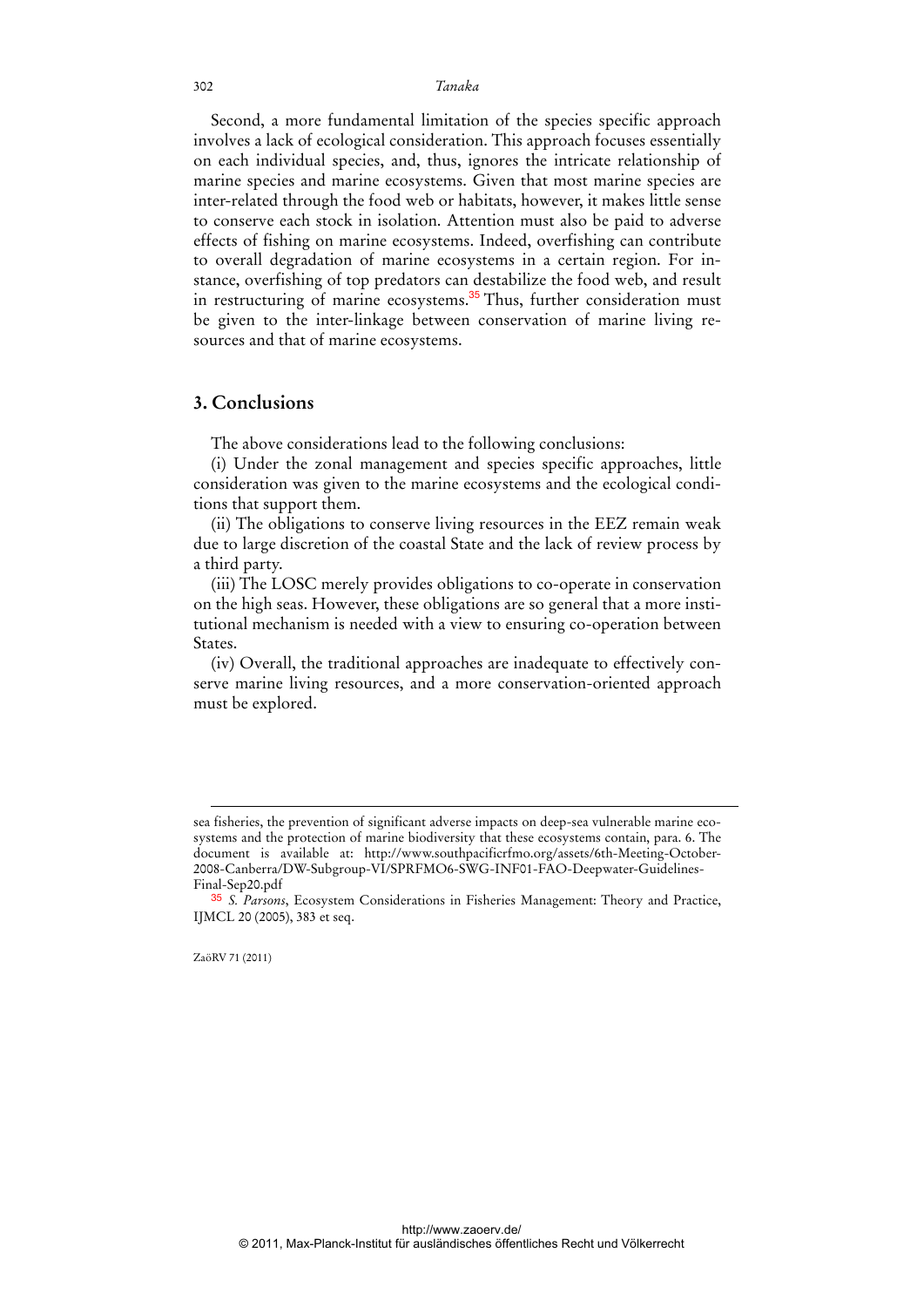## **III. New Approaches to Conservation of Marine Living Resources**

In response to the limits of the traditional approaches, more conservation-oriented approaches are being developed in post-LOSC treaties concerning conservation of marine living resources. In particular, the ecosystem and precautionary approaches merit serious consideration. In this regard, it must be stressed that the purpose of these new approaches is *not* to replace the zonal management and species specific approaches, but to resolve the problems that cannot be resolved under the traditional approaches. In other words, the new approaches should be considered as an element so as to supplement the traditional approaches. Thus, the question is whether and to what extent the new approaches can contribute to enhance the effectiveness of conservation of these resources in international law.

#### **1. The Ecosystem Approach and Its Limits**

### **a) General Considerations**<sup>36</sup>

 $\overline{a}$ 

The ecosystem approach differs from the traditional species specific approach in the sense that the ecosystem approach focuses on biological interactions between all marine species in the same as well as in neighboring zones and the ecological conditions of the physical surroundings. $37$  While there is no universally agreed definition of an ecosystem approach, for instance, the FAO Expert Consultation on Ecosystem-Based Fisheries Management defined this approach as follows:

"An ecosystem approach to fisheries strives to balance diverse societal objectives, by taking into account the knowledge and uncertainties about biotic,

<sup>36</sup> Concerning the ecosystem approach in general, see in particular, *E. J. Molenaar*, Ecosystem-Based Fisheries management, Commercial Fisheries, Marine Mammals and the 2001 Reykjavik Declaration in the Context of International Law, IJMCL 17 (2002), 561 et seq.; *H. Wang*, Ecosystem Management and Its Application to Large Marine Ecosystems: Science, Law and Politics, ODILA 25 (2004), 41 et seq.; *S. Parsons* (note 35), 381 et seq.; *S. A. Murawski*, Ten Myths Concerning Ecosystem Approaches to Marine Resource Management, Mar. Pol'y 31 (2007), 681 et seq.

<sup>&</sup>lt;sup>37</sup> *N. Matz*, The Interaction between the Convention on Biological Diversity and the UN Convention on the Law of the Sea, in: P. Ehlers/E. M. Borgese/R. Wolfrum/C. Hoss (eds.), Marine Issues: From a Scientific, Political and Legal Perspective, 2002, 207 et seq.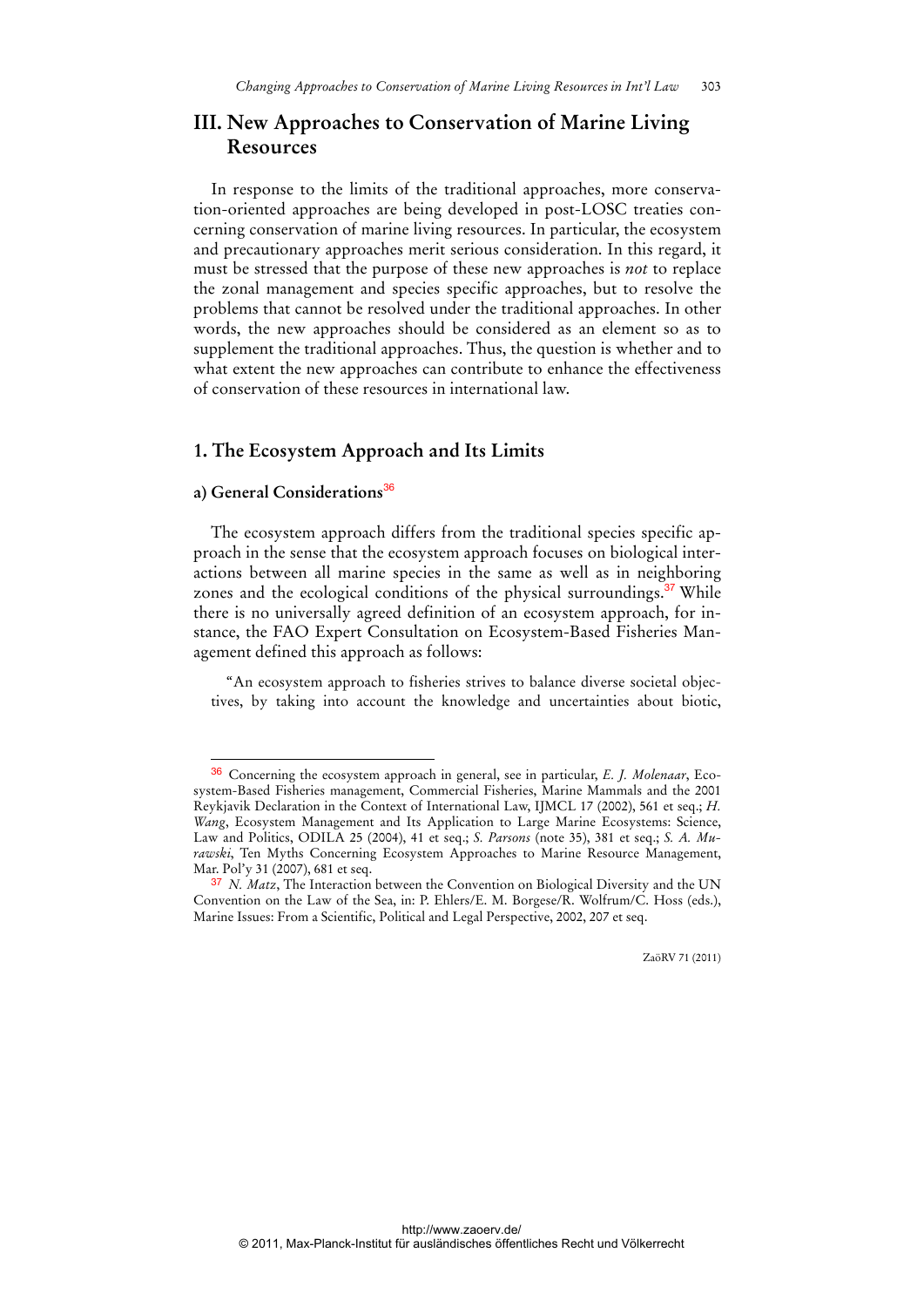abiotic and human components of ecosystems and their interactions and applying an integrated approach to fisheries within ecologically meaningful boundaries."<sup>3</sup>

It can be observed that the ecosystem approach is being enshrined in post-LOSC instruments respecting conservation of marine species. At the treaty level, the case in point is the 1995 Fish Stocks Agreement. This Agreement clearly notes "the need to avoid adverse impacts on the marine environment, preserve biodiversity, maintain the integrity of marine ecosystems and minimize the risk of long-term or irreversible effects of fishing operations". Art. 5 (d) thus obliges coastal States and States fishing on the high seas to "assess the impacts of fishing, other human activities and environmental factors on target stocks and species belonging to the same ecosystem or dependent upon or associated with the target stocks". Art. 5 (g) places an obligation upon coastal States and States fishing on the high seas to protect biodiversity in the marine environment. Similarly, Art. 4 (a) of the 2006 Southern Indian Ocean Fisheries Agreement provides that "measures shall be adopted on the basis of the best scientific evidence available to ensure the long-term conservation of fishery resources, taking into account the sustainable use of such resources and implementing an ecosystem approach to their management".<sup>39</sup>

Concerning non-binding documents, the ecosystem approach is highlighted by the 1995 FAO Code of Conduct for Responsible Fisheries,<sup>40</sup> the 1999 Rome Declaration on the Implementation of the Code of Conduct for Responsible Fisheries,<sup>41</sup> and the 2001 Reykjavik Declaration on Responsible Fisheries in the Marine Ecosystem.<sup>42</sup> It is also notable that the United Nations General Assembly resolutions repeatedly refer to the application of the ecosystem approach to conservation of marine living resources. For example, Resolution 62/177 recognized "the need to further integrate ecosystem approaches into fisheries conservation and management and, more generally, the importance of applying ecosystem approaches to the management of human activities in the ocean".<sup>43</sup> Overall, the State practice appears to

<sup>38</sup> FAO, Fisheries Report No. 690, Report of the Expert Consultation on Ecosystem-Based Fisheries Management, Reykjavik, Iceland, 2 (16.-19.9.2002), available at: ftp://ftp.fao. org/docrep/fao/005/y4491t/y4491t00.pdf.

<sup>&</sup>lt;sup>39</sup> For the text of the Agreement, Official Journal of European Union, L 196/17, 18.7.2006. Entered into force in 2010.

 $40$  Article 6.2.

<sup>41</sup> Para. 6 of the Rome Declaration.

<sup>42</sup> Paras. 16 and 17 of the Preamble.

<sup>43</sup> United Nations General Assembly, Sustainable Fisheries, including through the 1995 Agreement for the Implementation of the Provisions of the United Nations Convention on the Law of the Sea of 10 December 1982 relating to the Conservation and Management of

ZaöRV 71 (2011)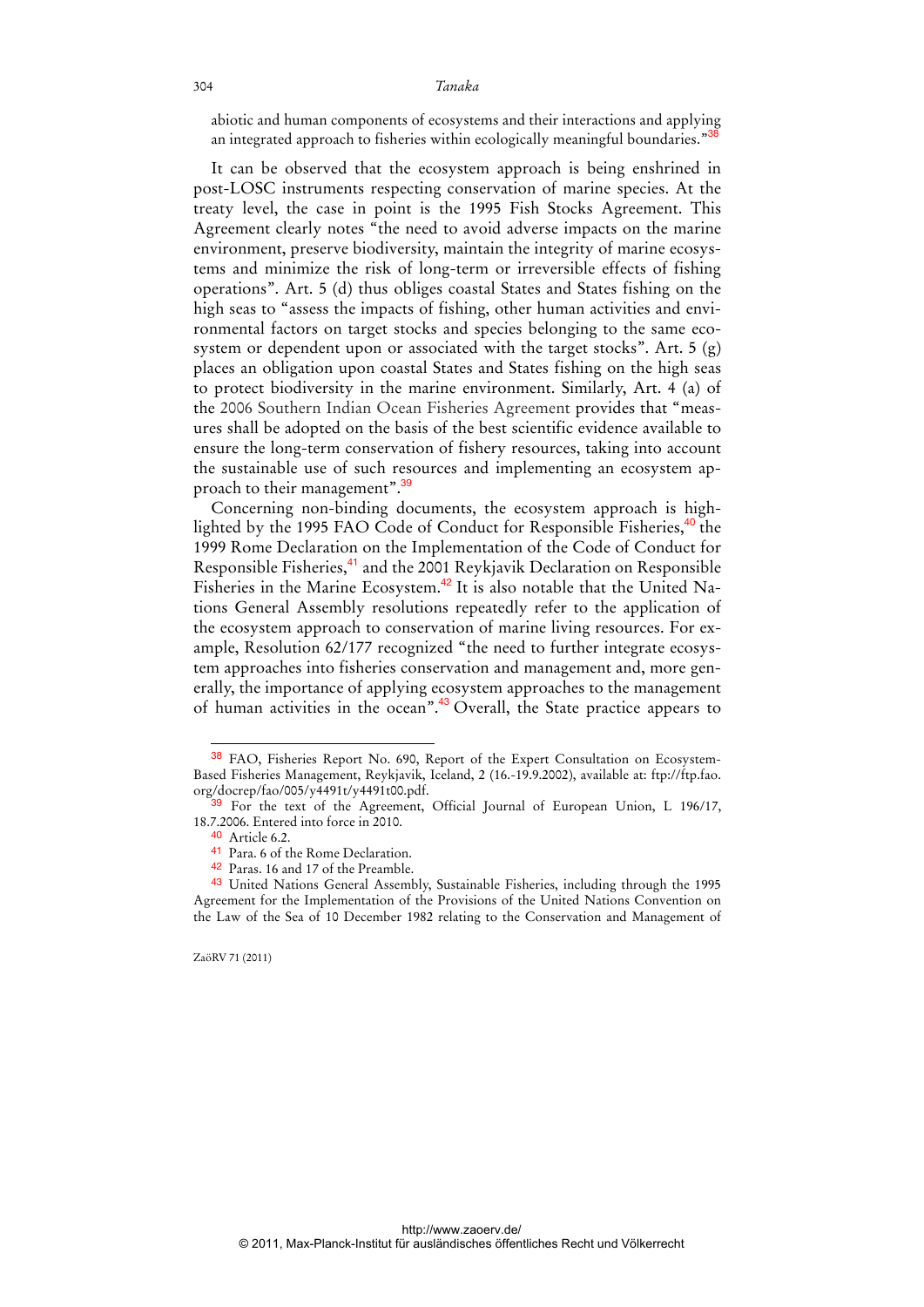show that there is general agreement on the need to apply ecosystem approach to conservation of marine species. On the other hand, as we shall discuss below, the ecosystem approach contains some limitations concerning its normativity and practical application.

#### **b) The Normativity of the Ecosystem Approach as a Rule of Conduct**

The first issue that needs to be addressed involves the normativity of the ecosystem approach as a rule of conduct. As there is no universally agreed definition of an ecosystem approach, it is to be interpreted differently in different contexts.<sup>44</sup> In this regard, the Report on the Work of the United Nations Open-ended Informal Consultative Process on Oceans and the Law of the Sea stated that an ecosystem approach should consider, *inter alia*, the following elements: (a) conservation of ecosystem structures and their functioning and key processes in order to maintain ecosystem goods and services; (b) application within geographically specific areas based on ecological criteria; (c) the interactions between human activities and the ecosystem and among the components of the ecosystem and among ecosystems; (d) factors originating outside the boundaries of the defined management area that may influence marine ecosystems in the management areas; (e) balance of diverse societal objectives; (f) stakeholder and local communities' participation; (g) best available knowledge; (h) risk assessment and the precautionary approach; (i) integrated decision-making processes; (j) restoring degraded marine ecosystems; (k) assessment of the cumulative impacts of multiple human activities on marine ecosystems; (l) ecological, social, cultural, economic, legal and technical perspectives, (m) the appropriate balance between conservation and sustainable use of marine biological diversity; and (n) minimization of adverse impacts of human activities on marine ecosystems and biodiversity.<sup>45</sup> However, the catalogue of elements which should be taken into account is itself not law. The interrelationship between elements also remains obscure.<sup>46</sup> It may be forced to accept that specific im-

-

Straddling Fish Stocks and Highly Migratory Fish Stocks, and Related Instruments, A/RES/62/177, 18.12.2007, 4.

<sup>44</sup> United Nations, Report (note 1), 2, para. 6.

<sup>45</sup> United Nations, Report (note 1), 2 et seq., para. 6. See also *A. Fabra*/*V. Gascón*, The Convention on the Conservation of Antarctic Marine Living Resources (CCAMLR) and the Ecosystem Approach, IJMCL 23 (2008), 569.

 $46$  The same criticisms will apply to the concept of Large Marine Ecosystems (LME). The LMEs are large areas defined on the basis of ecological criteria, approximately 200,000 square kilometers or larger and are adjacent to the continents in coastal waters. It is suggested that 64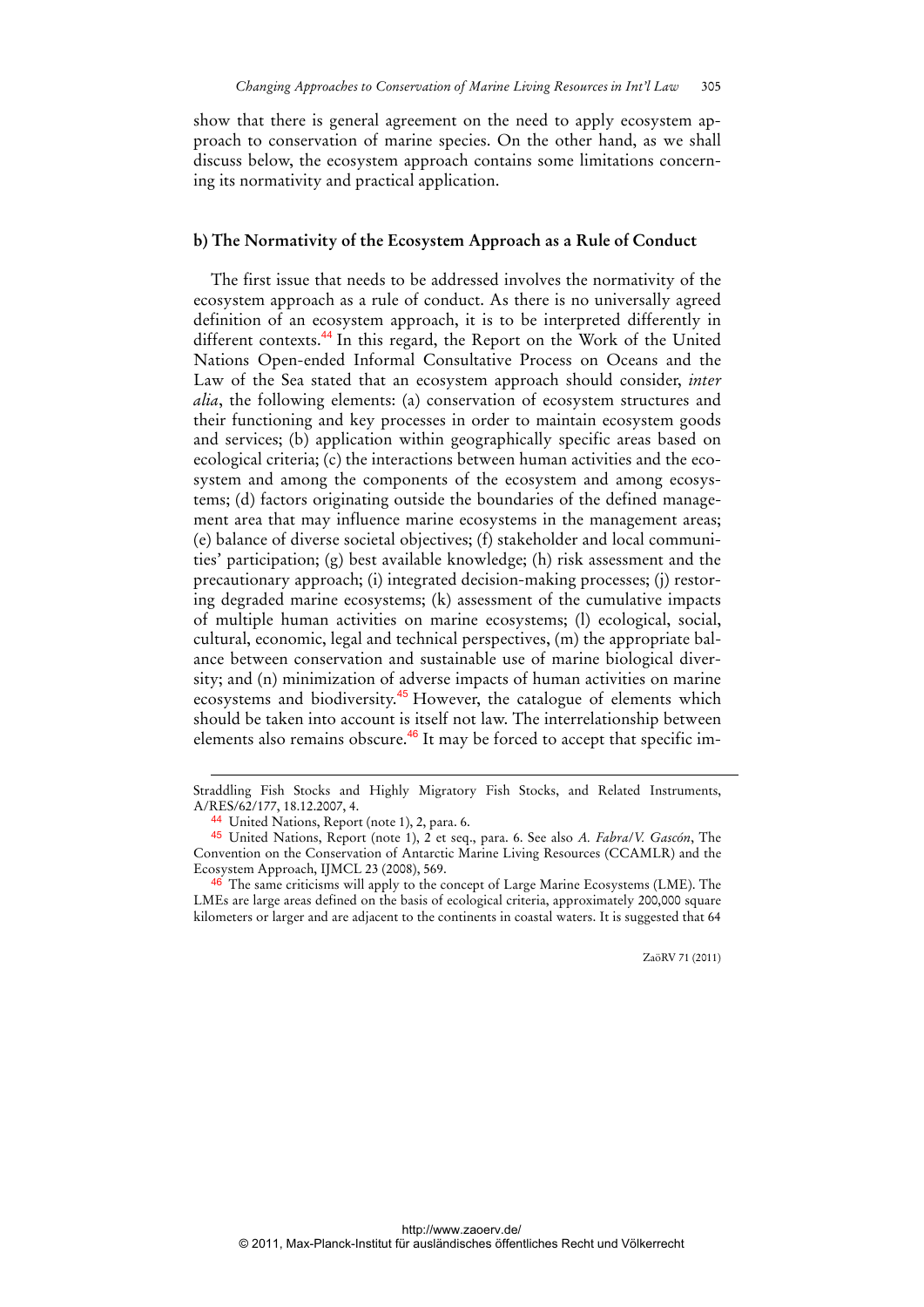plications of the ecosystem approach remain unclear. Thus, if the ecosystem approach is enshrined in treaties, it appears debatable whether and to what extent this approach can legally direct the conduct of States.

### **c) The Normativity of the Ecosystem Approach as a Rule for Adjudication**

The second issue pertains to the normativity of the ecosystem approach as a rule for adjudication. In practice, the implementation of the ecosystem approach is to be determined taking various scientific, economic and social factors into account. Indeed, as quoted earlier, the FAO Expert Consultation stated that the ecosystem approach must strive to balance "diverse societal objectives". This is in essence a matter of national policy, and it appears difficult to *a priori* determine specific measures under the ecosystem approach. If this is the case, it will be difficult, if not impossible, for international courts and tribunals to judge the violation of the obligation to apply the ecosystem approach when the application of this approach has been disputed between States. Hence, it may be questionable whether the ecosystem approach can be an independent rule for adjudication.

#### **d) Scientific and Technological Difficulties**

Third, ecosystem processes and functions are complex and variable in space and time.<sup>47</sup> Accordingly, the whole mechanism of an ecosystem is difficult to understand. A concern is also voiced that effective management of marine species has been deterred in some areas by the lack of accurate data.<sup>48</sup> Thus, the ecosystem approach may encounter scientific uncertainties

ZaöRV 71 (2011)

-

distinct LMEs were identified in the Atlantic, Pacific and Indian Oceans. Arguably, LMEs can be considered as the sophistication of the ecosystem approach. LME sustainability is assessed through five linked modules: (i) productivity and oceanography, (ii) fish and fisheries, (iii) pollution and ecosystem health, (iv) socioeconomics, and (v) governance. *R. Rothwell/T. Stephens* (note 19), 463 et seq.; *L. Juda*/*T. Hennessey*, Governance Profiles and the Management of the Uses of Large Marine Ecosystems, ODILA 32 (2001), 43 et seq. Yet it appears that in essence, the catalogue of those modules is a matter of policy, not law.

<sup>47</sup> *R. Haeuber*, Setting the Environmental Policy Agenda: the Case of Ecosystem Management, N. Res. J. 36 (1996), 6. See also *L. Juda* Considerations … (note 9), 92.

<sup>48</sup> UN General Assembly Resolution, Sustainable Fisheries, including through the 1995 Agreement for the Implementation of the Provisions of the United Nations Convention on the Law of the Sea of 10 December 1982 relating to the Conservation and Management of Straddling Fish Stocks and Highly Migratory Fish Stocks, and Related Instruments,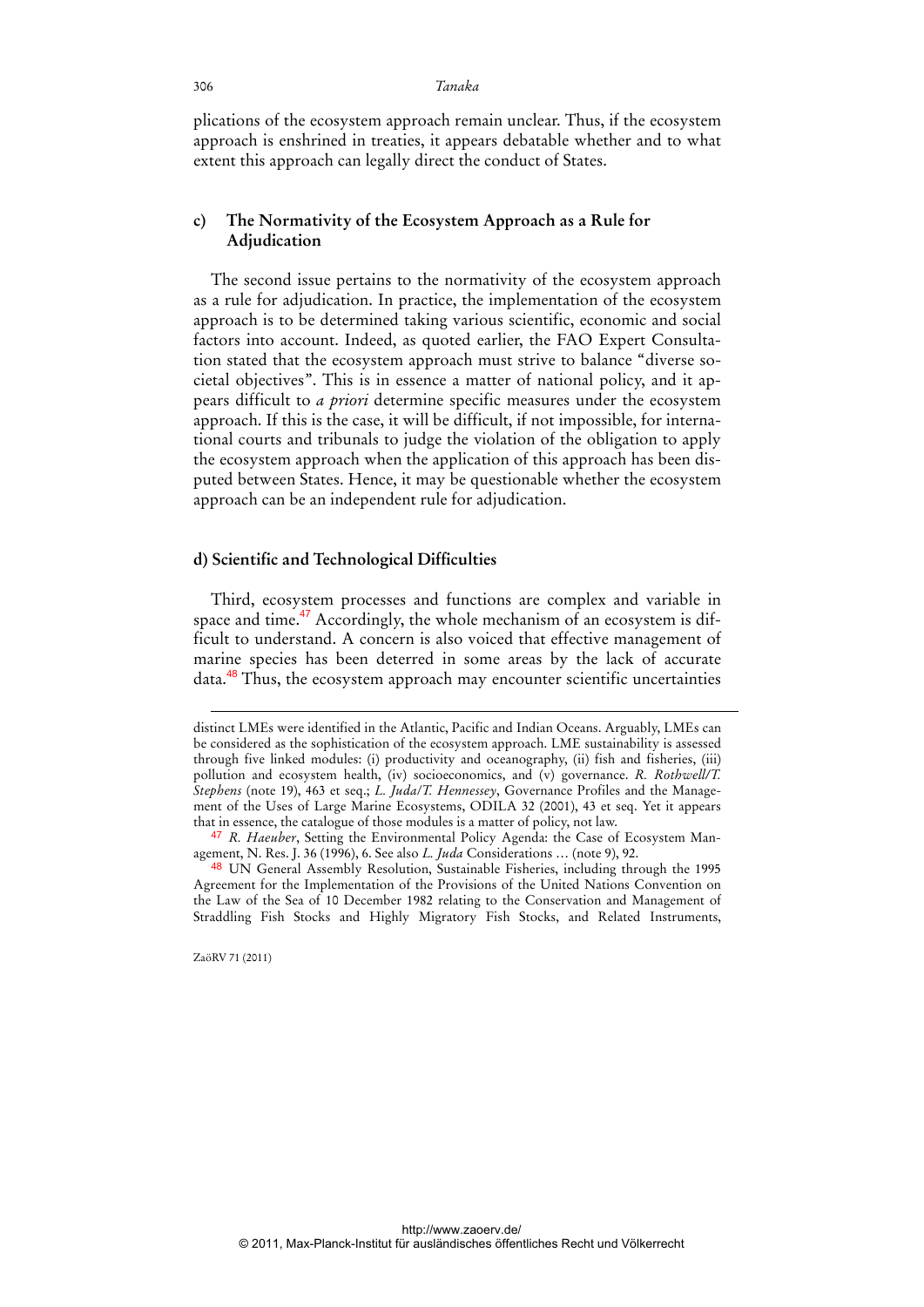as to its effective implementation.<sup>49</sup> In relation to this, it must also be noted that the implementation of the ecosystem approach may still be a difficult task even for the developed States with substantial resources for ocean management.<sup>50</sup> It may be debatable whether developing States can implement the ecosystem approach in light of their limited capabilities of marine scientific research.

#### **e) Consistency of Conservation Measures**

Where marine ecosystems straddle man-made limits or delimitation lines in the oceans, the ecosystem approach encounters a considerable difficulty with regard to its practical implementation. Specifically a question arises how it is possible to ensure consistency of conservation measures for species which straddle the EEZ and the high seas or EEZs of two or more coastal States. This question is particularly at issue in relation to conservation of straddling and highly migratory species. In this regard, Art. 7 (2) of the 1995 Fish Stocks Agreement stipulates that:

"Conservation and management measures established for the high seas and those adopted for areas under national jurisdiction shall be compatible in order to ensure conservation and management of the straddling fish stocks and highly migratory fish stocks in their entirety. To this end, coastal States and States fishing on the high seas have a duty to cooperate for the purpose of achieving compatible measures in respect of such stocks."<sup>51</sup>

States are thus obliged to make every effort to agree on compatible conservation and management measures within a reasonable period of time pursuant to Art. 7 (3).

-

A/RES/64/72, 4.12.2009, 2. In this regard, on 23.2.2003, the FAO Committee on Fisheries adopted the FAO Strategy for Improving Information on Status and Trends of Capture Fisheries. Concerning the FAO Strategy, see *Y. Tanaka* (note 7), 229 et seq.

<sup>49</sup> *H. Wang* (note 36), 56.

<sup>50</sup> *W. T. Burke*, Evolution in the Fisheries Provisions of UNCLOS, in: N. Ando/E. McWhinney/R. Wolfrum/B. B. Roben (eds.), Liber Amicorum Judge Oda, 2002, 1361 et seq.

<sup>&</sup>lt;sup>51</sup> The provision maintaining the compatibility of conservation and management measures is also contained in other conventions, such as: The Convention on the Conservation and Management of Fishery Resources in the South-East Atlantic Ocean (Art. 19), the Convention on the Conservation and Management of Highly Migratory Fish Stocks in the Western and Central Pacific Ocean (Art. 10), the Convention on Future Multilateral Cooperation in the Northwest Atlantic Fisheries (Art. 11 (3)), and Convention on the Conservation and Management of High Seas Fishery Resources in the South Pacific Ocean (Art. 4).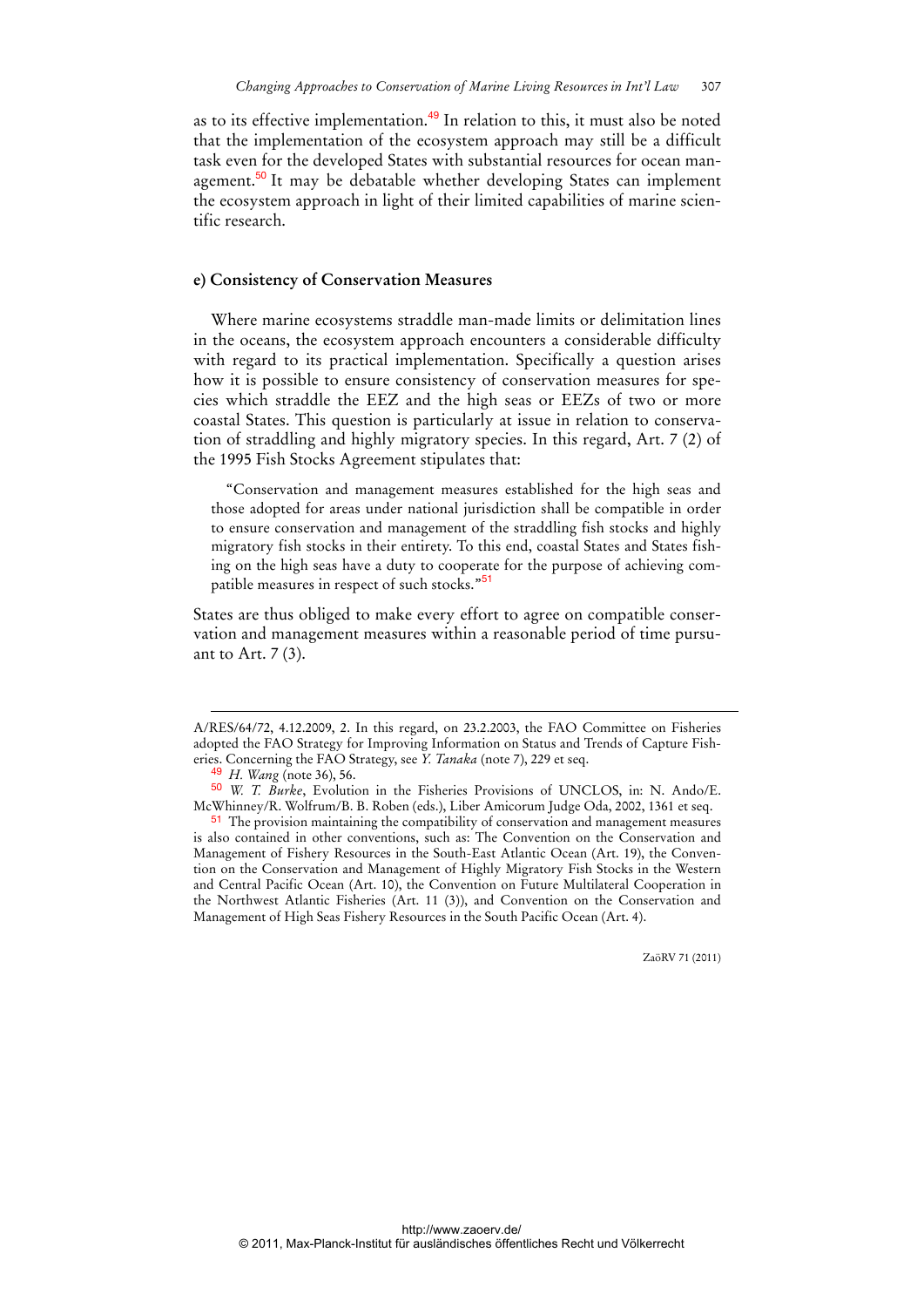In relation to this, Art. 7 (2) enumerates factors to be taken into account in determining compatible conservation and management measures in some detail. On the other hand, it remains unclear how it is possible to balance these elements. In this regard, some argue that Art. 7 (2) (a) will lead to a result in favor of coastal States.<sup>52</sup> However, such an interpretation will considerably limit the scope of the negotiation on this subject because the validity of conservation measures in marine spaces under national jurisdiction is already presumed and the issue remaining is whether or not fishing States on the high seas accept these measures. If this is the case, the negotiation would seem to become pointless.<sup>53</sup> Accordingly, there may be room for the view that Art. 7 (2) should be construed in such a way that conservation and management measures established for the high seas and those adopted for areas under national jurisdiction must be mutually compatible, not that measures adopted for the high seas have to be compatible with measures adopted for areas under national jurisdiction.<sup>54</sup> In any case, without an institutional mechanism for governing straddling and highly migratory fish stocks, it appears difficult to ensure compatibility of conservation measures between marine spaces under and beyond national jurisdiction. At least, it must be remembered that the application of the ecosystem approach itself cannot automatically overcome the weakness of the zonal management approach with regard to the conservation of straddling and highly migratory species.

### **f) Marine Protected Areas as an Implementation of the Ecosystem Approach**

Concerning the implementation of the ecosystem approach, special attention must be devoted to the inter-linkage between that approach and marine protected areas (MPAs). While the MPA-related concepts are diverse in in-

ZaöRV 71 (2011)

<sup>52</sup> See for instance, *H. Gherari*, L'accord du 4 août 1995 sur les stocks chevauchants et les stocks de poissons grands migrateurs, 100 R.G.D.I.P. 100 (1996), 377; *L. Lucchini*/*M. Vœlckel*, Droit de la mer, Tome 2, Vol. 2, Navigation et Pêche, 1996, 681; *P. G. G. Davies/C. Redgwell* (note 13), 263 et seq.; *F. Orrego Vicuña,* The Changing International Law of High Seas Fisheries, 1999, 190.

<sup>53</sup> *R. C. Raigón*, La Pêche en Haute Mer, in: D. Vignes/G. Cataldi/R. C. Raigón, Le droit international de la pêche maritime, 2000, 212.

<sup>54</sup> *A. G. Oude Elferink*, The Impact of Article 7 (2) of the Fish Stocks Agreement on the Formulation of Conservation and Management Measures for Straddling Highly Migratory Fish Stocks, FAO LEGAL PAPERS ONLINE #4, 1999, 4 and 7. This paper is available at: http://www.fao.org/legal/prs-ol/lpo4.pdf.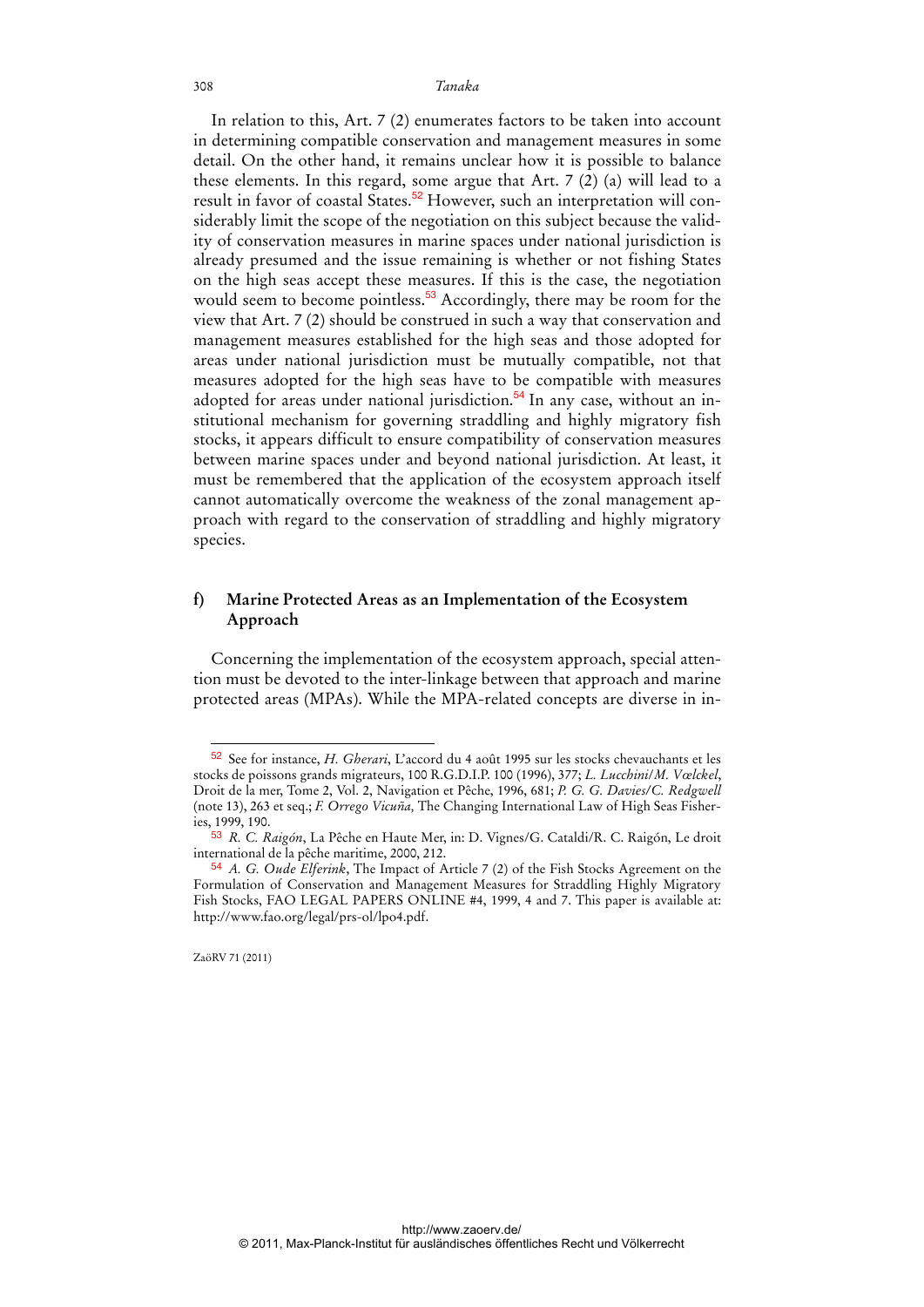ternational law, $55$  in broad, these concepts can be divided into two main categories, namely, MPAs purporting to protect the marine environment (category  $1$ ),<sup>56</sup> and MPAs relating directly to conservation of marine biological diversity (category 2). The second category of MPAs can be divided into two sub-categories.

A first sub-category concerns species-specific MPAs (category 2-1). This type of MPAs seeks to protect specific marine life, such as marine mammals, in the certain region.<sup>57</sup> It appears that basically MPAs in this sub-category are in line with the traditional species specific approach.

A second sub-category relates to MPAs which seek to protect rare or fragile ecosystems and the habitat of depleted or endangered species and other marine life in a particular region or area (category 2-2). In essence, this category of MPAs seeks to protect marine ecosystems of a certain area as a whole. In this sense, this type of MPAs can be regarded as a tool to implement the ecosystem approach. As shown in the table, MPAs for the conservation of marine biological diversity are increasingly enshrined in various treaties at the global and regional levels.

 $\overline{a}$ 

<sup>55</sup> The present author has examined MPAs in some details in *Y. Tanaka* (note 7), 161 et seq. Concerning typology of MPAs in international law, see *Y. Tanaka* (note 7), 169 et seq.

<sup>&</sup>lt;sup>56</sup> At least five MPA-related concepts must be noted: "Clearly Defined Area" in Art. 211 (6) of the 1982 LOSC, Ice-Covered Areas in Art. 234 of the LOSC, Special Areas under MARPOL 73/78, Particularly Sensitive Sea Areas (PSSA) in IMO Guidelines, and Specially Protected Areas in the 1985 Montreal Guidelines.

<sup>57</sup> Examples include: the 1990 Agreement on the Conservation of Seals in the Wadden Sea, the 1993 Déclaration conjointe relative à l'institution d'un sanctuaire méditerranéen pour les mammifères marins, the Agreement on the Conservation of Cetaceans of the Black Sea, Mediterranean Sea and Contiguous Atlantic Area (ACCOBAMS), the 1999 Agreement Establishing a Sanctuary for Marine Mammals, the Inter-American Convention for the Protection and Conservation of Sea Turtles.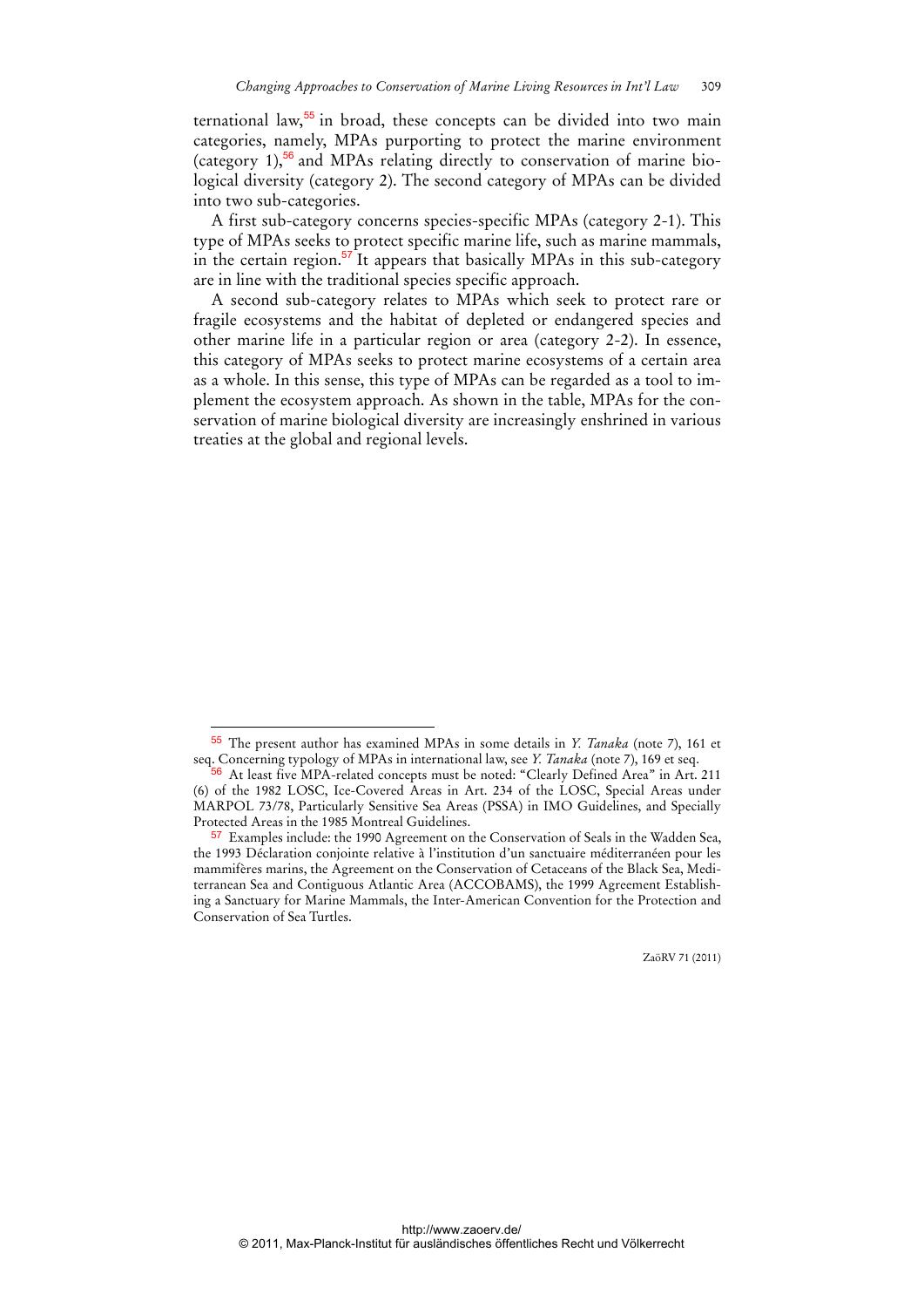| Year | Title                                                                                                                                                   | <b>Relevant Provision</b> |
|------|---------------------------------------------------------------------------------------------------------------------------------------------------------|---------------------------|
| 1976 | Convention on Conservation of Nature in the<br>South Pacific                                                                                            | Article II                |
| 1980 | Convention on the Conservation of Antarctic<br>Marine Living Resources                                                                                  | Article $9(2)(g)$         |
| 1981 | Convention for Co-operation in the Protection<br>and Development of the Marine and Coastal En-<br>vironment of the West and Central African Re-<br>gion | Article 11                |
| 1982 | Protocol Concerning Mediterranean Specially<br>Protected Areas                                                                                          | Article 3 (1)             |
| 1985 | Convention for the Protection, Management and<br>Development of the Marine and Coastal Envi-<br>ronment of the Eastern African Region                   | Article 10                |
| 1985 | Protocol Concerning Protected Areas and Wild<br>Fauna and Flora in the Eastern African Region                                                           | Article 8                 |
| 1985 | ASEAN Agreement on the Conservation of Na-<br>ture and Natural Resources                                                                                | Article $3(3)(a)$         |
| 1986 | Convention for the Protection of the Natural Re-<br>sources and Environment of the South Pacific<br>Region                                              | Article 14                |
| 1989 | Protocol for the Conservation and Management<br>of Protected Marine and Coastal Areas of the<br>South-East Pacific                                      | Articles 2 and 3          |
| 1990 | Protocol Concerning Specially Protected Areas<br>and Wildlife in the Wider Caribbean Region                                                             | Article 4                 |
| 1991 | Protocol to the Antarctic Treaty on Environ-<br>mental Protection                                                                                       | Annex V                   |
| 1992 | Convention on Biological Diversity                                                                                                                      | Article 8 (a)             |
| 1992 | Convention for the Protection of the Marine En-<br>vironment of the North-East Atlantic (OSPAR<br>Convention)                                           | See footnote              |
| 1992 | Convention on the Protection of the Marine En-<br>vironment of the Baltic Sea Area (Helsinki Con-<br>vention)                                           | See footnote              |
| 1995 | Protocol Concerning Specially Protected Areas<br>and Biological Diversity in the Mediterranean                                                          | Articles 8, 9<br>Annex I  |

Table: Examples of Treaties which Establish MPAs in Category 2-2<sup>58</sup>

ZaöRV 71 (2011)

<sup>&</sup>lt;sup>58</sup> The list is not exhaustive. Although there is no explicit provision relating to MPAs in the OSPAR Convention, the institution of MPAs is developing through the OSPAR Commission. Likewise, Baltic Sea Protected Areas (BSPAs) are developing through the Helsinki Commission, although the Helsinki Convention did not refer to BSPAs.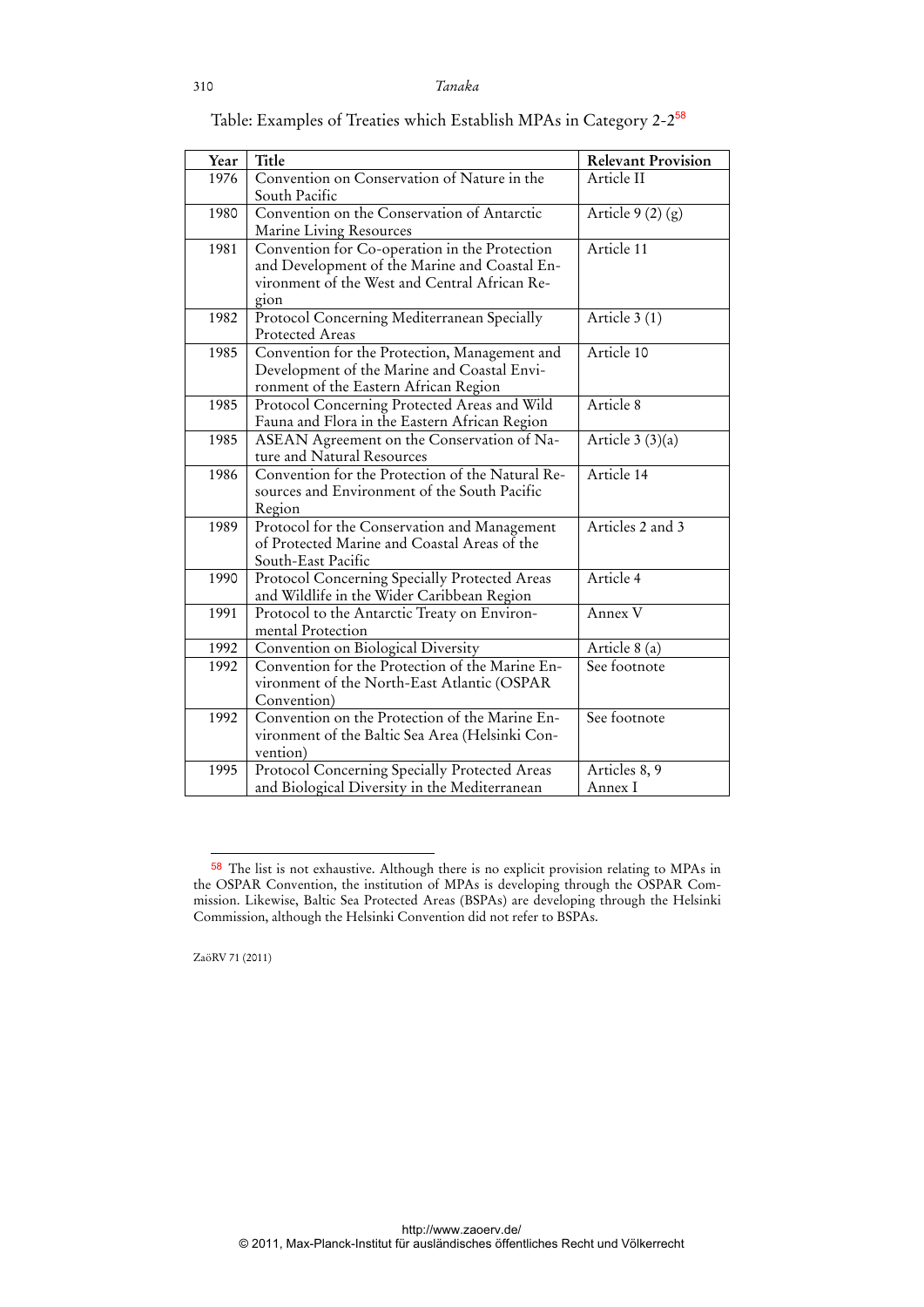However, care should be taken that the creation of MPAs does not always successfully protect marine species and ecosystems. In fact, a concern is expressed that in many cases, MPAs have not been effective in meeting their objectives.59 From a viewpoint of international law, further consideration must be given to particularly three issues.

The first issue involves the inter-linkage between the MPAs and the regulation of marine pollution. Considering that marine species cannot be separated from the marine environment, the regulation of marine pollution is a prerequisite for the conservation of marine ecosystems. However, the establishment of MPAs itself cannot protect marine ecosystems from marine pollution. Accordingly, there will be a need to link MPAs to the regulation of marine pollution in an integrated manner, though usually the regulation of marine pollution is beyond the scope of the MPAs. $60$ 

The second issue pertains to adverse impacts of climate change on marine ecosystems. The marine environment is sensitive to climate and atmospheric changes. For instance, it is suggested that coral would be seriously damaged if sea surface temperatures increase by more than 1°C above the seasonal maximum temperature.<sup>61</sup> In this regard, the UN General Assembly expressed its concern that "climate change continues to increase the severity and incidence of coral bleaching throughout tropical seas and weakens the ability of reefs to withstand ocean acidification, which could have serious and irreversible negative effects on marine organisms, particularly corals, as well as to withstand other pressures, including overfishing and pollution".<sup>62</sup> Nonetheless, MPAs cannot, in themselves, prevent adverse impacts upon marine ecosystems by climate change.

Third, it seems beyond doubt that fishing activities are one of the major threats to marine ecosystems. With few exceptions,  $63$  however, normally the

 $\overline{a}$ 

<sup>59</sup> The Convention on Biological Diversity, Conference of the Parties, Decision VII/5, Review of the Programme of Work on Marine and Coastal Biodiversity*,* 2004, para. 13. *Agardy* et al. enumerate particularly five shortcomings of MPAs: small size of MPAs, inappropriate plan and management, the degradation of the unprotected surrounding ecosystems, displacement of fishing activities from one place to another, and creation of an illusion of protection when in fact no protection is occurring. *T. Agardy*/*G. Notarbartolo di Sciara*/*P. Christie*, Mind the Gap: Addressing the Shortcomings of Marine Protected Areas through Large Scale Marine Spatial Planning, Mar. Pol'y 35 (2011), 226 et seq.

<sup>60</sup> *D. Freestone* (note 10), 94.

<sup>61</sup> Convention on Biological Diversity, SBSTTA, Biological Diversity and Climate Change, Report of the *Ad Hoc* Technical Expert Group on Biodiversity and Climate Change, UNEP/CBD/SBSTTA/9/INF12, 30.9.2003, 37, para. 63.

<sup>62</sup> United Nations General Assembly Resolution, Oceans and the Law of the Sea, A/RES/64/71, 4.12.2009, 3.

<sup>63</sup> Art. 5 (2.4.) of the 1990 Protocol Concerning Specially Protected Areas and Wildlife to the Convention for the Protection and Development of the Marine Environment of the Wider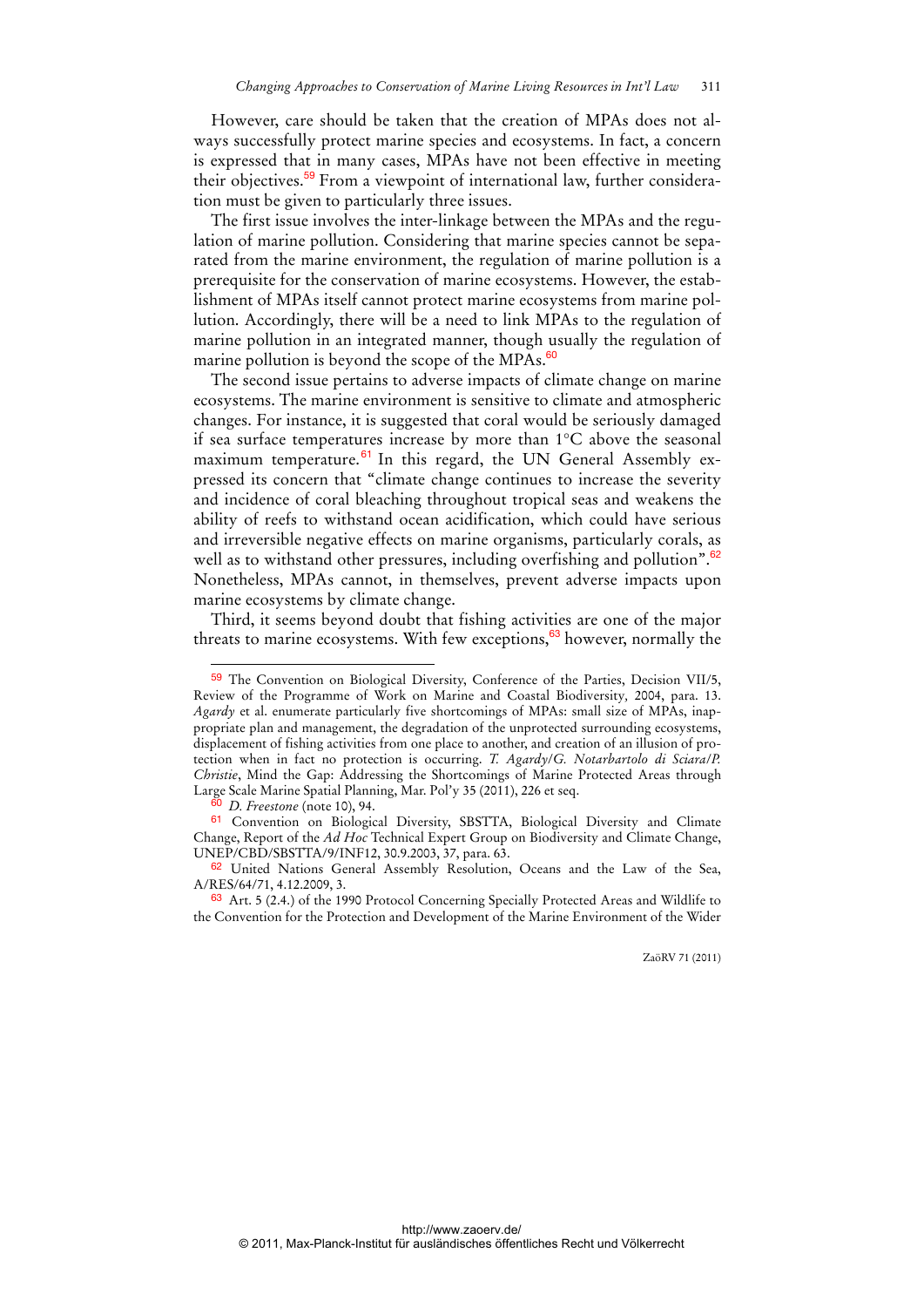regulation of fisheries falls outside the scope of treaties relating to the conservation of marine biological diversity; conversely, fisheries treaties do not focus on the conservation of marine biological diversity. As a consequence, there is an interruption between two legal fields.<sup>64</sup> Hence, further consideration must be given to a positive co-ordination between the conservation of marine ecosystems and the regulation of fisheries.

### **2. The Precautionary Approach and Its Limits**

#### **a) General Considerations**

Another approach that needs particular notice is the precautionary approach.<sup>65</sup> The essence of the precautionary approach is that once a risk has been identified, the lack of scientific proof of cause and effect shall not be used as a reason for not taking action to protect the environment.<sup>66</sup> The precautionary approach is being increasingly incorporated into treaties as well as non-binding instruments respecting conservation of marine living resources. In this regard, it is interesting to note that legal instruments adopting the ecosystem approach tend to refer to the precautionary approach at the same time.

At the treaty level, for example, Art. 6 (1) of the 1995 Fish Stocks Agreement places a clear obligation upon States to apply "the precautionary approach widely to conservation, management, and exploitation of straddling fish stocks and highly migratory fish stocks in order to protect the living marine resources and preserve the marine environment". Annex II of the Agreement provides Guidelines for the Application of Precautionary Reference Points in Conservation and Management of Straddling Fish Stocks and Highly Migratory Fish Stocks. Under Art. 6 (3) (b) of the Agreement, States

ZaöRV 71 (2011)

-

Caribbean Region; Similarly, Art. 19 (d) of the 1985 Protocol Concerning Protected Areas and Wild Fauna and Flora in the Eastern African Region.

<sup>64</sup> Convention on Biological Diversity, *Ad Hoc* Open-Ended Working Group on Protected Areas, Options for Cooperation for the Establishment of Marine Protected Areas in Marine Areas Beyond the Limits of National Jurisdiction, UNEP/CBD/WG-PA/1/2, 20.4.2005, 13, para. 33.

<sup>&</sup>lt;sup>65</sup> It appears that the terminology of "the precautionary approach" or "the precautionary principle" is not unified. In this study, we use the term "the precautionary approach". Concerning the terminology, see *P. Birnie/A. Boyle/C. Redgwell* (note 19), 155.

<sup>66</sup> *D. Freestone*/*E. Hey*, Origin and Development of the Precautionary Principle, in: D. Freestone/E. Hey (eds.), The Precautionary Principle and International Law: The Challenge of Implementation, 1996, 13. See also *J. Cameron*/*J. Abouchar*, The Status of the Precautionary Principle in International Law, in: D. Freestone/E. Hey (note 66), 45.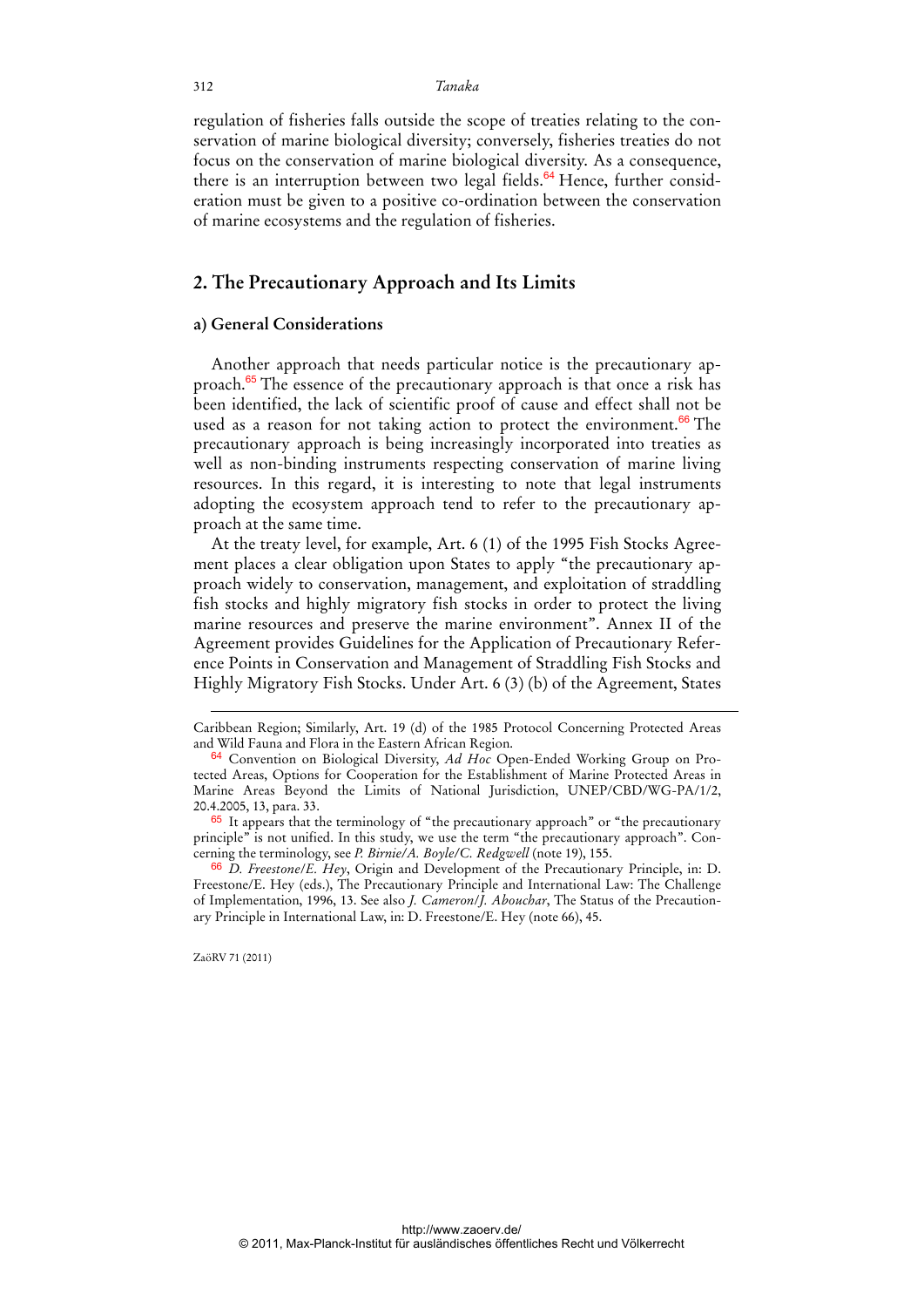are obliged to "apply the guidelines set out in Annex II and determine, on the basis of the best scientific information available, stock-specific reference points and the action to be taken if they are exceeded". When reference points are approached, States are required to take measures to ensure that such points will not be exceeded. In the event that they are exceeded, States shall, without delay, take the action determined under Art. 6 (3) (b) to restore the stocks pursuant to Art. 6 (4). While referring to the ecosystem approach under Art. 4 (a), Art. 4 (c) of the 2006 Southern Indian Ocean Fisheries Agreement explicitly provides that "the precautionary approach shall be applied in accordance with the Code of Conduct and the 1995 Agreement, whereby the absence of adequate scientific information shall not be used as a reason for postponing or failing to take conservation and management measures". Art. 3 (1) (b) of the 2009 Convention on the Conservation and Management of High Seas Fishery Resources in the South Pacific Ocean places an explicit obligation upon the Contracting Parties to "apply the precautionary approach and an ecosystem approach". $67$ 

Concerning non-binding instruments, for instance, the 2008 International Guidelines for the Management of Deep-Sea Fisheries in the High Seas requires States and regional fisheries organizations to implement measures in accordance with the precautionary approach and "an ecosystem approach to fisheries".<sup>68</sup> UN General Assembly Resolution 60/31 calls upon all States to "apply, in accordance with international law, the precautionary approach and an ecosystem approach widely to the conservation, management and exploitation of fish stocks, including straddling fish stocks and highly migratory fish stocks".<sup>69</sup> Similarly, Resolution 62/177 encouraged States "to apply the precautionary approach and an ecosystem approach in adopting and implementing conservation and management measures addressing, *inter alia*, by-catch, pollution, overfishing, and protecting habitats of specific concern, taking into account existing guidelines developed by the Food and Agriculture Organization of the United Nations".<sup>70</sup>

 $\overline{a}$ 

<sup>67</sup> The text of the Convention is available at: http://www.southpacificrfmo.org/. The Convention has not entered into force.

<sup>&</sup>lt;sup>68</sup> International Guidelines for the Management of Deep-Sea Fisheries in the High Seas (note 34), para. 12.

<sup>69</sup> United Nations General Assembly Resolution, Sustainable Fisheries, including through the 1995 Agreement for the Implementation of the Provisions of the United Nations Convention on the Law of the Sea of 10 December 1982 relating to the Conservation and Management of Straddling Fish Stocks and Highly Migratory Fish Stocks, and Related Instruments, A/RES/60/31, 29.11.2005, 5, para. 4.

<sup>&</sup>lt;sup>70</sup> United Nations General Assembly, Sustainable Fisheries, including through the 1995 Agreement for the Implementation of the Provisions of the United Nations Convention on the Law of the Sea of 10 December 1982 relating to the Conservation and Management of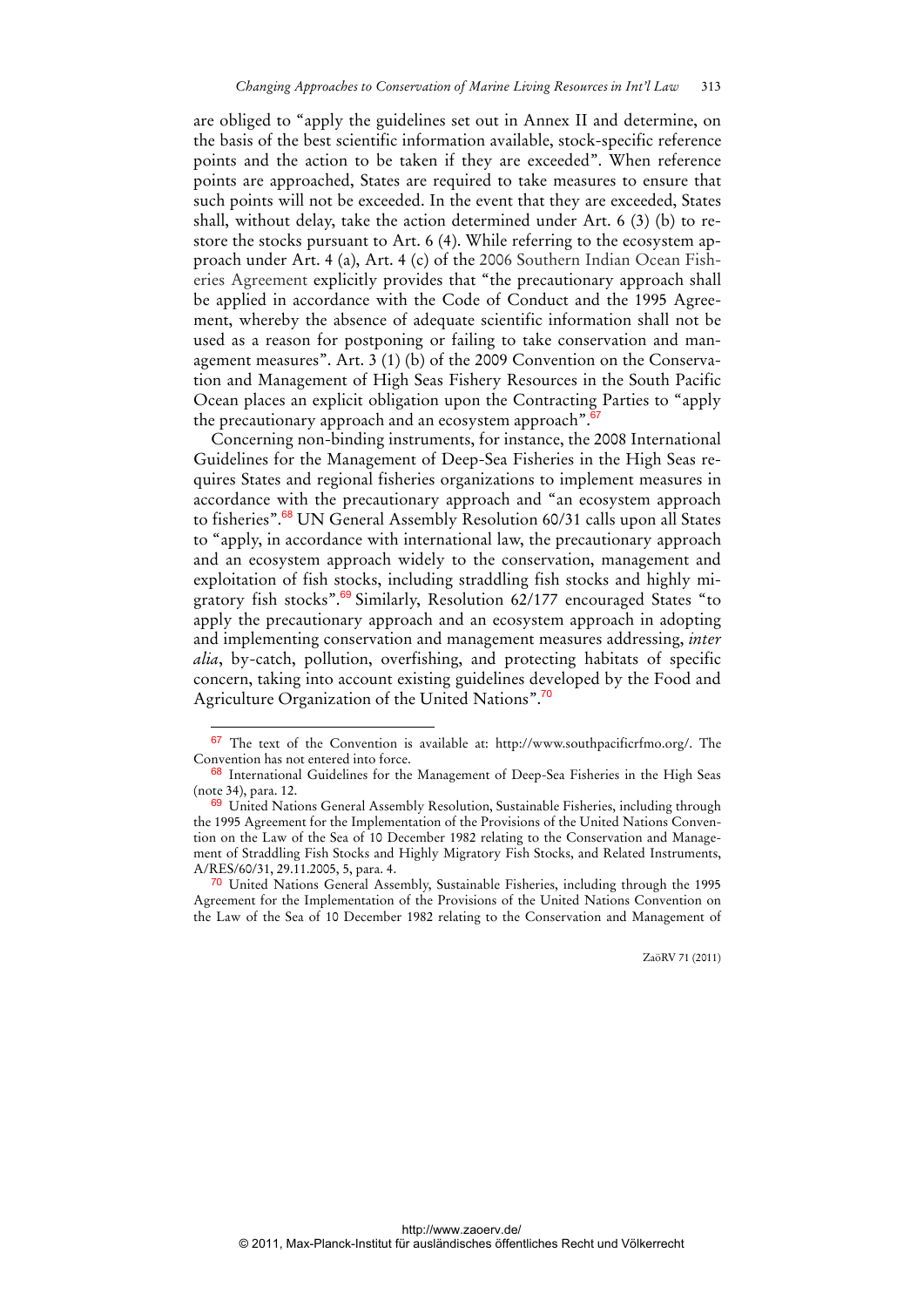Owing to the scientific uncertainty relating to the mechanisms of marine ecosystems, the application of the ecosystem approach necessitates some precautionary considerations. In this sense, it appears logical that the ecosystem approach should be linked to the precautionary approach.<sup>71</sup> In light of growing concern over the depletion of marine living resources, it is not surprising that the precautionary approach is increasingly enshrined in international instruments respecting conservation of marine species. On the other hand, the concept of the precautionary approach seems to leave some room for further consideration with regard to its normativity.

### **b) The Normativitiy of the Precautionary Approach as a Rule of Conduct**

Due to its nature, a need for the application of the precautionary approach is to be determined on the basis of *potential* risks. Nonetheless, the assessment of serious risks is often difficult to make since such risks may not be well known or discoverable through present-day science.<sup>72</sup> Further to this, the results of the assessment of possible serious harm may change in accordance with the development of scientific technology.<sup>73</sup> A difficult question thus arises as to how it is possible to determine the existence of serious or irreversible risks which may trigger the application of the precautionary approach. In this regard, the precautionary approach contains no legal guidance about how to control the environmental risks. The application of the precautionary approach itself does not automatically specify measures that should be taken. As a consequence, the precautionary approach can be applied in different ways in different contexts. In this sense, there are considerable uncertainties with regard to the implementation of the precautionary approach. In summary, the precautionary approach itself contains no criterion for determining the existence of serious or irreversible risks or specific response to such risks. In this sense, the normative density of the precautionary approach remains modest as a rule of conduct.

ZaöRV 71 (2011)

-

Straddling Fish Stocks and Highly Migratory Fish Stocks, and Related Instruments (note 43), 6, para. 7. See also, paras. 5 et seq.

<sup>71</sup> *Y. Tanaka* (note 7), 86 et seq.

<sup>72</sup> *P. Martin-Bidou*, Le principe de précaution en droit international de l'environnement, R.G.D.I.P. 103 (1999), 647. <sup>73</sup> *P. Martin-Bidou* (note 72), 651.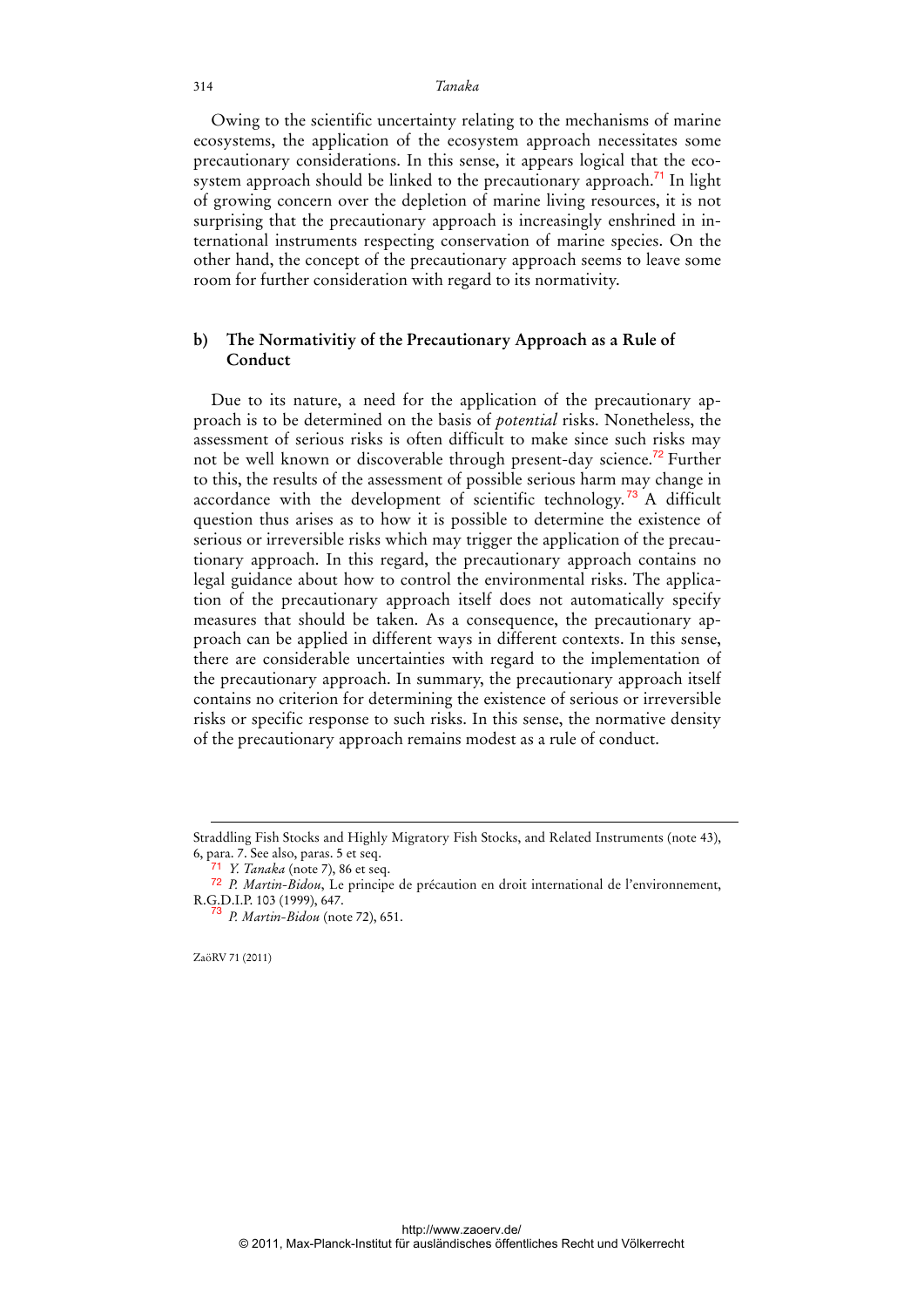### **c) The Normativity of the Precautionary Approach as a Rule for Adjudication**

In the application of the precautionary approach, there is a need to consider not only scientific factors but also the cost-effectiveness of proposed measures, their technical capabilities, their economic and social priorities, etc.<sup>74</sup> This process essentially involves a matter of national policy, not law. Considering that the decision-making process of the precautionary approach essentially involves national policy, international courts and tribunals seem to encounter considerable difficulties as to its application to a particular case where the application of this approach is at issue. Therefore, it is not surprising that international courts have been wary about applying the precautionary approach in international disputes. To date, there is no international judgment which explicitly applied this approach to a specific case, while the applicability of the precautionary approach was at issue in several cases.75 Hence, it may be an inescapable conclusion that the role of the precautionary approach is limited in international adjudication.

On the other hand, it is not suggested that the precautionary approach has no normative force in international adjudication. It is arguable that the precautionary approach can be used as an element of interpretation of existing rules of international law.<sup>76</sup> In the context of the conservation of marine living resources, an illustrative example on this matter may be provided by the 1999 *Southern Bluefin Tuna* case. While the ITLOS did not explicitly refer to "the precautionary principle", the Tribunal pronounced that:

 $\overline{a}$ 

<sup>74</sup> *P. Birnie/A. Boyle/C. Redgwell* (note 19), 163 et seq.

<sup>75</sup> Such cases include: Request for an Examination of the Situation in Accordance with Paragraph 63 of the Court's Judgment of 20 December 1974 in the *Nuclear Tests Case* (1995, *New Zealand v. France*), ICJ Reports 1995, 288 et seq.; *Case Concerning the Gabčíkovo-Nagymaros Project* (1997, *Hungary v. Slovakia*), ICJ Reports 1997, 7 et seq.; the *MOX Plant Case* (2001, *Republic of Ireland v. the UK*) (Provisional Measures) ITLOS Case No. 10 (3.12.2001); the *Land Reclamation Case* (2003, *Malaysia v. Singapore*) (Provisional Measures) ILTOS Case No. 12 (8.10.2003); WTO-Report of the Appellate Body, EC Measures Concerning Meat and Meat Products (Hormones), WT/DS26/AB/R, WT/DS48/AB/R, 16.1.1998, 45 et seq., para. 123. Because of the limited space, an examination of each and every case on this matter falls outside the scope of this contribution. The present writer examined these cases in *Y. Tanaka*, Rethinking Lex Ferenda in International Adjudication, GYIL 51 (2008), 485 et seq. See also *P.-M. Dupuy*, Le principe de précaution et le droit international de la mer, in: La mer et son droit, Mélanges offerts à Laurent Lucchini et Jean Pierre Quéneudec, 2003, 215 et seq.

<sup>76</sup> *Y. Tanaka* (note 75), 489 et seq. See also *A. Boyle*, Further Development of the Law of the Sea Convention: Mechanisms for Change, ICLQ 54 (2005), 573 et seq.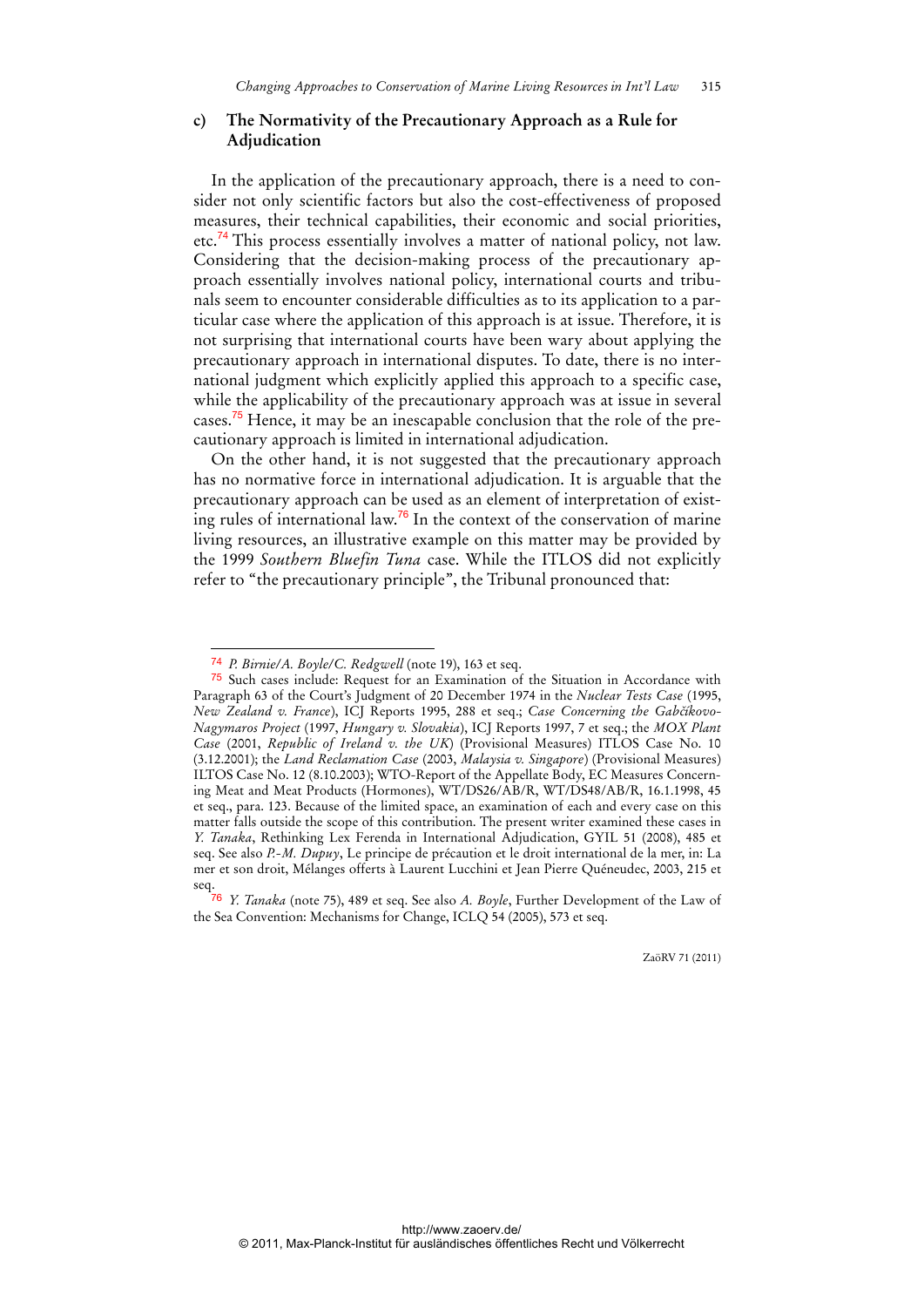"In the view of the Tribunal, the parties should in the circumstances act with prudence and caution to ensure that effective conservation measures are taken to prevent serious harm to the stocks of southern bluefin tuna."<sup>77</sup>

#### The ITLOS further stated that:

"[A]lthough the Tribunal cannot conclusively assess the scientific evidence presented by the parties, it finds that measures should be taken as a matter of urgency to preserve the rights of the parties and to avert further deterioration of the southern bluefin tuna stock."<sup>78</sup>

In so ruling, as Judge *Treves* pointed out, the ITLOS appeared to take account of the precautionary approach as an element of the interpretation of the requirement of urgency under Art. 290 of the LOSC.<sup>79</sup> More recently, the ICJ, in the 2010 *Pulp Mills on the River Uruguay* case, explicitly stated that "a precautionary approach may be relevant in the interpretation and application of the provisions of the Statute [of the River Uruguay]".<sup>80</sup>

### **3. Conclusions**

The results of the above considerations can be summarized in three points:

(i) In contrast to the species specific approach, the ecosystem approach focuses on marine ecosystems and ecological conditions surrounding them. In so doing, the ecosystem approach purports to overcome the weakness of the traditional approaches, namely, the lack of ecological considerations.

(ii) While the ecosystem approach is increasingly enshrined in treaties and other non-binding instruments, the normativity of that approach remains modest as a rule of conduct and a rule for adjudication. Further to this, the ecosystem approach may encounter difficulties as to its practical application in light of the scientific uncertainties. Hence, it remains to be

<sup>77</sup> *Southern Bluefin Tuna Cases* (*New Zealand v. Japan*; *Australia v. Japan*) (Requests for Provisional Measures), ITLOS Case Nos. 3 and 4 (27.8.1999), ILM 38 (1999), 1634, para. 77.

<sup>78</sup> *Southern Bluefin Tuna Cases* (note 77), 1634, para. 80.

<sup>79</sup> Separate Opinion by Judge *Treves* (note 77), 1645, paras. 8 et seq. See also Separate Opinion of Judge *Laing* (note 77), 1642, para. 19; Separate Opinion of Judge *ad hoc Shearer* (note 77), 1650.

<sup>80</sup> *Case Concerning Pulp Mills on the River Uruguay* (*Argentina v. Uruguay*), ICJ Reports 2010, 1, 51, para. 164. See also Memorial Submitted by Argentina, 15.1.2007, 199, para. 5.13; Rejoinder of Uruguay, Vol. I, 29.7.2008, 311, para. 5.66.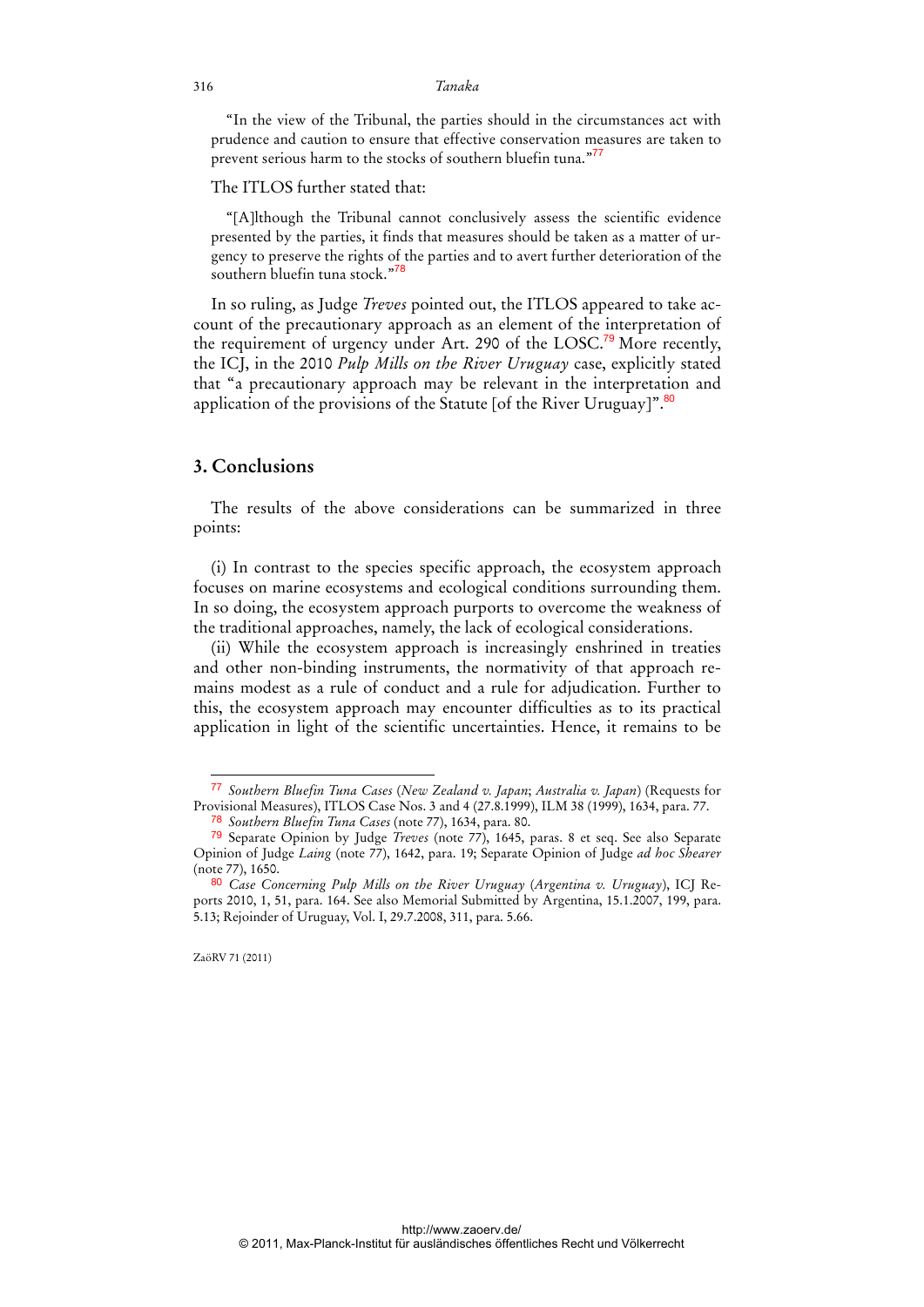seen to what extent the obligation to apply the ecosystem approach can direct conduct of States in reality.

(iii) The precautionary approach represents another new development in international law concerning conservation of marine living resources. To a certain extent, this approach will contribute to strengthen the conservation of those resources in international law. On the other hand, it is argued that the normativity of the precautionary approach is modest as a rule of conduct and a rule for adjudication. Hence, it appears that the precautionary approach has a limited role in State practice and international adjudication. Even so, it must be stressed that the precautionary approach may have some normative force as an element of interpretation of existing rules of international law so as to adapt them to current situations.

## **IV. New Approaches to Ensure Compliance**

### **1. Limits of the Flag State Jurisdiction**

As noted, the implementation of substantive rules cannot be ensured without effective compliance mechanisms. This is particularly true of conservation of living resources on the high seas since there is no centralized machinery securing compliance with relevant rules there. Thus, efforts must be made to strengthen compliance mechanisms in conservation of marine living resources.

Whilst the definition of the concept of compliance in international law varies amongst writers, compliance may be defined broadly as the behavior of a State which conforms to its international obligations.<sup>81</sup> Basically compliance with rules of international law, including the law of the sea, is secured by self-regulation on the basis of reciprocity. In relation to the conservation of living resources on the high seas, the flag State has the primary responsibility to ensure compliance with rules relating to conservation of marine species on the high seas by vessels flying its flag on the basis of the principle of the exclusive jurisdiction of the flag State.<sup>82</sup>

 $\overline{a}$ 

<sup>81</sup> Concerning the concept of compliance, see for instance, *P. Sands*, Compliance with International Environmental Obligations: Existing International Legal Arrangements, in: J. Cameron/J. Werksman/P. Roderick (eds.), Improving Compliance with International Environmental Law, 1996, 49; *R. Wolfrum*, Means of Ensuring Compliance with and Enforcement of International Environmental Law, RdC 272 (1998), 29; *R. G. Rayfuse*, To Our Children's Children's Children: From Promoting to Achieving Compliance in High Seas Fisheries, IJMCL 20 (2005), 511.

<sup>82</sup> Art. 94 of the LOSC.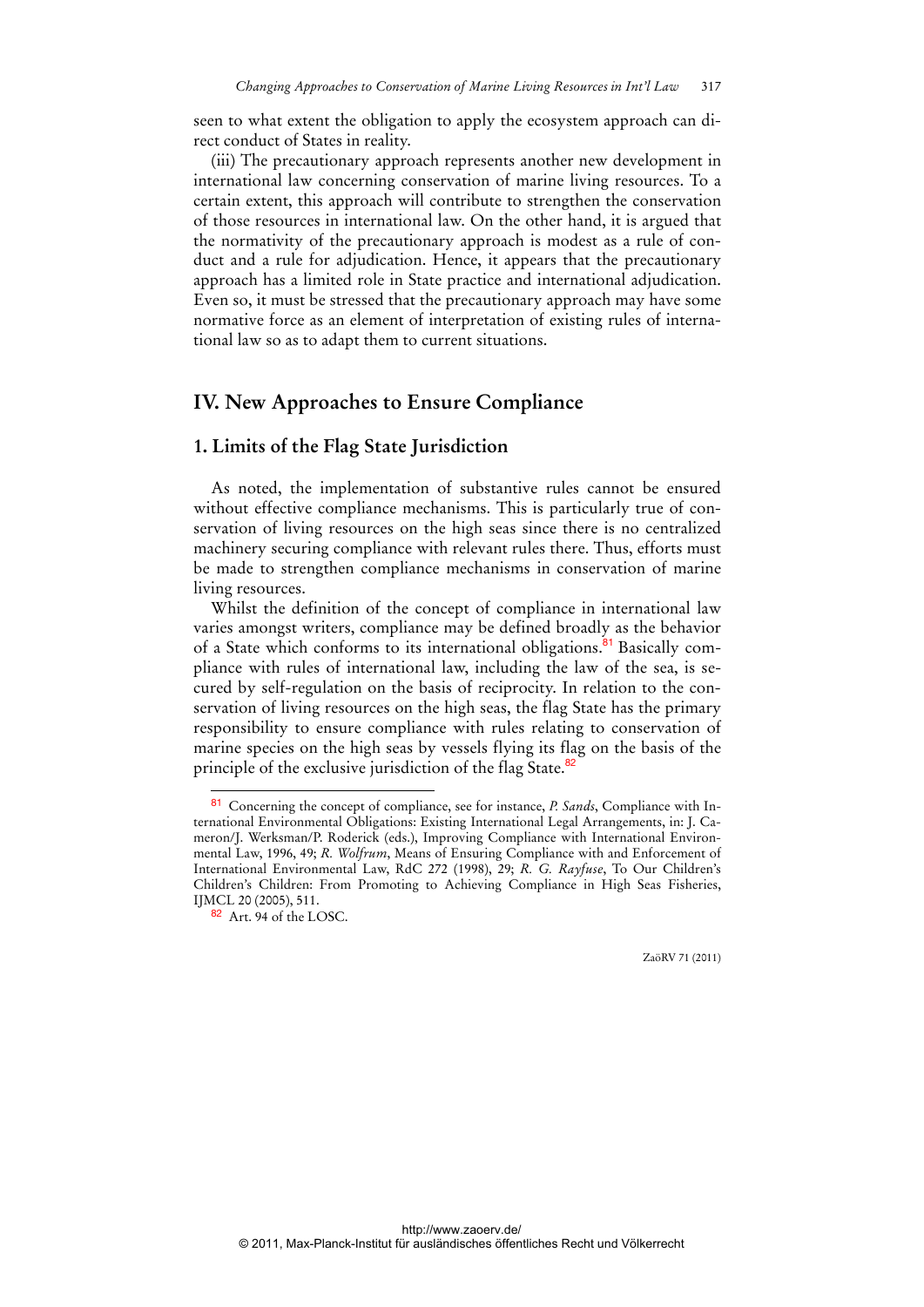Nonetheless, it appears that self-regulation alone is seen as not being adequate in securing compliance with the rules of international law on this subject. State practice shows that in particular, flag of convenience States do not adequately regulate fishing activities by vessels flying their flag due to a lack of will of flag States. Further to this, illegal, unreported and unregulated fishing (IUU fishing) remains a serious threat to conservation of marine living resources. $83$  In relation to this, it must be noted that many developing States lack the necessary capability to prevent illegal fishing by foreign fleets.<sup>84</sup> While various treaties and non-binding instruments attempt to strengthen the flag State responsibility, $85$  it is becoming apparent that the flag State jurisdiction alone is inadequate to ensure effective compliance with rules relating to conservation of marine species. Thus, there will be a need to develop more institutionalized or concerted mechanisms for ensuring effective compliance. In this regard, growing attention is devoted to non-flag State measures. These measures may be divided into two categories: inspection at sea and inspection in port. Each category is further divided into two sub-categories: inspection of the Contracting Party vessels and inspection of non-Contracting Party vessels.<sup>86</sup>

## **2. Non-Flag State Measures Concerning the Contracting Parties**

### **a) At-Sea Inspection of Vessels of the Contracting Parties**

At-sea inspection of vessels of the Contracting Parties can typically be seen in the 1995 Fish Stocks Agreement. Art. 21 (1) of the Agreement provides that:

"In any high seas area covered by a subregional or regional fisheries management organisation or arrangement, a state Party which is a member of, or a par-

ZaöRV 71 (2011)

<sup>83</sup> A definition of IUU fishing is provided in Section 3 of FAO, International Plan of Action to Prevent, Deter and Eliminate Illegal, Unreported and Unregulated Fishing, 2001.

<sup>84</sup> *R. Churchill*, 10 Years of the UN Convention on the Law of the Sea – Towards a Global Ocean Regime? A General Appraisal, GYIL 45 (2005), 107 et seq.

<sup>85</sup> Such attempts can be seen in the 1993 Agreement to Promote Compliance with International Conservation and Management Measures, the 1995 Fish Stocks Agreement, the 1995 FAO Code of Conduct for Responsible Fisheries, etc. Concerning an analysis of these instruments, see *Y. Tanaka* (note 7), 94 et seq.

 $86$  With respect to an analysis of non-flag State measures in the context of conservation of living resources on the high seas in general, see *R. G. Rayfuse*, Non-Flag State Enforcement in High Seas Fisheries, 2004; *Y. Tanaka* (note 7), 106 et seq.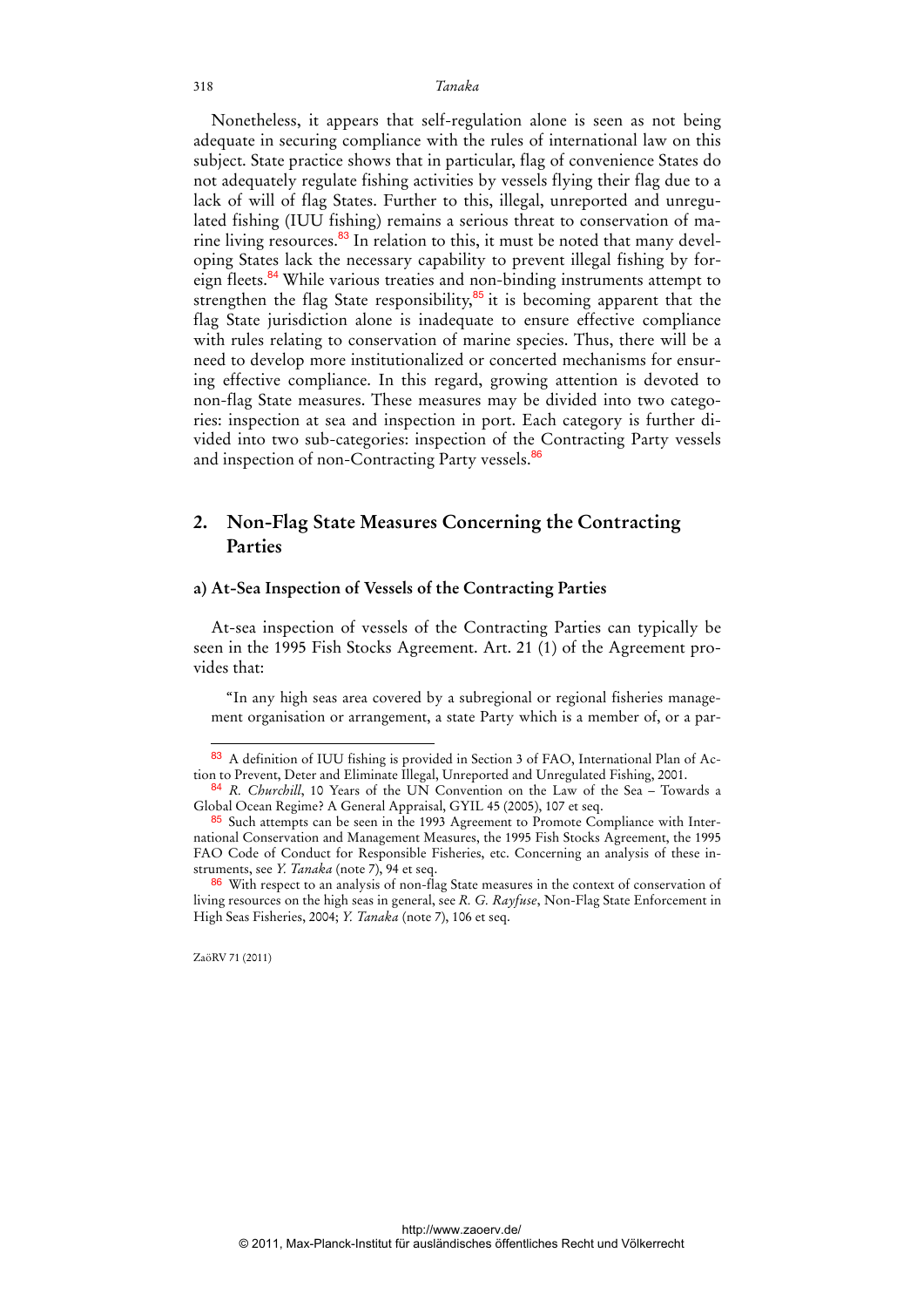ticipant in, such organisation or arrangement may, through its duly authorised inspectors, board and inspect, in accordance with paragraph 2, fishing vessels flying the flag of another State Party to this Agreement, whether or not such State Party is also a member of, or a participant in, the organisation or arrangement, for the purpose of ensuring compliance with conservation and management measures for straddling fish stocks and highly migratory fish stocks established by that organisation or arrangement."

To this end, States are required to establish procedures for boarding and inspection through subregional or regional fisheries management organizations or arrangements pursuant to Art. 21 (2). However, the inspection under Art. 21 may encounter difficulties as to its practical implementation without further agreement on inspection procedures. Consequently, the inspection may arguably be qualified by the need to further negotiate on this matter.<sup>87</sup> In practice, non-flag State inspections at sea are echoed by some regional fisheries organizations,<sup>88</sup> such as the North Pacific Anadromous Fish Commission (NPAFC),<sup>89</sup> Commission for the Conservation of Antarctic Marine Living Resources (CCAMLR),<sup>90</sup> Northwest Atlantic Fisheries Organization (NAFO), <sup>91</sup> Northeast Atlantic Fisheries Commission (NEAFC),<sup>92</sup> and in the Central Bering Sea.<sup>93</sup> At-sea inspection of Contracting Party vessels calls for three brief observations.

First, the inspection schemes do not purport to establish a regime applicable to high seas fisheries in general. For instance, the 1995 Fish Stocks Agreement regulates only straddling and highly migratory fish stocks, and the Agreement does not apply to fish stocks found on the high seas alone.<sup>94</sup>

 $\overline{a}$ 

91 Chapter IV of the Northwest Atlantic Fisheries Organisation, Conservation and Enforcement Measures, NAFO/FC Doc. 11/1 (updated 3.12.2010). Available at: http://www. nafo.int/fisheries/CEM/CEM.pdf.

92 Chapter IV of the NEAFC, Scheme of Control and Enforcement (London, February 2010). Entered into Force on 6.2.2010. Available at: http://www.neafc.org/page/3001.

93 Art. X of the 1999 Convention on the Conservation and Management of Pollock Resources Central Bering Sea. The text of the Convention is available at: http://www.afsc.noaa. gov/REFM/CBS/Docs/Convention%20on%20Conservation%20of%20Pollock%20in%20C entral%20Bering%20Sea.pdf.

94 *R. Rothwell/T. Stephens* (note 19), 465.

<sup>87</sup> *D. Guilfoyle*, Shipping Interdiction and the Law of the Sea, 2009, 106 et seq. and 168. See also Art. 21 (3) of the 1995 Fish Stocks Agreement.

<sup>88</sup> *R. G. Rayfuse* (note 81), 519.

<sup>89</sup> Article V of the 1992 Convention for the Conservation of Anadromous Stocks in the North Pacific Ocean. The text of the convention is available at: http://www.npafc.org/new/ index.html.

<sup>90</sup> The CCAMLR System of Inspection. This document was appended in Schedule of Conservation Measures in Force 2010/11 Season. The document is available at: http://www. ccamlr.org/pu/E/e\_pubs/cm/10-11/all.pdf.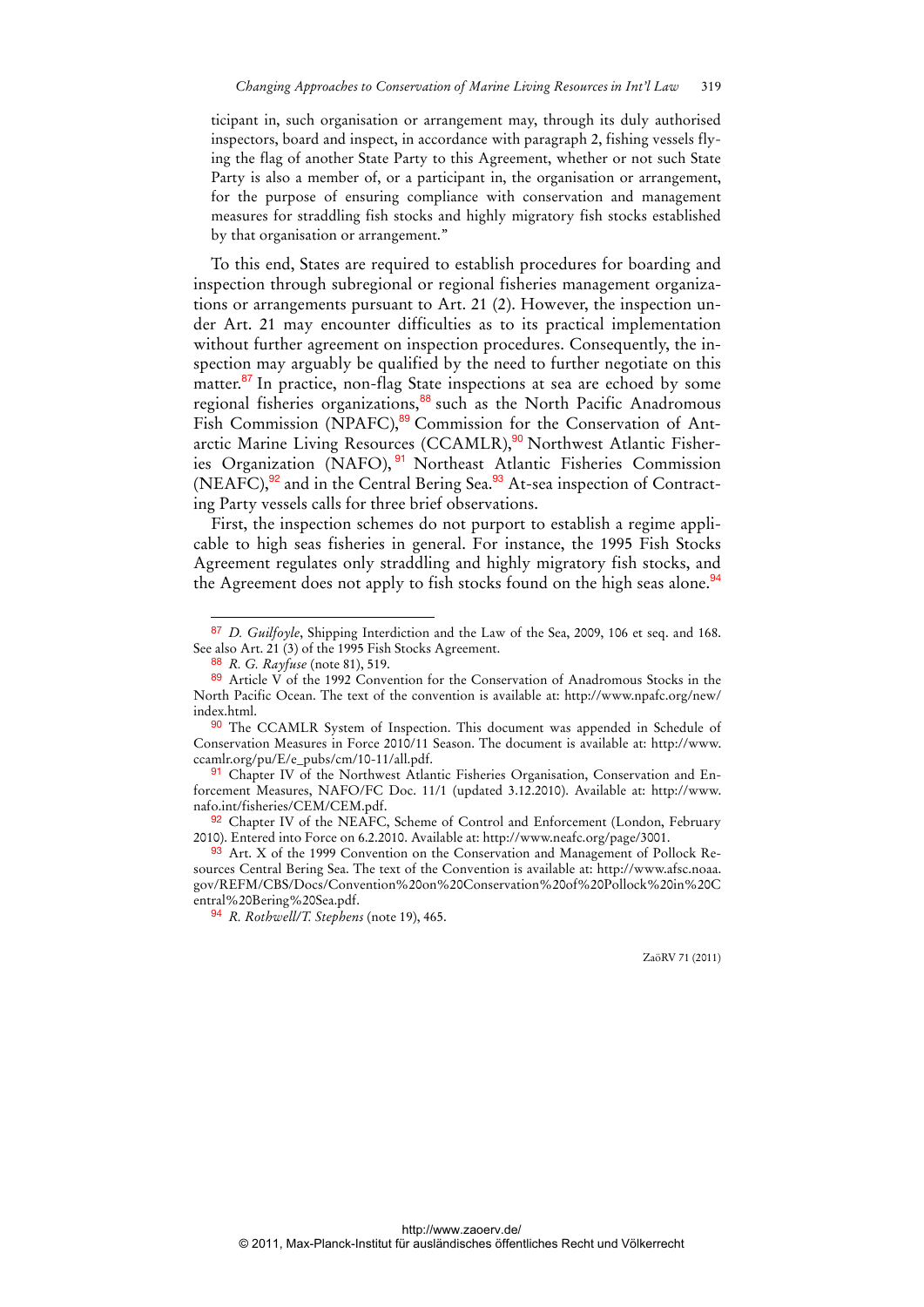Further, the scope of jurisdiction of regional fisheries organizations is limited to certain regions and specific species.

Second, at-sea inspection schemes are costly, and may entail the risk of causing disputes relating to participation, cost recovery, objectivity of inspections, interference with fishing activity, economic loss, and evidentiary value of surveillance information as well as inspection reports.<sup>95</sup>

Third, it must be stressed that the ultimate discretion concerning prosecution and sanction is always left to the flag State.<sup>96</sup> To this extent, it may be said that the primacy of flag State jurisdiction is basically maintained in the inspection scheme.

#### **b) Inspection of Contracting Party Vessels in Port**

At the global level, port inspection of vessels of the Contracting Parties is enshrined in the 1993 Agreement to Promote Compliance with International Convention and Management Measures by Fishing Vessels on the High Seas<sup>97</sup> and the 1995 Fish Stocks Agreement. Take the Fish Stocks Agreement as an example again. Art. 23 provides that:

"1. A port State has the right and the duty to take measures, in accordance with international law, to promote the effectiveness of subregional, regional and global conservation and management measures. When taking such measures a port State shall not discriminate in form or in fact against the vessels of any State.

2. A port State may, *inter alia*, inspect documents, fishing gear and catch on board fishing vessels, when such vessels are voluntarily in its ports or at its offshore terminals."

With respect to action after inspection, Art. 23 (3) specifies that the port State may prohibit landings and transshipment where it has been established that the catch has been taken in a manner which undermines the effectiveness of subregional, regional, or global conservation and management measures on the high seas. Port State inspection of Contracting Party vessels is also undertaken by regional fisheries organizations, such as the Inter-

<sup>95</sup> *R. G. Rayfuse* (note 81), 520.

<sup>96</sup> See Art. XI (7) (c) of the 1994 Convention on the Conservation and Management of Pollock Resources Central Bering Sea; Art. V (2) (d) of the 1992 Convention for the Conservation of Anadromous Stocks in the North Pacific Ocean; Art XI of the CCAMLR System of Inspection; Arts. 38, 39, 40 of the Northwest Atlantic Fisheries Organisation, Conservation and Enforcement Measures; Arts. 30 and 31 of the NEAFC Scheme of Control and Enforcement. See also *R. G. Rayfuse* (note 86), 329.

<sup>97</sup> Art. V (2). Entry into force, 24.4.2003. For the text of the Agreement, 2221 UNTS, 120.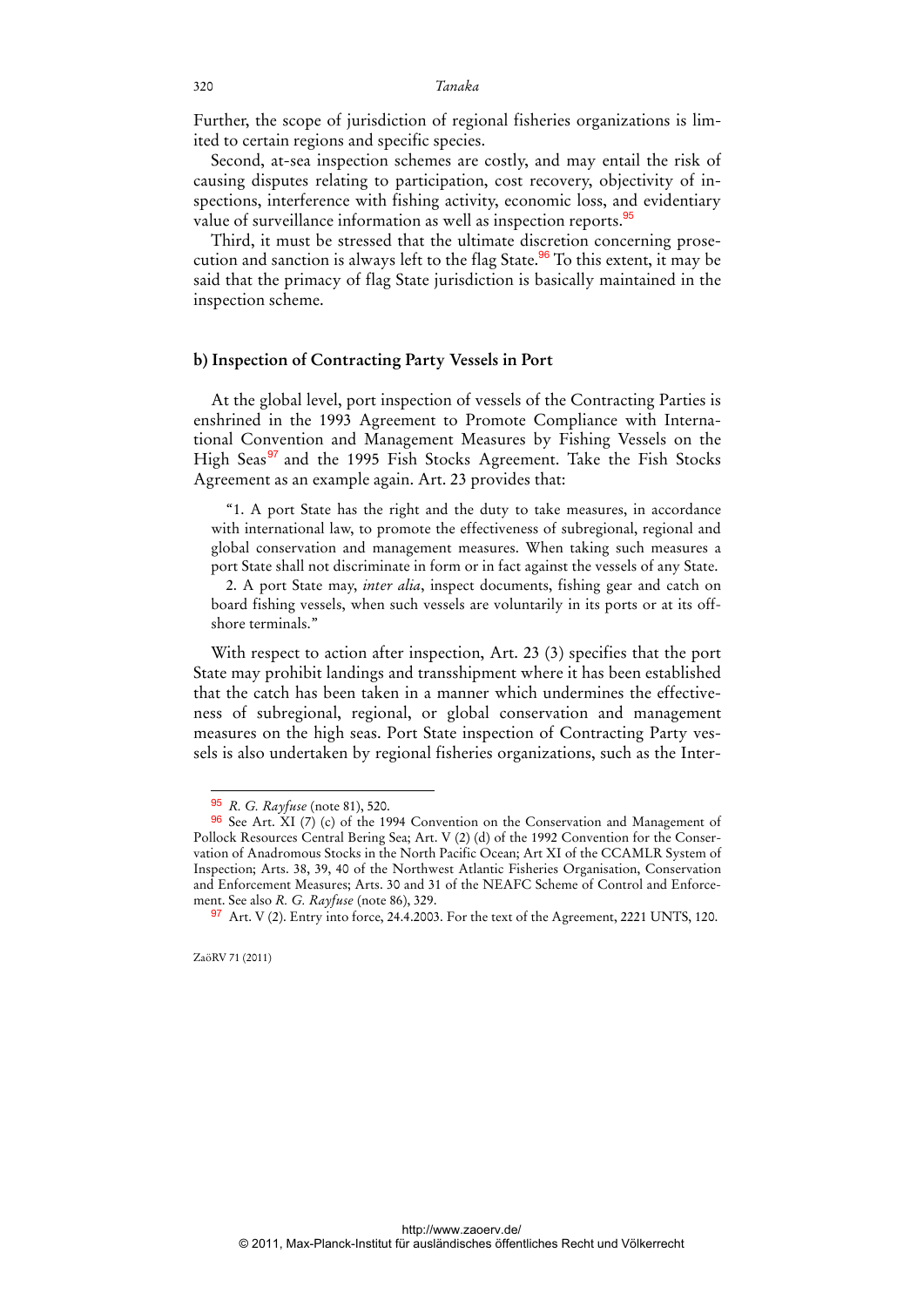national Commission for the Conservation of Atlantic Tunas (ICCAT),<sup>98</sup> the Indian Ocean Tuna Commission (IOTC),<sup>99</sup> NAFO,<sup>100</sup> and NEAFC.<sup>101</sup>

In 2009, Agreement on Port State Measures to Prevent, Deter and Eliminate Illegal, Unreported and Unregulated Fishing was adopted under the auspice of FAO.<sup>102</sup> The Agreement recognized, in its Preamble, that "port State measures provide a powerful and cost-effective means of preventing, deterring and eliminating illegal, unreported and unregulated fishing". This Agreement is global in scope and applies to all ports under Art. 3 (5). Under Art. 3 (3), this Agreement applies to fishing conducted in marine areas that is illegal, unreported or unregulated and to fishing related activities in support of such fishing. When a Party has sufficient proof that a vessel seeking entry into its port has engaged in IUU fishing or fishing related activities in support of such fishing, the Party shall deny that vessel entry into its ports pursuant to Art. 9 (4).

It appears that non-flag State inspections at sea and in port have a valuable role to play in ensuring effective compliance with relevant rules regulating conservation of marine species. Where the Contracting Parties have agreed to the inspection by vessels of other Contracting Parties at sea by becoming a Party to specific treaties or fisheries bodies, no serious question will arise because the inspection relies on the consent of the Parties. For the same reason, where the Contracting Parties have agreed to the port inspection of their vessels by becoming a Party to the relevant global or regional agreements or arrangements, port inspection will not produce legal questions. On the other hand, the legal validity of inspections of non-Contracting Party vessels at sea or in port requires careful consideration.

<sup>98</sup> Recommendation by ICCAT for a Revised Port Inspection Scheme, available at: http: //www.iccat.int/Documents/Recs/ACT\_COMP\_2007\_ENG.pdf. Entered into force on 13.6.1998.

<sup>99</sup> Resolution 05/03 Relating to the Establishment of an IOTC Programme of Inspection in Port. This document is available at: http://www.iotc.org/files/proceedings/misc/Com ReportsTexts/resolutions\_E.pdf.

<sup>&</sup>lt;sup>00</sup> Chapter V of the Northwest Atlantic Fisheries Organisation, Conservation and Enforcement Measures (note 91).

<sup>101</sup> Chapter V of the NEAFC, Scheme of Control and Enforcement, London, February 2010.

<sup>102</sup> The text of the Agreement is available at: http://www.fao.org/Legal/treaties/037t-e. pdf.

ZaöRV 71 (2011)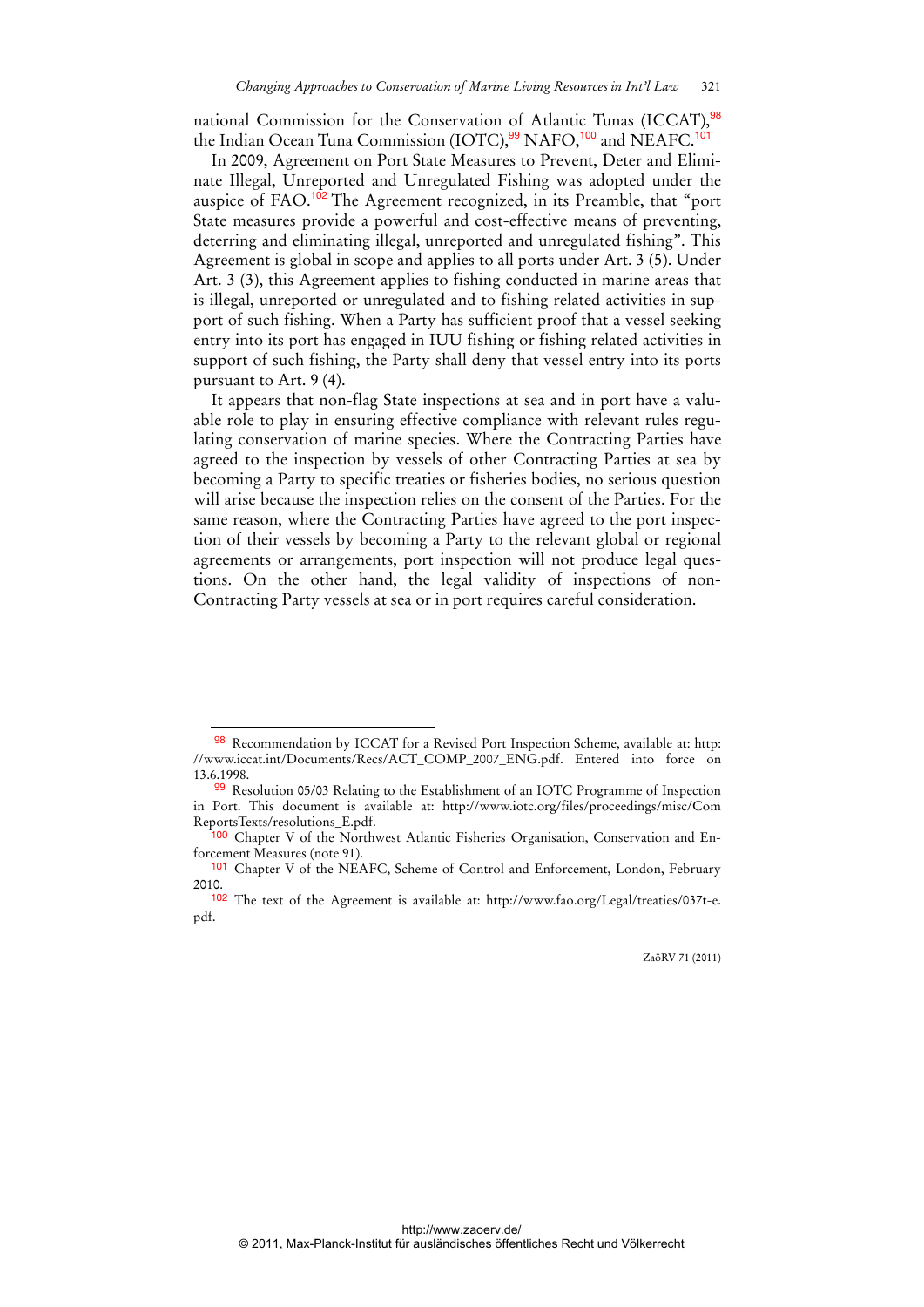## **3. Non-Flag State Measures Concerning the Non-Contracting Parties**

#### **a) At-Sea Inspection of Non-Contracting Party Vessels**

Some fisheries organizations established a scheme for at-sea inspection of vessels of non-Contracting Parties. For example, Chapter VI of the NAFO Conservation and Enforcement Measures of 2010 is devoted to the Scheme to Promote Compliance by non-Contracting Party Vessels (hereafter the 2010 NAFO Scheme).<sup>103</sup> Under Art. 53 (1) of the NAFO Scheme, NAFO inspectors are to request permission to board non-Contracting Party vessels that are sighted engaging in fishing activities in the Regulatory Area. If the vessel consents to be boarded, the inspectors' findings are to be transmitted to the Secretariat without delay. The Secretariat is required to transmit this information to all Contracting Parties and other relevant Regional Fisheries Management Organizations within one business day of receiving this information, and to the Flag State as soon as possible. Under Art. 53 (2), where evidence so warrants, a Contracting Party may take such action as may be appropriate in accordance with international law.

Similar procedures for inspecting non-Contracting Party vessels can be seen in the 2010 NEAFC Scheme of Control and Enforcement (hereafter the 2010 NEAFC Scheme).<sup>104</sup> Under Art. 37 (1) of the Scheme, Contracting Parties to NEAFC are obliged to transmit to the Secretary without delay any information regarding non-Contracting Party vessels sighted or by other means identified as engaging in fishing activities in the Convention Area. The Secretary is to transmit this information to all Contracting Parties within one business day. NEAFC inspectors shall request permission to board and inspect non-Contracting Party vessels pursuant to Art. 38 (1). Under the same provision, if the master of the vessel consents for his vessel to be boarded, the inspection shall be documented by completing an inspection report as set out in Annex XIII. If the master does not consent for his vessel to be boarded and inspected or does not fulfill any one of the obligations laid down in Art. 19 (a) to (e) of the 2010 NEAFC Scheme, the vessel shall be presumed to have engaged in IUU activities in accordance with Art. 38 (3).

ZaöRV 71 (2011)

<sup>103</sup> 2010 NAFO Scheme (note 91). Statistics concerning inspection of non-Contracting Party vessels was furnished by *R. G. Rayfuse* (note 86), 252.

<sup>104</sup> NEAFC, Scheme of Control and Enforcement (London, February 2010). Generally on NEAFC, see *T. Bjørndal*, Overview, Roles and Performance of the North East Atlantic Fisheries Commission (NEAFC), 33 Mar. Pol'y (2009), 685 et seq.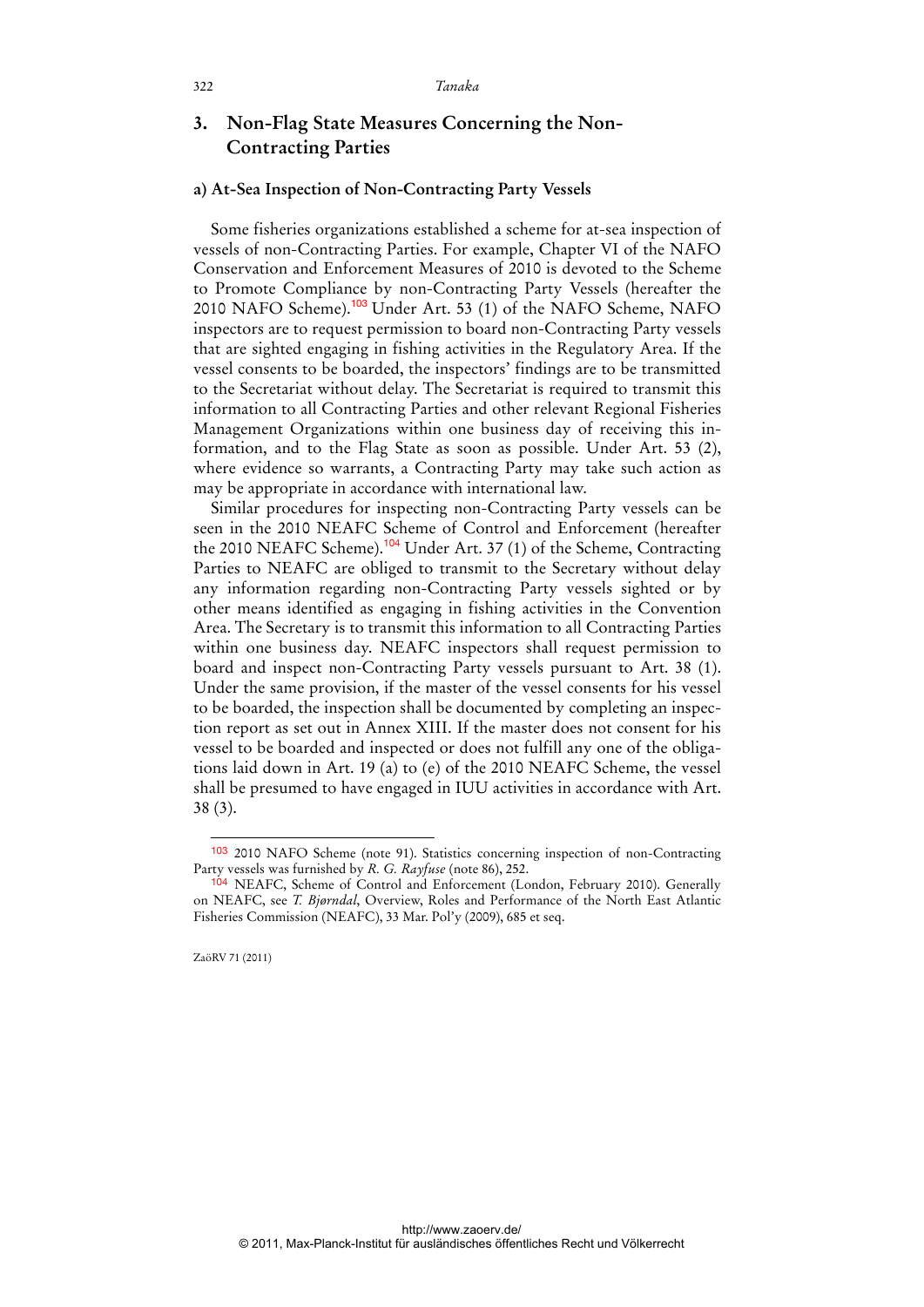It is of particular interest to note that NAFO and NEAFC co-operate in order to exchange information on vessels engaging IUU fisheries. In this regard, the 2010 NAFO Scheme provides that upon receipt of information concerning non-Contracting Party vessels from Contracting Parties pursuant to Arts. 52 to 55, the Secretariat of NAFO must make a Provisional List in accordance with Art. 56 (1). At the same time, the Executive Secretary is to advise relevant non-Contracting Parties of the vessels flying their flag that have been included in the Provisional List and provide relevant information to the non-Contracting Party pursuant to Art. 56 (3). If a non-Contracting Party agrees to a listing, the vessel concerned is to be transferred from the Provisional List to the IUU List in accordance with Art. 56 (6). If the period of 30 days set out in Art. 56 (3) (d) has elapsed, Standing Committee on International Control (STACTIC) is required to consider vessels for inclusion on the IUU list. The Executive Secretary is required to place the IUU List on the NAFO website by virtue of Art. 57 (5). At the same time, the Secretariat is required to transmit the IUU List and any relevant information to the Secretariats of the CCAMLR, NEAFC and SEAFO. The Secretariat is also required to circulate the IUU list to other regional fisheries management organizations pursuant to Art. 57 (6).

Similarly, Art. 44 (5) of the 2010 NEAFC Scheme requires the Secretariat to transmit the IUU B-List, which is a confirmed IUU list, to the Secretariats of the Commission of the CCAMLR, NAFO, SEAFO and other Regional Fisheries Management Organizations. A similar obligation to circulate an IUU list is provided in the 2009 Scheme to Promote Compliance by Non-Contracting Party Vessels with CCAMLR Conservation Measures (hereafter the 2009 CCAMLR Scheme).<sup>105</sup>

On the other hand, an issue that needs further consideration involves the presumption of undermining conservation and enforcement measures by regional fisheries organizations. In this regard, Art. 52 (1) of the 2010 NAFO Scheme provides as follows:

"A non-Contracting Party vessel that has been sighted or by other means identified by a Contracting Party as engaging in fishing activities in the Regulatory Area is presumed to be undermining the effectiveness of Conservation and Enforcement Measures. In the case of any transshipment activities involving a sighted non-Contracting Party vessel, inside or outside the Regulatory Area, the presumption of undermining Conservation and Enforcement Measures applies to

 $\overline{a}$ 

<sup>105</sup> Para. 23 of Conservation Measure 10-07 (2009): Scheme to Promote Compliance by Non-Contracting Party Vessels with CCAMLR Conservation Measures. This document is available at: http://www.ccamlr.org/pu/e/e\_pubs/cm/09-10/all.pdf.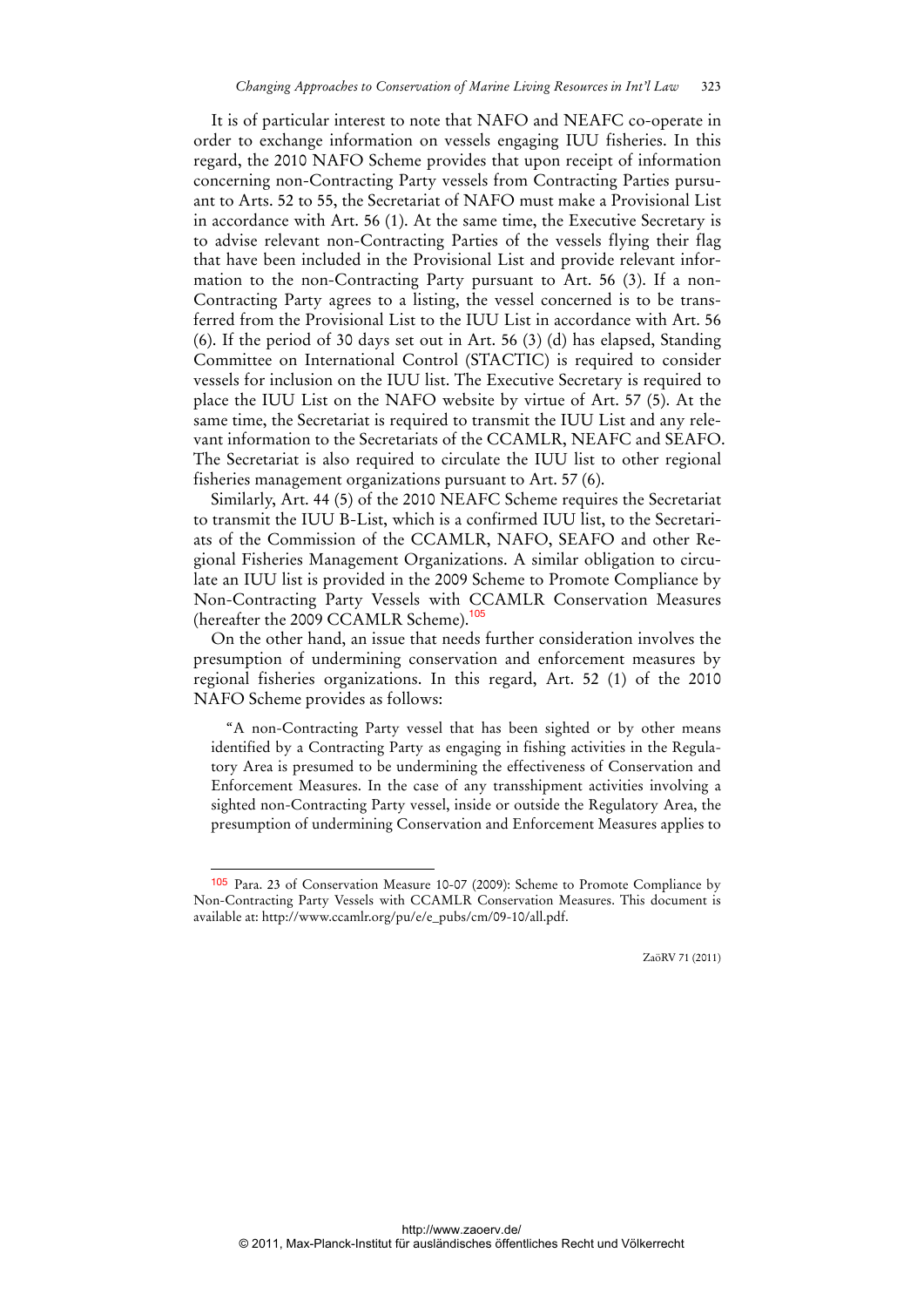any other non-Contracting Party vessel that has engaged in such activities with that vessel."

Art. 52 (2) further provides that "a non-Contracting Party vessel that has been placed on the NEAFC IUU list is presumed to be engaging in fishing activities in the NRA [NAFO Regulatory Area] and thereby undermining the effectiveness of Conservation and Enforcement Measures".

Similarly, Art. 37 (2) of the 2010 NEAFC Scheme stipulates that the non-Contracting Party vessel that has been sighted or by other means identified as engaging in fishing activities in the Convention Area is presumed to be undermining the Recommendations established under the Convention.<sup>106</sup> Art. 37 (3) of the NEAFC Scheme further provides that:

"In the case of a non-Contracting Party vessel sighted or by other means identified as engaging in transshipment activities, the presumption of undermining conservation and enforcement measures applies to any other non-Contracting Party vessel that has been identified as having engaged in such activities with that vessel."

The presumption is provided in regulatory measures of other fisheries organizations,<sup>107</sup> such as the Indian Ocean Tuna Commission (IOTC),<sup>108</sup> the International Commission for the Conservation of Atlantic Tunas (IC-CAT),<sup>109</sup> and CCAMLR.<sup>110</sup> Nonetheless, the validity of the presumption of undermining the effectiveness in the regulatory areas is not free from controversy.

First, it appears that this presumption shifts the burden of proving innocence to vessels of non-Contracting Parties. Nonetheless, there is scope to consider the question whether the reversal of the burden of proof is not contrary to the principle of freedom of fisheries. In this regard, it must be remembered that with some exceptions, such as high seas fishing for ana-

<sup>106</sup> However, vessels of the co-operating non-Contracting Parties under Art. 34 are exempted from the presumption.

<sup>107</sup> *R. G. Rayfuse*, Regulation and Enforcement in the Law of the Sea: Emerging Assertions of a Right to Non-Flag State Enforcement in the High Seas Fisheries and Disarmament Contexts, Austr. Yb Int'l L. 24 (2005), 188.

<sup>108</sup> Para. 2 of Resolution 01/03 Establishing a Scheme to Promote Compliance by Non-Contracting Party Vessels with Resolutions Established by IOTC, 2001. The resolution is available at (note 99).

<sup>109</sup> Para. 1 of the Recommendation by ICCAT Concerning the Ban on Landings and Transhipments of Vessels from Non-Contracting Parties Identified as Having Committed a Serious Infringement, entered into Force 21.6.1999. This recommendation is available at (note 98).

<sup>110</sup> Para. 4 of the 2009 CCAMLR Scheme (note 105).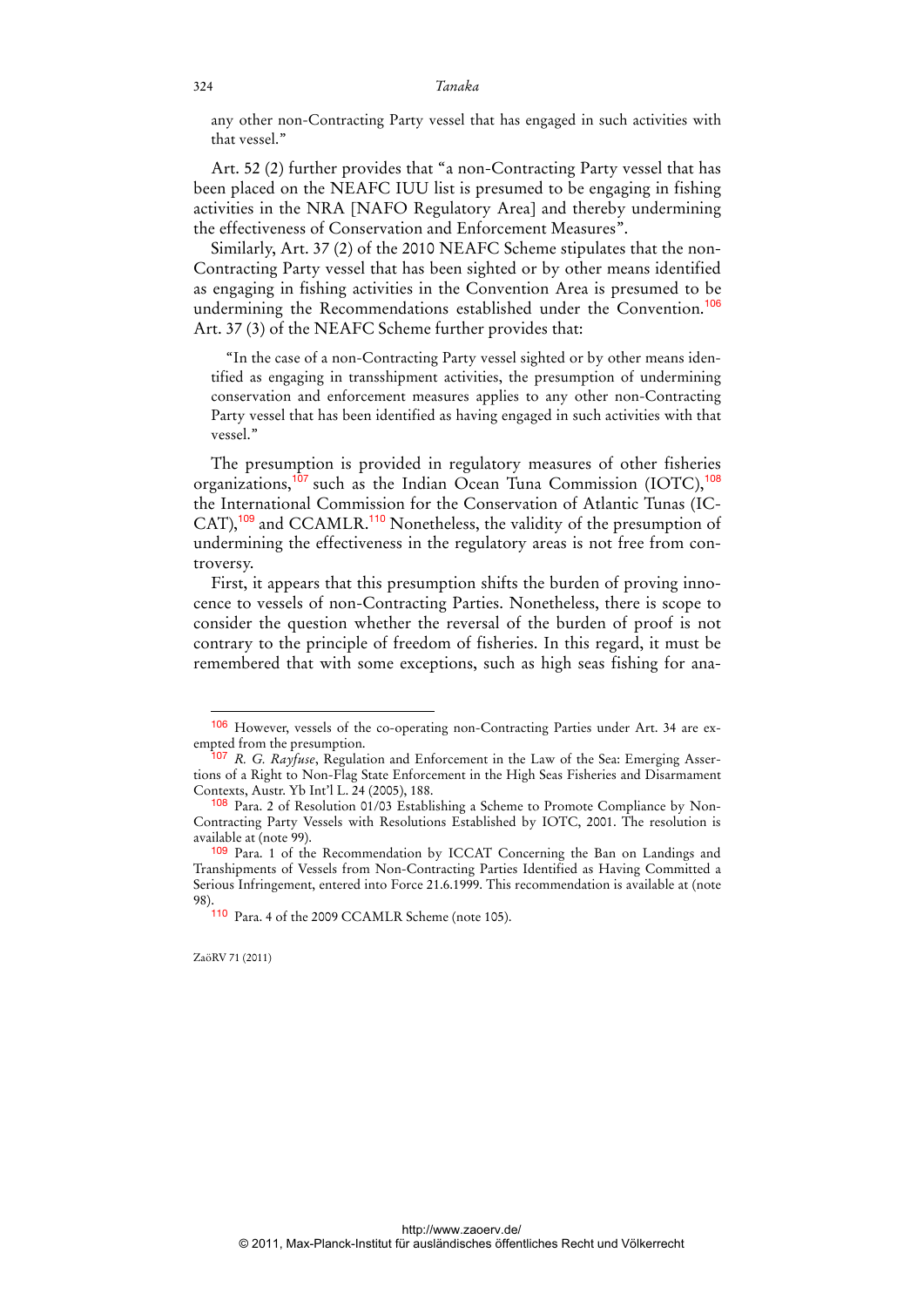dromous and catadromous species,<sup>111</sup> fishing on the high seas is, *prima facie*, lawful in international law. It is true that all States are under the duty to cooperate with other States in taking the conservation measures concerning the living resources of the high seas in accordance with Arts. 117 and 118 of the LOSC. However, it is questionable whether the duty to co-operate will automatically lead to the reversal of the burden of proof.<sup>112</sup>

Second, as the regulatory measures are qualified by economic, political and social needs of the coastal State(s), in some cases, opinions of the Member States to a fisheries organization may be divided with respect to the validity of regulatory measures. Some fisheries organizations thus affirm that a State Party which is opposed to a regulatory measure adopted by a fisheries organization is exempted from the application of the measure.<sup>113</sup> It appears unreasonable to argue that vessels of third States are automatically bound to the regulatory measures of the regional fisheries organizations, while Member States may be released from such regulations by opposition.

Third, in accordance with the principle *pacta tertiis nec nocent nec prosunt*, the regional treaty is not binding upon non-Contracting Parties unless rules of the treaty become part of customary law. Thus, in positive international law, there is no obligation upon the non-Contracting Parties to *automatically* accept regulatory measures of regional fisheries organizations on the high seas. It appears that the presumption of undermining the effectiveness of regulations runs a risk of unilaterally imposing regulatory measures on third States without their consent.

#### **b) Port Inspection of Non-Contracting Party Vessels**

 $\ddot{ }$ 

Some regional fisheries organizations apply port inspection of non-Contracting Party vessels. For example, Art. 54 (1) of the 2010 NAFO Scheme obliges masters of non-Contracting Party vessels intending "to call into a port to notify the competent authority of the port State Contracting Party in accordance with the provisions of Article 48". Next, the port State

<sup>111</sup> Fishing of anadromous and catadromous species beyond 200-nautical mile limits is in principle forbidden by Arts. 66 (3) and 67 (2) of the LOSC, respectively.

<sup>112</sup> *M. Hayashi*, New Developments in International Fisheries Law and the Freedom of High Seas Fishing (in Japanese), The Journal of International Law and Diplomacy 102 (2003), 172 et seq.

<sup>113</sup> For instance, see Art. 12 (2) (b) (c) of the NEAFC Convention; Art. XII (1) and (3) of the 1978 Convention on Future Multilateral Cooperation in the Northwest Atlantic Fisheries; Art. VIII (3) (c) and (e) of the 1966 International Convention for the Conservation of Atlantic Tunas as amended by the 1984 and 1992 Protocols.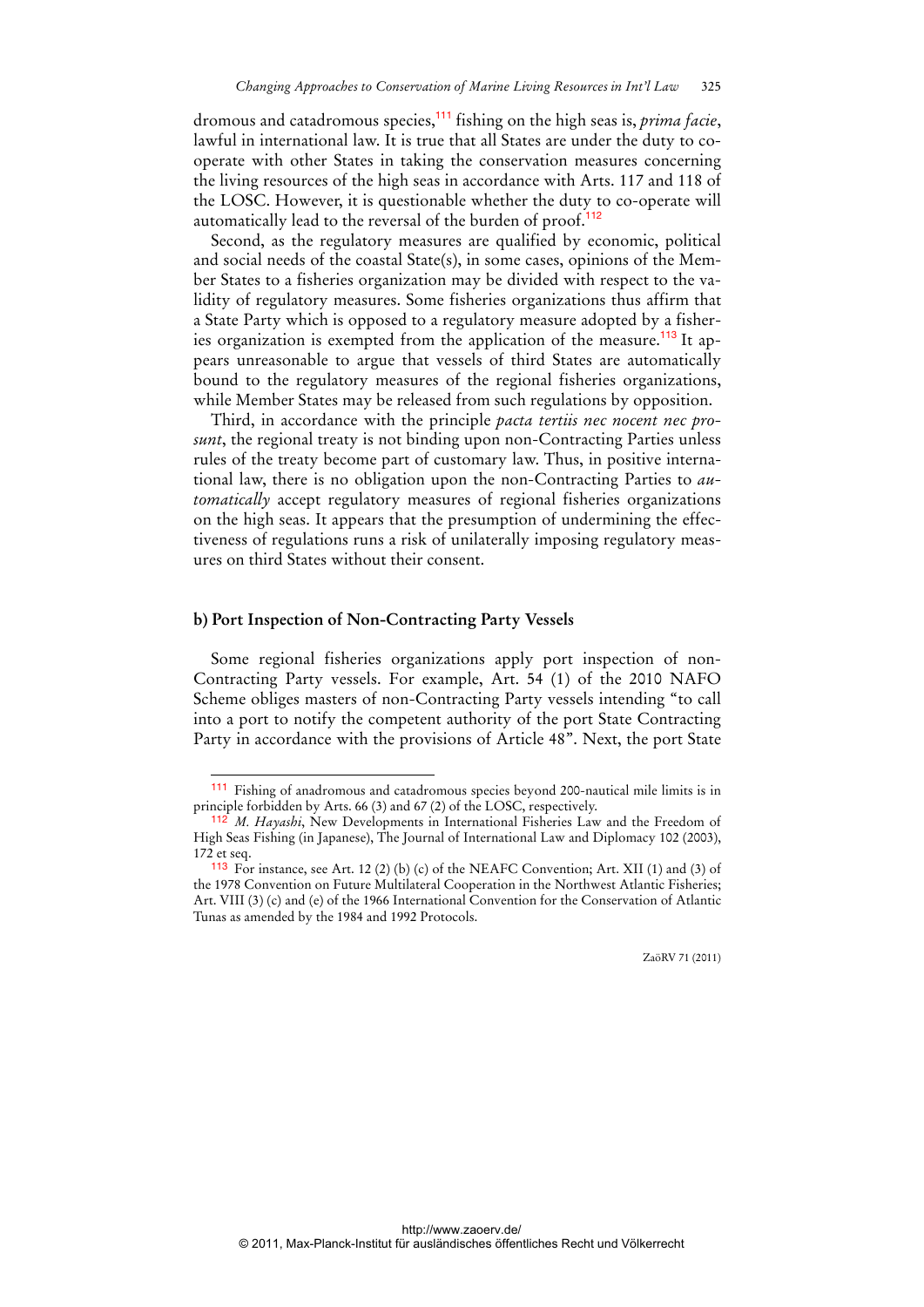Contracting Party is required to forward without delay this information to the flag State of the vessel and to the Executive Secretary. Art. 54 (2) further provides that:

"The port State Contracting Party shall prohibit the entry into its ports of vessels that have not given the required prior notice and provided the information referred to in paragraph 1. The vessel shall in any case not be allowed to enter the port unless a confirmation issued by the flag State in accordance with the provisions in Article 47 (2) is presented."

When a non-Contracting Party vessel enters a port of any Contracting Party, it is to be inspected by authorized Contracting Party officials knowledgeable of the Conservation and Enforcement measures (and the NAFO Scheme) pursuant to Art. 54 (3). This provision ensures that the vessel shall not be allowed to land or transship until this inspection has taken place; and that such inspections shall include the vessels documents, log books, fishing gear, catch on board, and any other matter relating to the vessels activities in the Regulatory Area. Under Art. 54 (4), information on the results of all inspections of non-Contracting Party vessels conducted in the ports of Contracting Parties, and any subsequent action, shall without delay be sent to the Executive Secretary who shall post the information on the secured part of the NAFO website and inform the flag State, relevant regional fisheries management organizations (RFMOs) and other Contracting Parties.

The 2010 NEAFC Scheme contains similar procedures for inspections of non-Contracting Party vessels in port.<sup>114</sup> Art. 40 (1) of the Scheme stipulates that: "When a non-Contracting Party vessel enters a port of any Contracting Party, it shall be inspected by authorized Contracting Party officials knowledgeable of Recommendations established under the Convention and shall not be allowed to land or transship any fish until this inspection has taken place." Art. 41 further provides that landings and transshipments of all fish from a non-Contracting Party vessel which has been inspected in port "shall be prohibited in the ports and waters of all Contracting Parties if such an inspection reveals that the vessel has species onboard which are subject to Recommendations established under the Convention unless the master of the vessel provides satisfactory evidence to the competent authorities proving that the fish were caught outside the Regulatory Area or in compliance with all relevant Recommendations established under the Convention".

Further to this, para. 3 of IOTC Resolution 05/03 Relating to the Establishment of an IOTC Programme of Inspection in Part provides that each

ZaöRV 71 (2011)

<sup>114</sup> Arts. 39, 40 and 41.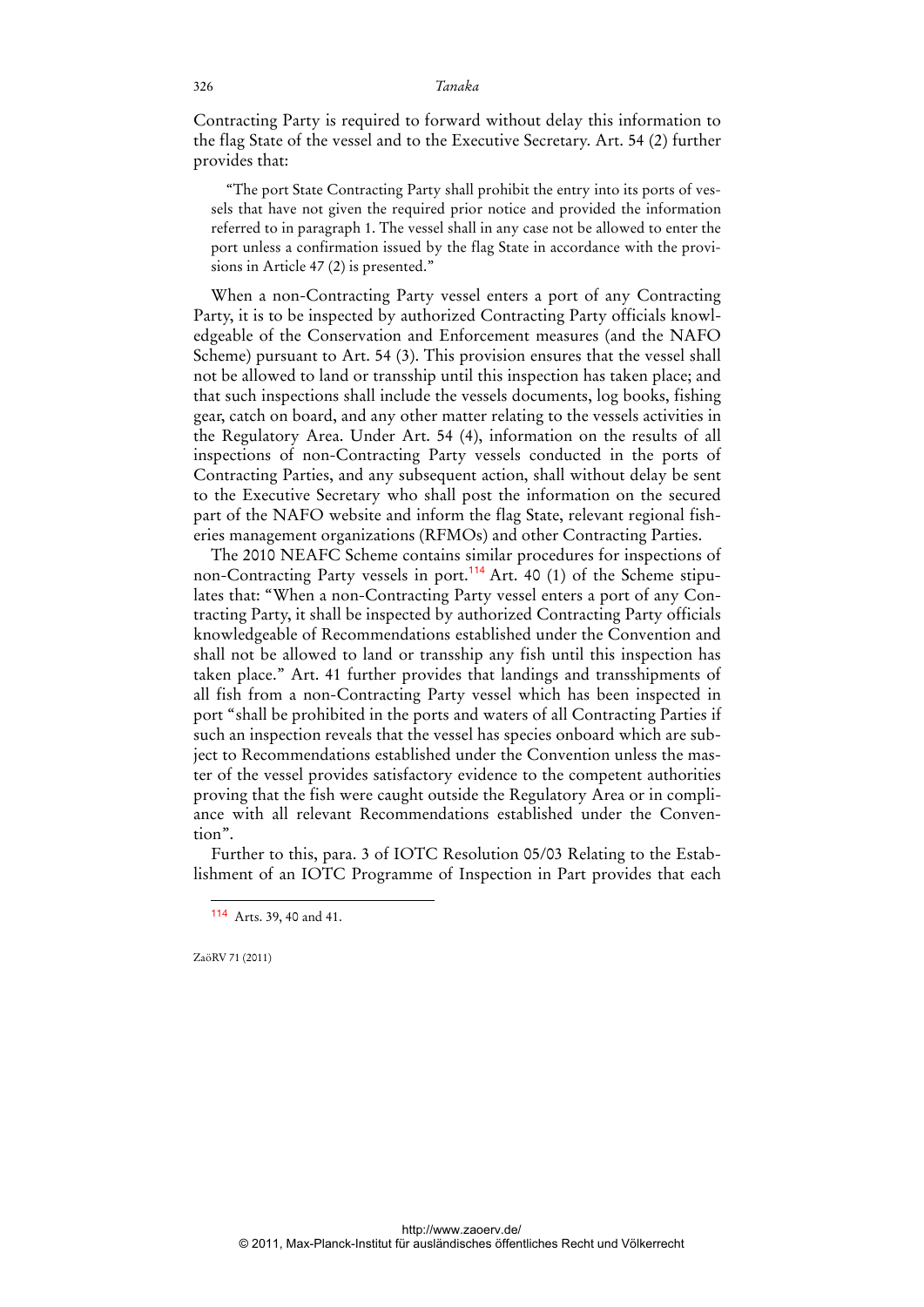Contracting Party and Co-operating Non-contracting Parties "may, *inter alia,* inspect documents, fishing gear and catch on board fishing vessels, when such vessels are voluntarily in its ports or at is offshore terminals". Where a port State considers that there has been evidence of a violation by a Contracting Party or a non-Contracting Party vessel of conservation measures adopted by IOTC, the port State is obliged to draw this to the attention of the flag State concerned and, as appropriate, the Commission.<sup>115</sup> While inspection in port should be carried out on a non-discriminatory basis, priority should be given to inspection of non-Contracting vessels.<sup>116</sup>

Moreover, the ICCAT's Recommendation concerning the Ban on Landings and Transshipments of Vessels from non-Contracting Parties states that when a vessel of a non-Contracting Party which has been sighted in the ICCAT Convention Area enters voluntarily a port of any Contracting Party, it shall be inspected by authorized Contracting Party officials and shall not be allowed to land or transship any fish until this inspection has taken place.<sup>117</sup> Landings and transshipments of all fish from non-Contracting Party vessels which have been inspected in port shall be prohibited in all Contracting Party ports if such inspection reveals that the vessel has on board species subject to ICCAT conservation measures, "unless the vessel established that the fish were caught outside the Convention Area or in compliance with the relevant ICCAT conservation measures and requirements under the Convention".<sup>118</sup> Inspection of non-Contracting Party vessels in port is also incorporated into the 2009 CCAMLR Scheme.<sup>1</sup>

Given that the port is part of internal waters which are under the territorial sovereignty of the coastal State, it is arguable the State is entitled to regulate access to its ports and landings and transshipments there. On the other hand, four points must be noted.

First, inspection in port must be applied without discrimination among vessels. Thus, it appears that the validity of inspection against only non-Contracting Party vessels is a matter for discussion.<sup>120</sup>

Second, port inspection must be carried out by relevant port States in a uniformed manner. In this regard, a concern is voiced that the current system of port inspections is not effective very much due to insufficient vessel information and lack of compliance among port States. Vessels of non-Contracting Parties can also avoid the port State inspection simply by using

 $\ddot{ }$ 

<sup>115</sup> Para. 5.

<sup>116</sup> Para. 7.

<sup>117</sup> ICCAT (note 109), para. 2.

<sup>118</sup> ICCAT (note 109), para. 3.

<sup>119</sup> Para. 5.

<sup>120</sup> *R. G. Rayfuse* (note 81), 523.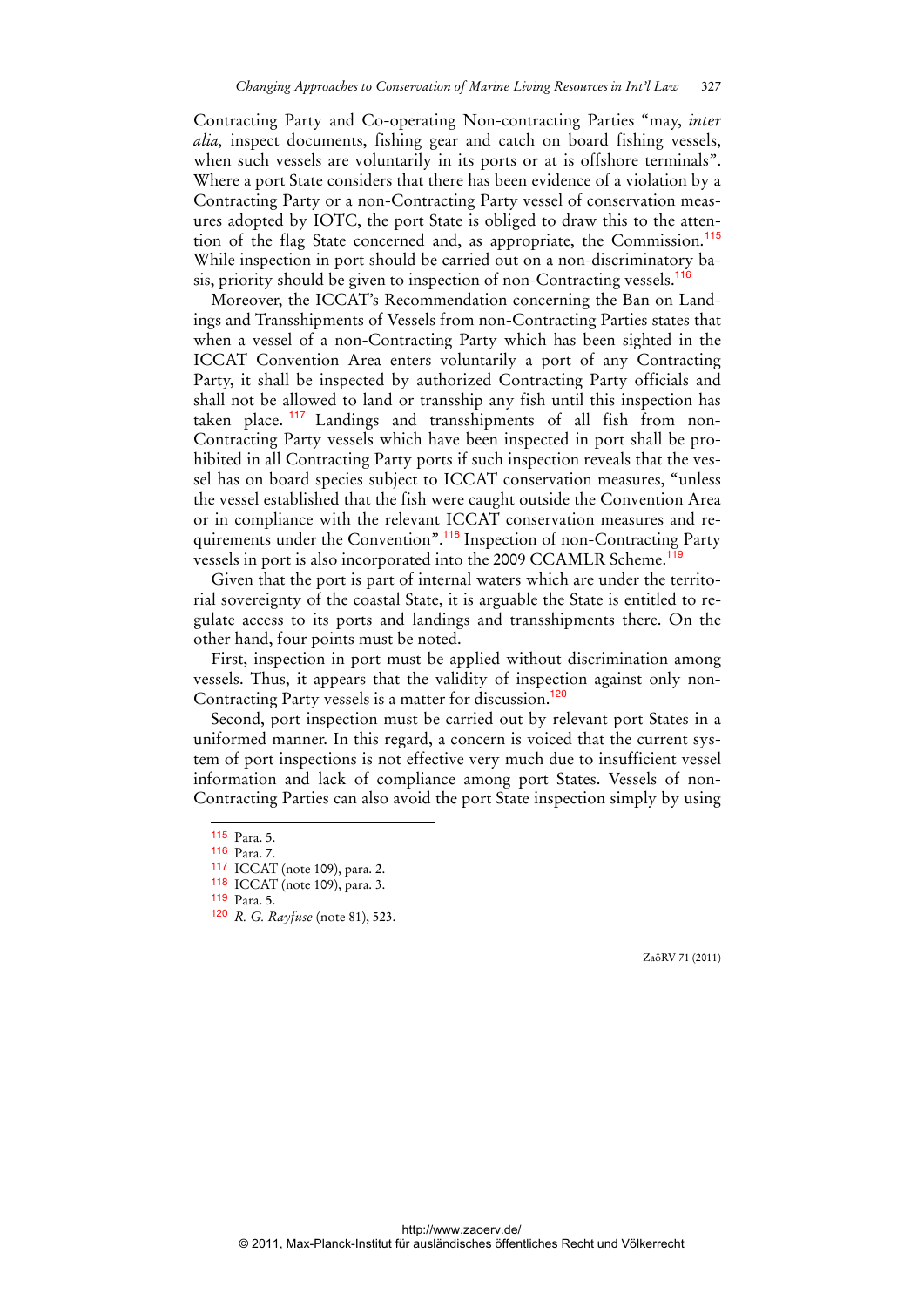ports in non-Contracting Party States which will accept their landings.<sup>121</sup> Thus, efforts must be made in order to prevent the emergence of "ports of convenience", undermining the effectiveness of port State inspections.<sup>122</sup>

Third, it appears that inspections in port shift the burden of proving innocence to vessels of non-Contracting Parties. In reality, however, it appears difficult, if not impossible, to establish evidence that the fish on board were caught outside the Convention Area.

Fourth, as typically shown in the *EU-Chile Swordfish* dispute, the unilateral prohibition of access, landing and transshipments in the port may run a risk of producing a dispute between the port State and the fishing State. Indeed, a question may arise whether unilateral prohibition in port by the coastal State is equivalent to *de facto* extension of its national jurisdiction toward the high seas. It is arguable, therefore, that the coastal State should be cautious about unilaterally applying its conservation measures to vessels of third States fishing on the high seas.<sup>123</sup>

### **4. Conclusions**

The above review of contemporary practice will yield the following conclusions:

(i) In response to the limits associated with the flag State responsibility, non-flag State measures, such as at-sea inspection and inspection in port, are increasingly introduced in international instruments.

(ii) While at sea inspection of Contracting Party vessels will not raise serious question, the validity of at sea inspection of non-Contracting Party vessels seems to remain a matter for discussion. In particular, the presumption of undermining the effectiveness of conservation measures in the regulatory areas may entail the risk of *de facto* applying these measures to non-

ZaöRV 71 (2011)

<sup>121</sup> *S. Flothmann/K. von Kistowski/E. Dolan/E. Lee/F. Meere*/*G. Album*, Closing Loopholes: Getting Illegal Fishing under Control, Science 328 (2010), 1235 et seq.; *R. G. Rayfuse* (note 86), 223.

<sup>&</sup>lt;sup>122</sup> The Report of the Review Conference of the 1995 Fish Stocks Agreement recorded that a number of delegations called for the development of international standards and guidelines to prevent the emergence of "ports of convenience". United Nations, Report of the Review Conference on the Agreement for the Implementation of the Provisions of the United Nations Convention on the Law of the Sea of 10 December 1982 relating to the Conservation and Management of Straddling Fish Stocks and Highly Migratory Fish Stocks, A/CONF.210/2006/15, 5.7.2006, 24, para. 108.

<sup>123</sup> *M. Hayashi* (note 112), 172 et seq.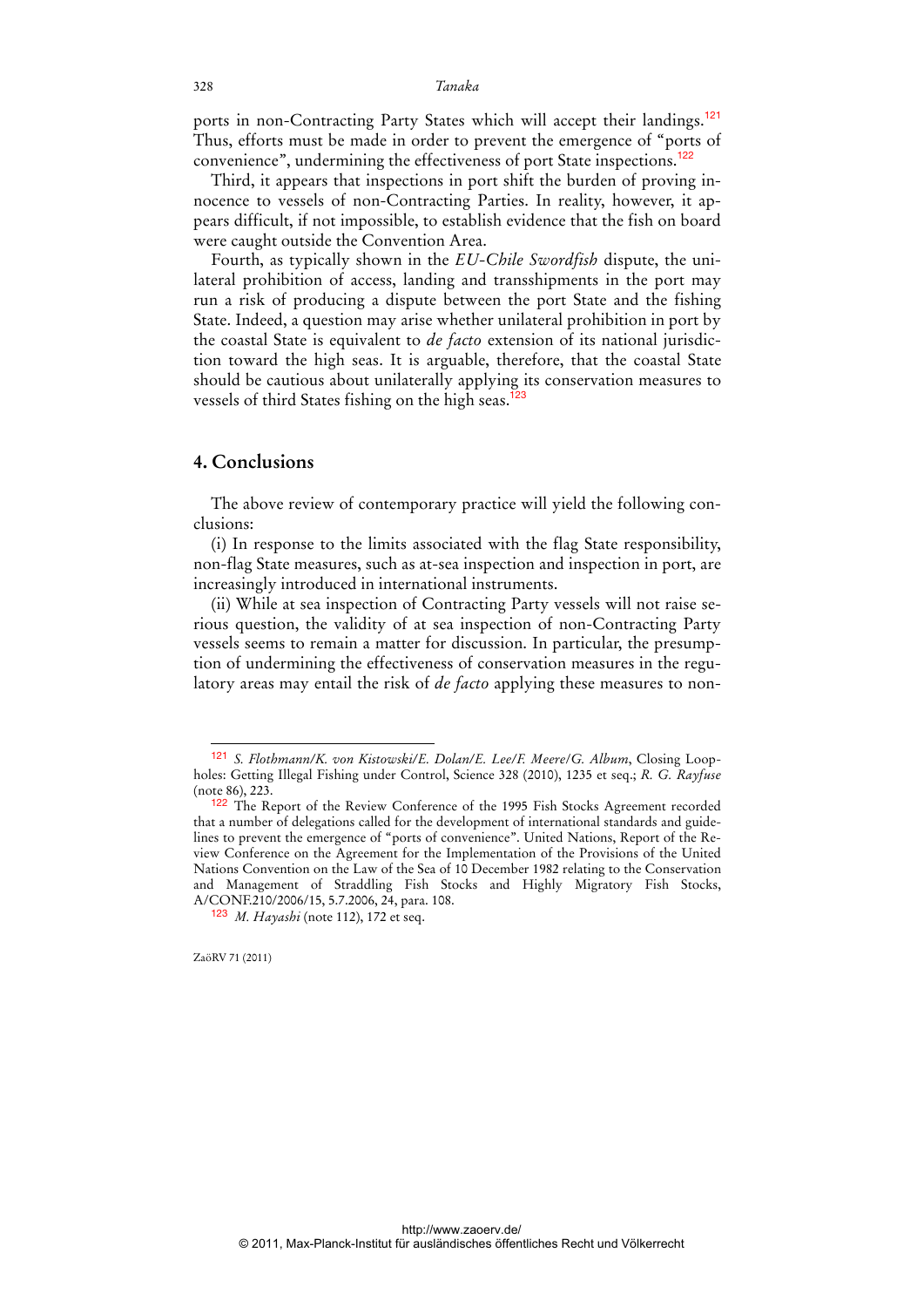Contracting Party vessels on the high seas without the explicit consent of the flag State.

(iii) Port inspection is increasingly adopted by many regional fisheries organizations. On the other hand, care should be taken that the effectiveness of port inspection may be undermined by the practice of "port of convenience". In response, concerted actions by relevant costal States will be needed in order to ensure effective implementation of port inspection.

## **V. General Conclusions**

The results of the above consideration can be summarized as follows.

(i) The legal framework governing conservation of marine living resources in the LOSC relies essentially on the zonal management approach and the species specific approach. However, the traditional approaches to conservation of marine living resources comprise limitations particularly in three respects:

- The lack of ecological consideration,
- Difficulties with regard to the conservation of migratory species,
- Weakness of obligations to conserve living resources in the EEZ and high seas.

(ii) In response to the limits of the traditional approaches, more conservation-oriented approaches, namely, the ecosystem and precautionary approaches, are increasingly enshrined in various international instruments. With the emergence of those approaches, it appears that international law governing conservation of marine living resources is strengthening its ecological dimension.

(iii) On the other hand, there are considerable uncertainties with regard to the normative content of the ecosystem and precautionary approaches. As a consequence, it may be open to question to what extent these approaches can *legally* constrain the behavior of States. For the same reason, it appears difficult, if not impossible, for international courts and tribunals to judge conformity of the conduct of a State with treaty obligations respecting the implementation of the ecosystem and precautionary approaches. Without authoritative third-party decision-making, it would be difficult to clarify the exact meaning and scope of these approaches. This situation would further weaken the normativity of the ecosystem and precautionary approaches as a norm purporting to constrain behavior of States.